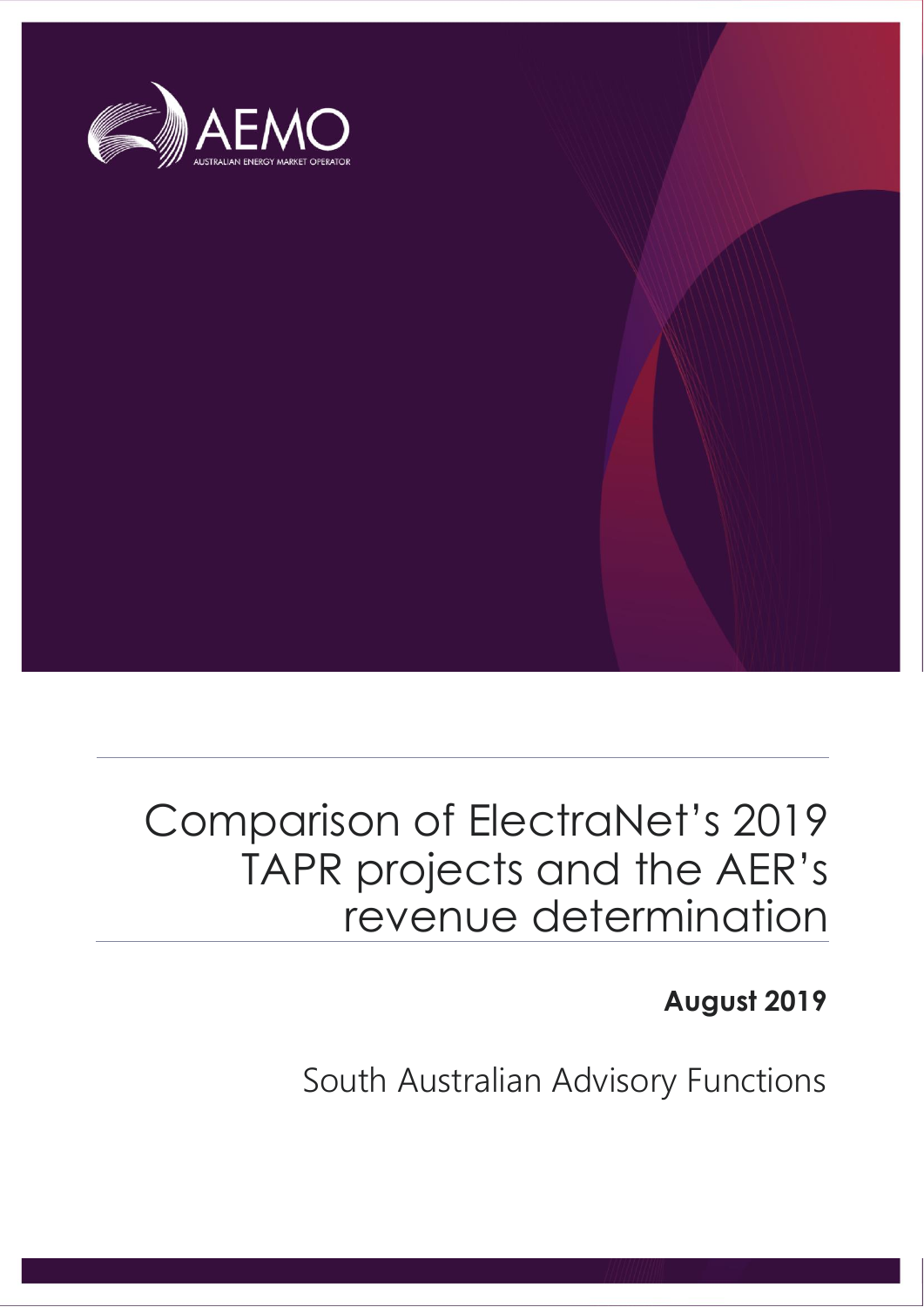# **Important notice**

#### **PURPOSE**

This document compares the projects proposed in ElectraNet's 2019 Transmission Annual Planning Report (TAPR) with the plan accepted by the Australian Energy Regulator (AER) for the current regulatory period of 2018-23. The purpose of this document is to provide the Australian Energy Market Operator's (AEMO's) view on the alignment of these plans.

AEMO's comparison and assessment focuses on transmission network projects that fall into the project categories reported in ElectraNet's 2019 TAPR: augmentation, connection, security/compliance, and replacement.

AEMO publishes this document as part of its South Australian Advisory Functions (SAAF) in accordance with section 50B of the National Electricity Law.

This publication has been prepared by AEMO using information available at June 2019.

#### **DISCLAIMER**

This document or the information in it may be subsequently updated or amended. This document does not constitute legal or business advice and should not be relied on as a substitute for obtaining detailed advice about the National Electricity Law, the National Electricity Rules, or any other applicable laws, procedures or policies. AEMO has made every effort to ensure the quality of the information in this document but cannot guarantee its accuracy or completeness.

Accordingly, to the maximum extent permitted by law, AEMO and its officers, employees and consultants involved in the preparation of this publication:

- make no representation or warranty, express or implied, as to the currency, accuracy, reliability or completeness of the information in this publication; and
- are not liable (whether by reason of negligence or otherwise) for any statements, opinions, information or other matters contained in or derived from this publication, or any omissions from it, or in respect of a person's use of the information in this publication.

#### **ACKNOWLEDGEMENT**

AEMO acknowledges the support, co-operation and contribution of all participants in providing data and information used in this publication.

#### **VERSION CONTROL**

| Version | Release date   | Changes         |
|---------|----------------|-----------------|
|         | 23 August 2019 | Initial release |

The material in this publication may be used in accordance with the [copyright permissions on AEMO's website](http://aemo.com.au/Privacy_and_Legal_Notices/Copyright_Permissions_Notice).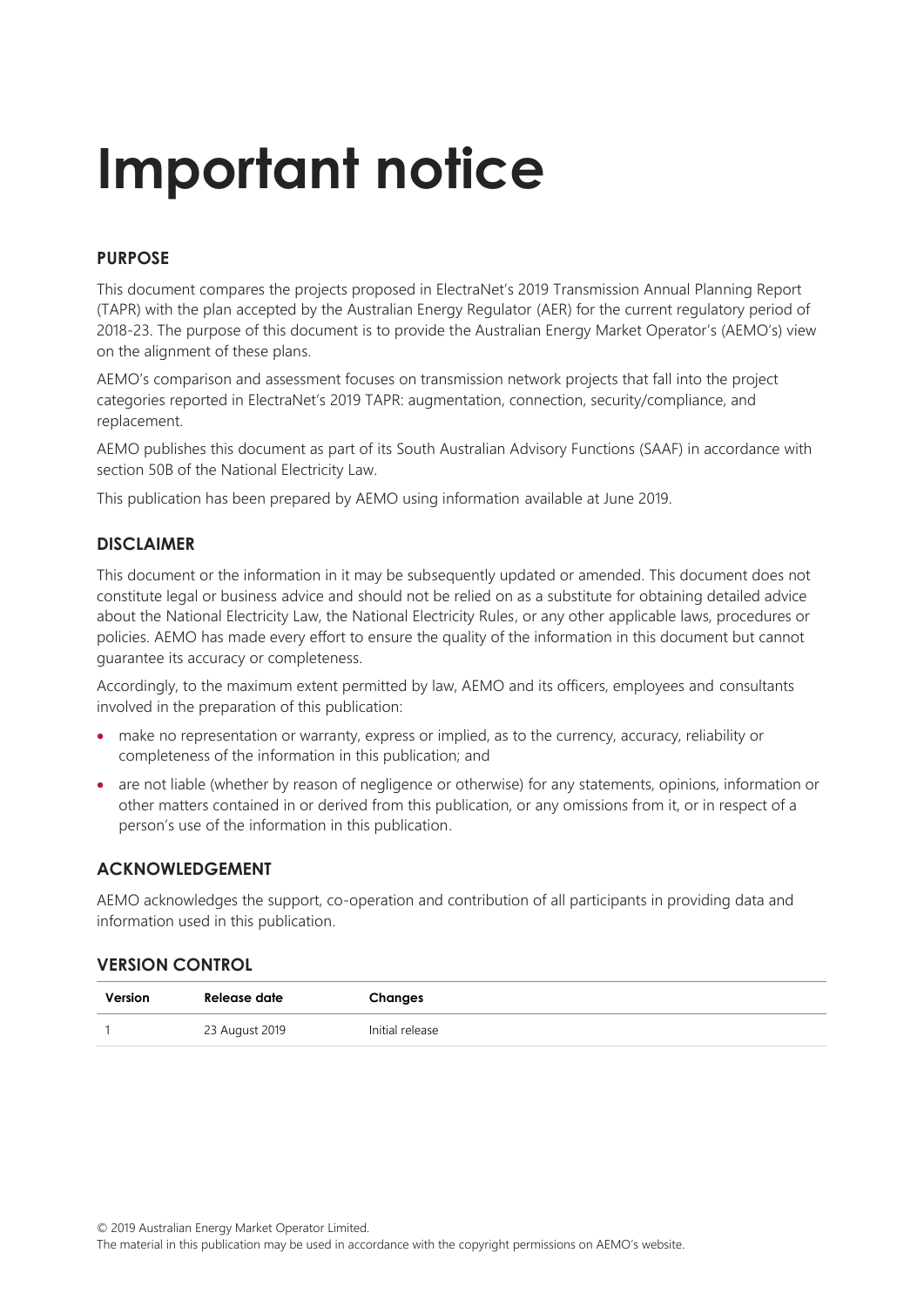# <span id="page-2-0"></span>**Executive summary**

AEMO has undertaken this report as part of its advisory role for the South Australian jurisdiction. It compares the projects ElectraNet proposed in its 2019 Transmission Annual Planning Report (TAPR) against capital expenditure plans in the Australian Energy Regulator (AER) revenue determination for the current regulatory period (1 July 2018 to 30 June 2023).

#### **Committed, pending and planned/proposed projects**

In April 2018, the AER published the final decision on ElectraNet's revenue proposal for the regulatory period 2018-23. Within the committed, pending and planned/proposed category, ElectraNet's 2019 TAPR reported the following for the period of 2018-23:

- One connection project
- Seven security and compliance projects
- 22 asset replacement projects

These projects are consistent with the AER's revenue determination for the period 2018-23 1 . However, several projects approved in the AER's revenue determination are missing from the TAPR or were noted as being no longer required:

- An augmentation project to improve existing reactive plant and voltage control facilities whilst managing system voltage levels, was unintentionally omitted from the TAPR.
- Three security and compliance projects are now within the scope of the Main Grid System Strength Project. The AER approved capital expenditure for this project on 20 August 2019<sup>2</sup>.
- One security and compliance project and one asset replacement project has been deferred as a result of a risk based assessment and is subject to an ongoing review.

#### **NCIPAP projects**

The AER's revenue determination included seven projects under the Network Capability Incentive Parameter Action Plan (NCIPAP). In March 2017, AEMO reviewed and endorsed all these NCIPAP projects. ElectraNet's 2019 TAPR listed six of these seven NCIPAP projects. The project not listed in the TAPR is "improvement to constraint formulation" – an opex project. ElectraNet advised that this project is still planned for commencement in 2021.

#### **Contingent projects**

 $\overline{a}$ 

ElectraNet's 2019 TAPR reported five projects as contingent projects for the regulatory period of 2018-23. The AER's final decision included all these five projects as contingent projects in the regulatory period of 2018-23. The projects are:

- Eyre Peninsula upgrade (\$240 million) RIT-T completed.
- Project EnergyConnect (\$380 million) RIT-T pending assessment by the AER.
- Upper North-East transmission line reinforcement (\$60 million) RIT-T not started.
- Upper North-West transmission line reinforcement (\$110 million) RIT-T not started.

<sup>&</sup>lt;sup>1</sup> One connection project reported in ElectraNet's 2019 TAPR, to construct a new 275kV line from Saltbush Hill to Mt Gunson South and upgrade to a 275/132kV connection point at Mt Gunson South for connection of the Prominent Hill mine, does not come under ElectraNet's prescribed services.

<sup>&</sup>lt;sup>2</sup> AER. AER approves ElectraNet spending on South Australia system strength, available at [https://www.aer.gov.au/news-release/aer-approves-electranet](https://www.aer.gov.au/news-release/aer-approves-electranet-spending-on-south-australia-system-strength)[spending-on-south-australia-system-strength.](https://www.aer.gov.au/news-release/aer-approves-electranet-spending-on-south-australia-system-strength)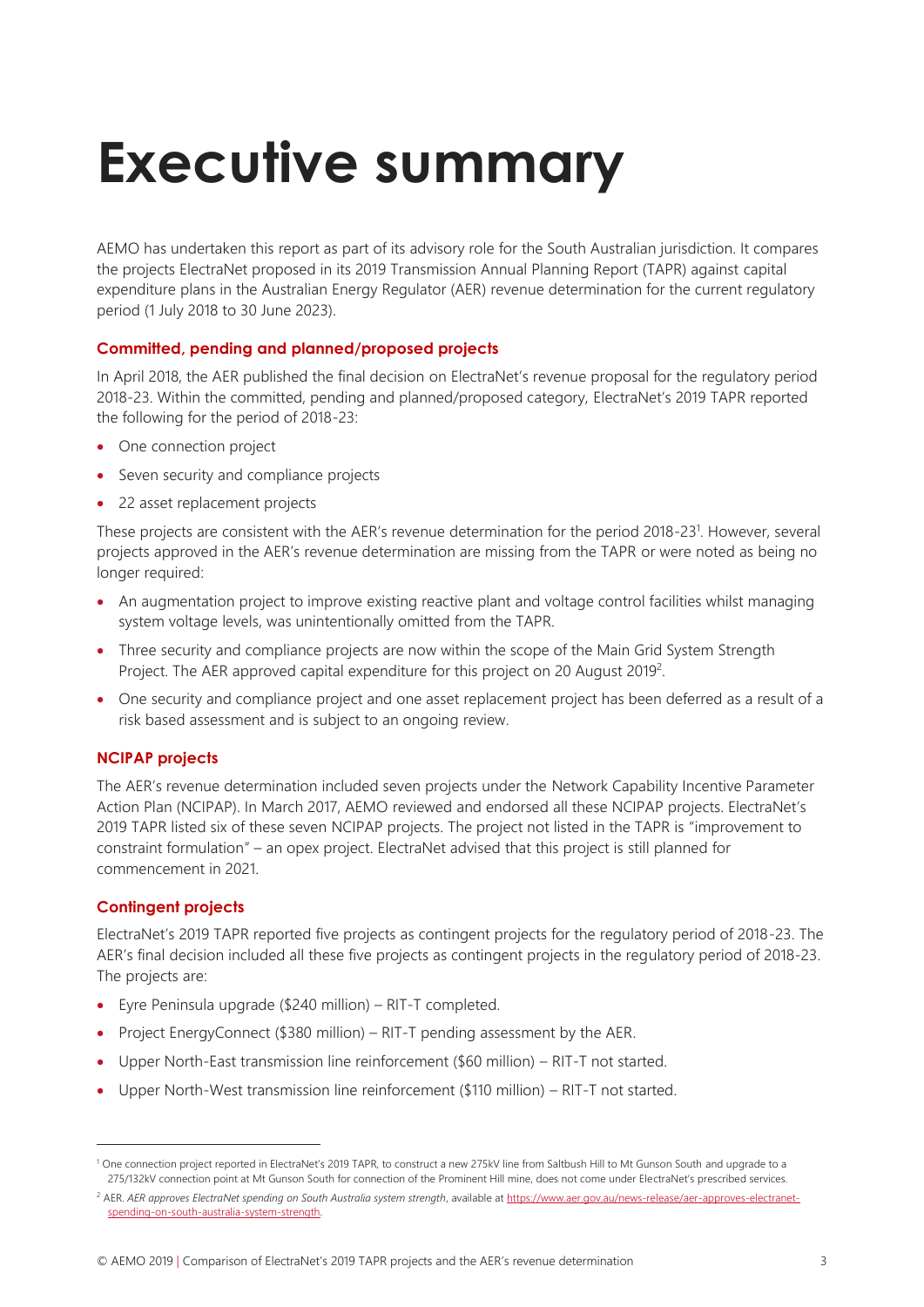• Main Grid System Strength Project to maintain minimum levels of system strength and inertia in South Australia (\$160-200 million) – Exempt from RIT-T (contingent project submitted and approved).

Each of the first four projects must satisfy successful completion of the Regulatory Investment Test for Transmission (RIT-T), and the preferred option should maximise positive net economic benefits or address a reliability corrective action. The fifth project is urgently required to meet system strength and inertia requirements and is exempt from the RIT-T. The capital expenditure for this project was approved by the AER on 20 August 2019<sup>3</sup>.

Project EnergyConnect and the Main Grid System Strength project were identified as priority projects in the Integrated System Plan<sup>4</sup> issued by AEMO in July 2018. Recent rule changes<sup>5</sup> put forward by the Energy Security Board (ESB) and approved by the Australian Energy Market Commission (AEMC) will help to streamline the regulatory approval processes for Project EnergyConnect. Similarly, the Main Grid System Strength project is being expedited in response to an urgent fault level shortfall under the new framework to manage power system fault levels (initiated by the South Australian Minister for Mineral Resources and Energy)<sup>6</sup>.

#### **Conclusion**

 $\overline{a}$ 

AEMO's review identified that augmentation, security and compliance, and asset renewal projects reported in ElectraNet's 2019 TAPR have a close correlation with the AER's revenue determination. The TAPR and recent RIT-Ts show evidence that ElectraNet has undertaken robust network planning.

<sup>3</sup> AER. *ElectraNet – Main grid system strength contingent project*, available a[t https://www.aer.gov.au/networks-pipelines/determinations-access](https://www.aer.gov.au/networks-pipelines/determinations-access-arrangements/contingent-projects/electranet-main-grid-system-strength-contingent-project)[arrangements/contingent-projects/electranet-main-grid-system-strength-contingent-project.](https://www.aer.gov.au/networks-pipelines/determinations-access-arrangements/contingent-projects/electranet-main-grid-system-strength-contingent-project) 

<sup>4</sup> AEMO. *Integrated System Plan (ISP)*, available at [https://www.aemo.com.au/Electricity/National-Electricity-Market-NEM/Planning-and](https://www.aemo.com.au/Electricity/National-Electricity-Market-NEM/Planning-and-forecasting/Integrated-System-Plan)[forecasting/Integrated-System-Plan.](https://www.aemo.com.au/Electricity/National-Electricity-Market-NEM/Planning-and-forecasting/Integrated-System-Plan) 

<sup>5</sup> AEMC. *Early Implementation of ISP Priority Projects*, available at [https://www.aemc.gov.au/rule-changes/early-implementation-isp-priority-projects.](https://www.aemc.gov.au/rule-changes/early-implementation-isp-priority-projects)

<sup>6</sup> AEMC. *Managing Power System Fault Levels*, available a[t https://www.aemc.gov.au/rule-changes/managing-power-system-fault-levels.](https://www.aemc.gov.au/rule-changes/managing-power-system-fault-levels)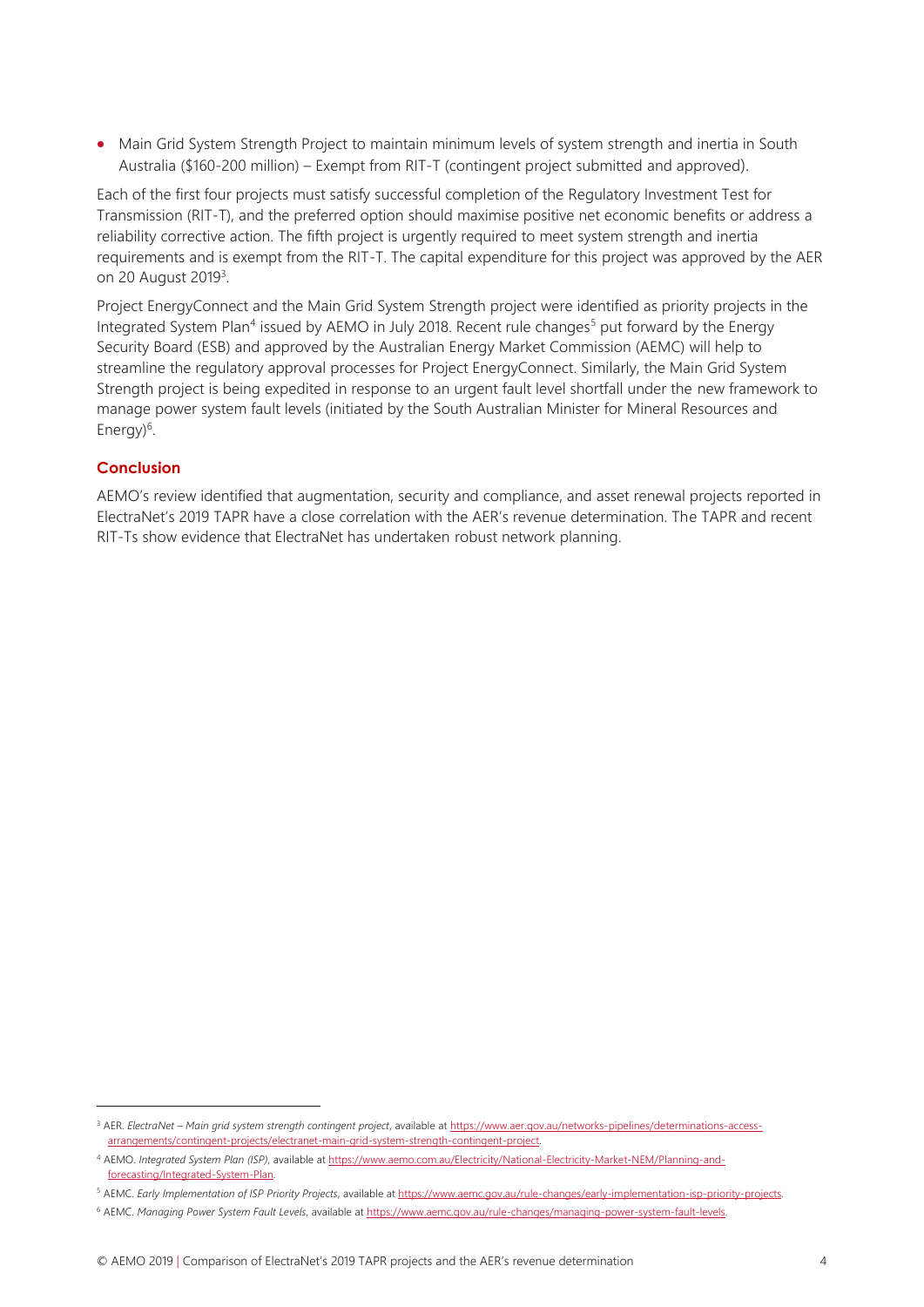# **Contents**

|          | <b>Executive summary</b>                        |    |  |  |
|----------|-------------------------------------------------|----|--|--|
| 1.       | <b>Background</b>                               | 6  |  |  |
| 1.1      | ElectraNet's revenue determination              | 6  |  |  |
| 1.2      | ElectraNet's TAPR                               | 7  |  |  |
| 1.3      | TAPR comparison with revenue proposals          | 9  |  |  |
| 1.4      | South Australian transmission network planning  | 10 |  |  |
| 2.       | Transmission network comparison and assessment  | 16 |  |  |
| 2.1      | Scope and assumptions                           | 16 |  |  |
| 2.2      | Augmentation projects                           | 16 |  |  |
| 2.3      | Connection projects                             | 17 |  |  |
| 2.4      | Security and compliance projects                | 18 |  |  |
| 2.5      | Replacement and refurbishment projects          | 18 |  |  |
| 2.6      | Completed projects                              | 19 |  |  |
| 2.7      | Key differences between the 2018 and 2019 TAPRs | 19 |  |  |
| A1.      | Project comparison and assessment details       | 20 |  |  |
|          | <b>Measures and abbreviations</b>               | 44 |  |  |
| Glossary |                                                 | 45 |  |  |

# **Tables**

| Table 1 | Timeline of ElectraNet's 2018-23 regulatory determination                                             | 7  |
|---------|-------------------------------------------------------------------------------------------------------|----|
| Table 2 | Capex categories reported in ElectraNet's 2019 TAPR                                                   | 8  |
| Table 3 | ElectraNet's NCIPAP augmentation projects for the current regulatory period (in<br>order of priority) | 13 |
| Table 4 | Augmentation projects in the 2019 TAPR and 2018-23 Revenue Determination                              | 20 |
| Table 5 | Connection projects in the 2019 TAPR and 2018-23 Revenue Determination                                | 25 |
| Table 6 | Security and Compliance projects in the 2018 TAPR and 2018-23 Revenue<br>Determination                | 26 |
| Table 7 | Asset replacement projects in the 2019 TAPR and 2018-23 Revenue Determination                         | 31 |
| Table 8 | Recently completed projects in the 2019 TAPR and 2018-23 Revenue Determination                        | 41 |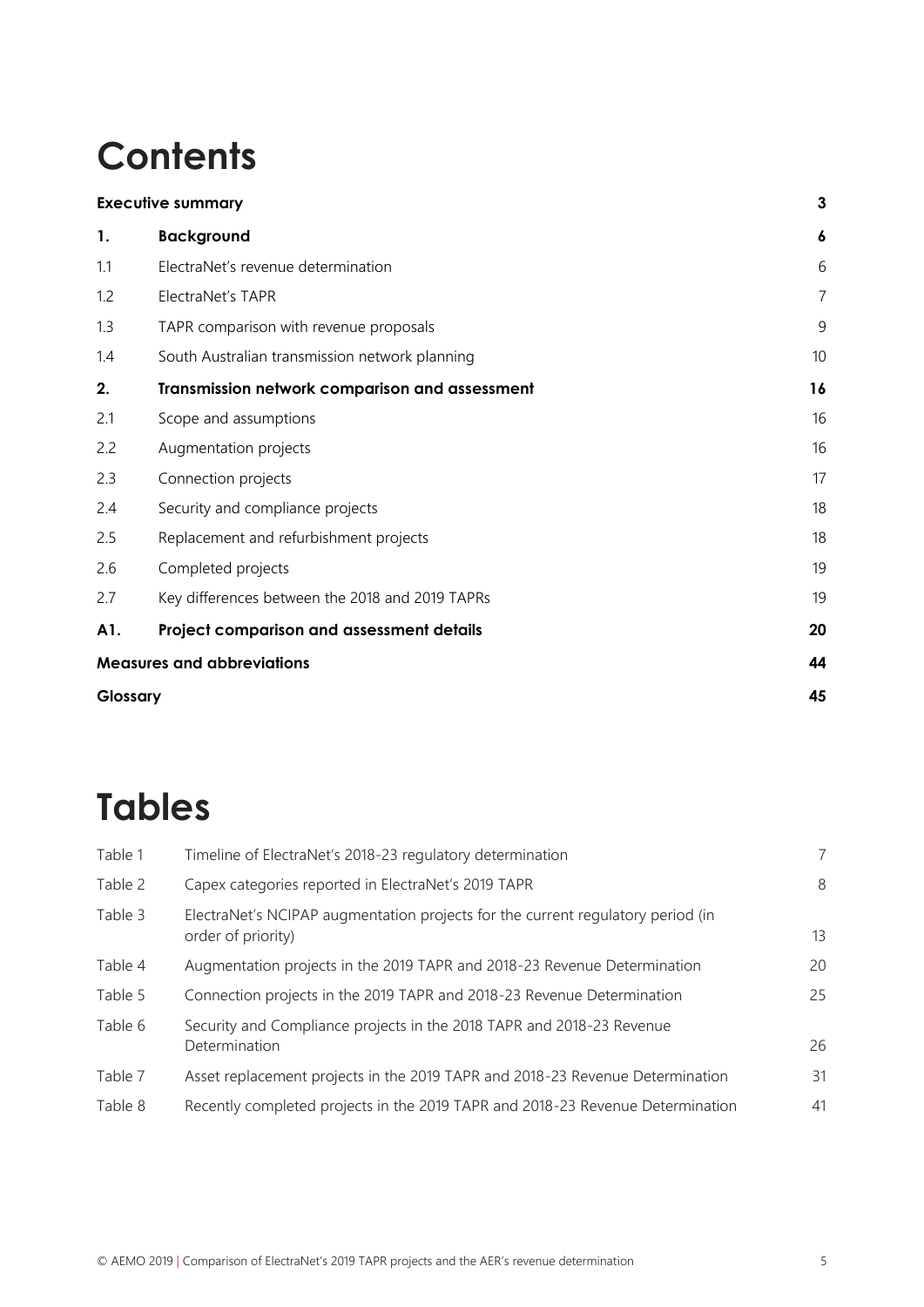# <span id="page-5-0"></span>**1. Background**

This chapter provides background on the capital expenditure (capex) revenue proposal and the Transmission Annual Planning Reports (TAPRs) prepared by ElectraNet. In particular:

- Sectio[n 1.1](#page-5-1) describes the background to ElectraNet's revenue determination.
- Sectio[n 1.2](#page-6-0) provides background information on ElectraNet's TAPR.
- Sectio[n 1.3](#page-8-0) outlines the impact of any differences between the Australian Energy Regulator's (AER's) regulatory determinations and ElectraNet's 2019 TAPR<sup>7</sup>.
- Sectio[n 1.4](#page-9-0) describes the extent to which AEMO and ElectraNet collaborate on transmission network planning.

### <span id="page-5-1"></span>1.1 ElectraNet's revenue determination

The regulatory framework established by the National Electricity Rules (NER) is an ex-ante framework, meaning that the revenue a Transmission Network Service Provider (TNSP) earns is based on expected future costs rather than historical costs.

The AER undertakes a detailed review of the TNSP's forecast expenditure to form a view of the economic efficiency of the proposed capital works program over the five-year regulatory period. On this basis, it determines a capital expenditure allowance, forming the basis of the maximum allowed revenue the TNSP can recover over the regulatory period.

The TNSP does have discretion to deviate, as circumstances may require, from the capital expenditure allowance determined by the AER when augmenting and maintaining their network. If this occurs, consumers:

- Do not pay for overspends the AER determines to have been inefficient in an ex-post review.
- Pay a portion of overspends determined to be efficient.

 $\overline{a}$ 

• Share in the benefits when a network business is able to spend less than its forecast capex allowance.

The business retains 30% of an underspend (or overspend), while the remaining 70% is passed through to (or recovered from) consumers<sup>8</sup>.

#### **Plan accepted by the AER for the current regulatory period**

In April 2018, the AER made its final determination for ElectraNet's revenue allowance for the current regulatory period, 1 July 2018 to 30 June 2023.

[Table 1](#page-6-1) provides a timeline of the AER's regulatory determination process for this allowance.

<sup>7</sup> ElectraNet. *South Australian Transmission Annual Planning Report*, available at [https://www.electranet.com.au/wp-content/uploads/2019/06/2019-](https://www.electranet.com.au/wp-content/uploads/2019/06/2019-ElectraNet-TAPR_WEB.pdf) [ElectraNet-TAPR\\_WEB.pdf.](https://www.electranet.com.au/wp-content/uploads/2019/06/2019-ElectraNet-TAPR_WEB.pdf)

<sup>8</sup> AER. Expenditure incentives guideline 2013, available a[t https://www.aer.gov.au/networks-pipelines/guidelines-schemes-models-reviews/expenditure](https://www.aer.gov.au/networks-pipelines/guidelines-schemes-models-reviews/expenditure-incentives-guideline-2013)[incentives-guideline-2013.](https://www.aer.gov.au/networks-pipelines/guidelines-schemes-models-reviews/expenditure-incentives-guideline-2013)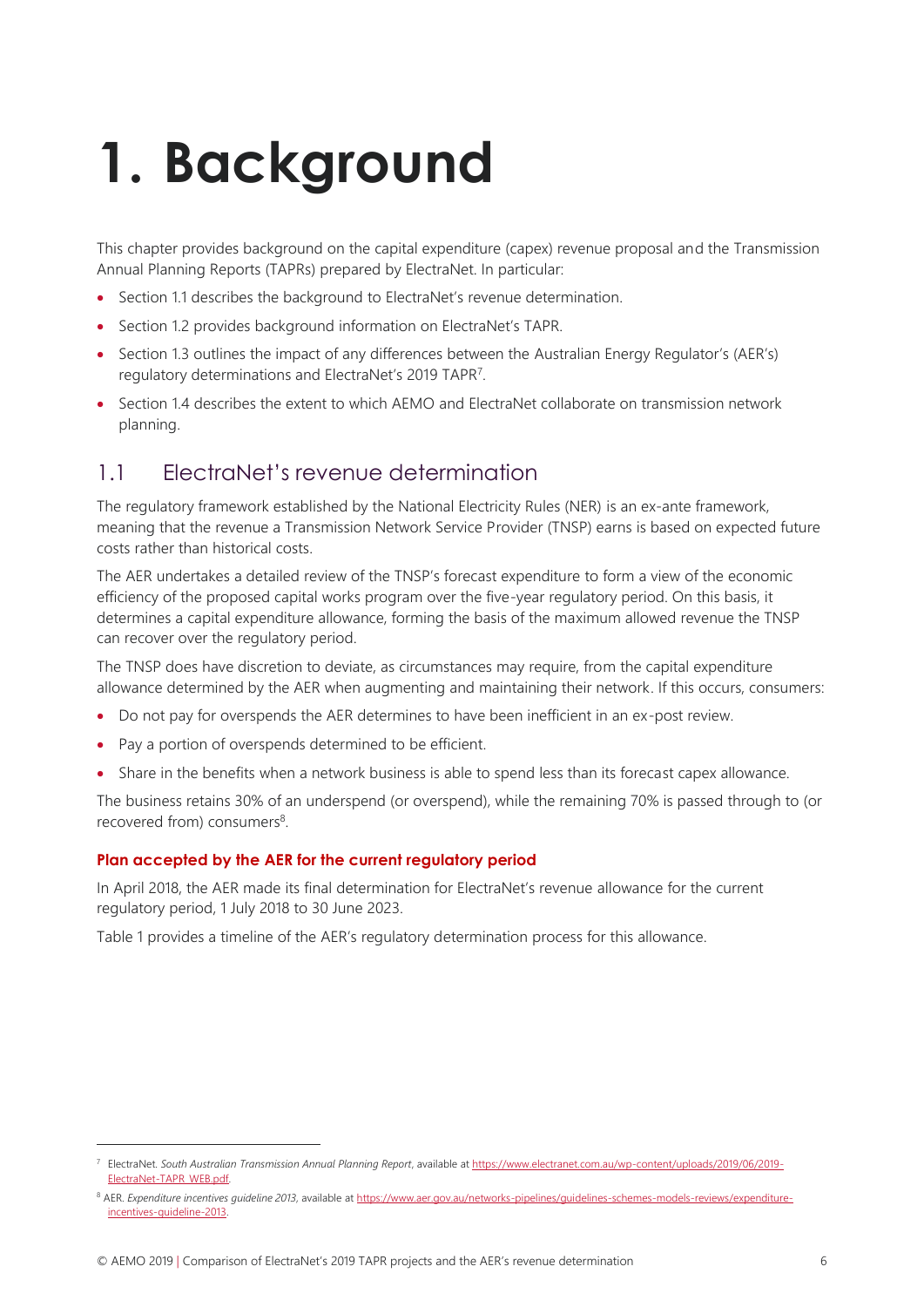| Date                | Action                                            | <b>Document and link</b>                                                                                                                                                                                                                                                              |
|---------------------|---------------------------------------------------|---------------------------------------------------------------------------------------------------------------------------------------------------------------------------------------------------------------------------------------------------------------------------------------|
| 28 March 2017       | ElectraNet submits<br>revenue proposal            | ElectraNet. Transmission Network Revenue Proposal (2018-23). Available at<br>https://www.aer.gov.au/system/files/ElectraNet%20%E2%80%93%20ENET002%20%E2%<br>80%93%20ElectraNet%20%E2%80%93%20Revenue%20Proposal%20Overview%20%E2<br>%80%93%20March%202017.pdf.                        |
| 26 October 2017     | AFR releases draft<br>decision                    | AER, Draft Decision – ElectraNet Transmission determination 2018-23. Available at<br>https://www.aer.gov.au/system/files/AER%20-%20Draft%20Decision%20-%20Overview<br>%20-%2026%20October%202017%20%28amended%203%20Nov%202017%29.pdf.                                                |
| 22 December<br>2017 | ElectraNet submits<br>revised revenue<br>proposal | ElectraNet. Transmission Network Revised Revenue Proposal (2018-19 to 2022-23).<br>Available at https://www.aer.gov.au/system/files/ElectraNet%20-<br>%20Revised%20revenue%20proposal%20-%20December%202017%20-%20version2.pdf.                                                       |
| 30 April 2018       | AER releases final<br>decision                    | AER. Final Decision, ElectraNet, Transmission Determination, 2018-19 to 2022-23.<br>Available at https://www.aer.gov.au/system/files/D18-32266%20AER%20-%20Final%20<br>decision%20ElectraNet%202018-23%20transmission%20determination%20-<br>%20Determination%20-%20April%202018.pdf. |

#### <span id="page-6-1"></span>**Table 1 Timeline of ElectraNet's 2018-23 regulatory determination**

The AER's final decision accepted the following capex categories in ElectraNet's revised capital expenditure (capex) proposal:

- Network capex:
	- Augmentation.
	- Connection.
	- Security/compliance.
	- Inventory and spares.
	- Replacement and refurbishment projects.
- Non-network capex:
	- Business information technologies (IT).
	- Buildings and facilities.

AEMO has reviewed ElectraNet's 2019 TAPR and compared it with network capex in the latest revenue determination (see Chapter 2). In summary:

- The following projects were approved by the AER in the revenue determination for the regulatory period of 2018-23:
	- One augmentation project.
	- Seven NCIPAP projects.
	- One connection project.
	- 21 security and compliance projects.
	- 30 asset renewal projects.

### <span id="page-6-0"></span>1.2 ElectraNet's TAPR

The transmission planning regime established under Chapter 5 of the National Electricity Rules (NER) requires TNSPs to publish a TAPR by 30 June each year.

#### **Role of the TAPR**

The TAPR is an outcome of annual planning review which analyses the expected operation of each transmission network over an appropriate planning period, considering the relevant forecast loads, any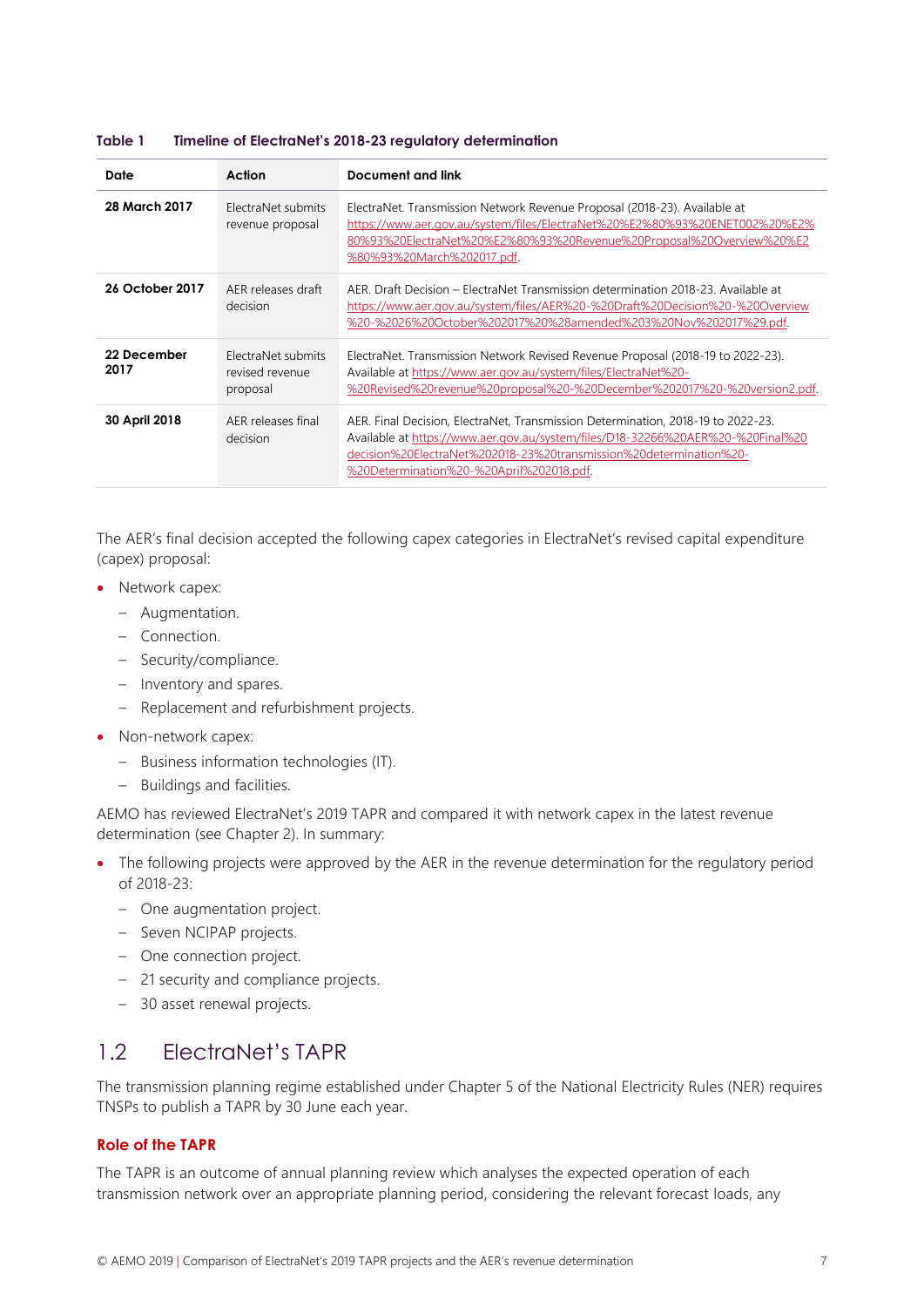future generation, market network service, demand side, and transmission developments, and any other relevant data.

TNSPs are not constrained to act in accordance with their TAPRs in making investment decisions or submitting regulatory proposals to the AER.

#### **Scope of the TAPR**

The requirements for a TAPR are defined in the NER under clauses 5.12.1 and 5.12.2. Clause 5.12.2(c) describes matters that the report must set out.

The TAPR requirements were amended in December 2018<sup>9</sup> as a result of the connection and planning arrangements rule determination in May 2017<sup>10</sup>, which required the AER to publish TAPR quidelines. The guidelines contain direction on the specific information required relating to transmission connection points, transmission line segments and new generator connections, with the aim of ensuring generators and large transmission customers have the information required to make appropriate connection decisions.

The NER do not require the TAPR to comprehensively address all aspects of a TNSP's capex program.

[Table 2](#page-7-0) lists the capex categories included in and excluded from ElectraNet's 2019 TAPR. All these categories are considered as part of the AER's revenue determination process.

<span id="page-7-0"></span>

| Table 2 |  | Capex categories reported in ElectraNet's 2019 TAPR |  |
|---------|--|-----------------------------------------------------|--|
|         |  |                                                     |  |

| Included in the TAPR <sup>†</sup> and the revenue determination | Included in the revenue determination but not in the TAPR |
|-----------------------------------------------------------------|-----------------------------------------------------------|
| • Augmentation (including market benefit project proposals)     | • Inventory and spares                                    |
| • Connection                                                    | • Land and easement                                       |
| • Security/compliance                                           | • Business information technologies (IT)                  |
| • Replacement/Refurbishment                                     | • Buildings and facilities                                |
|                                                                 |                                                           |

† ElectraNet's 2019 TAPR does not report on all the projects proposed in the plan accepted by the AER, even those which fall into the categories reported in the 2019 TAPR, as this is not required by the NER.

This report focuses on the capex categories included in the TAPR (see Section [2.1\)](#page-15-1).

#### **2019 TAPR and connection point forecasts**

 $\overline{a}$ 

ElectraNet's 2019 TAPR<sup>11</sup> covers a 10-year planning period, and describes the current network, demand projections, emerging network limitations or constraints, and information on completed, committed, pending, and planned/proposed transmission network developments in South Australia. In 2019, ElectraNet included connection point forecasts as a component of the TAPR in accordance with the AER's new TAPR guidelines.

ElectraNet annually receives 10-year connection point demand forecasts from SA Power Networks and collaborates with AEMO to receive forecasts from direct connect customers. Also, ElectraNet has taken into consideration of AEMO's connection point forecasts for South Australia, published in September 2018. ElectraNet compared its connection point forecasts against AEMO's forecasts and reported that there are some differences between the two forecasts, but neither forecast has consistently higher or lower than the other. Further, the 2019 TAPR reported these differences have no impact on network limitations or development plans within the next ten years. The development plans presented in the 2019 TAPR are based on the connection point demand forecasts that are summarised in ElectraNet's 2019 TAPR.

<sup>9</sup> AER. *Final Decision: Transmission annual planning report guidelines*, available a[t https://www.aer.gov.au/networks-pipelines/guidelines-schemes-models](https://www.aer.gov.au/networks-pipelines/guidelines-schemes-models-reviews/transmission-annual-planning-report-guidelines)[reviews/transmission-annual-planning-report-guidelines.](https://www.aer.gov.au/networks-pipelines/guidelines-schemes-models-reviews/transmission-annual-planning-report-guidelines)

<sup>&</sup>lt;sup>10</sup> AEMC. Transmission Connection and Planning Arrangements, available a[t https://www.aemc.gov.au/rule-changes/transmission-connection-and-planning](https://www.aemc.gov.au/rule-changes/transmission-connection-and-planning-arrangements)[arrangements.](https://www.aemc.gov.au/rule-changes/transmission-connection-and-planning-arrangements)

<sup>11</sup> ElectraNet. *South Australian Transmission Annual Planning Report*, available at [https://www.electranet.com.au/wp-content/uploads/2019/06/2019-](https://www.electranet.com.au/wp-content/uploads/2019/06/2019-ElectraNet-TAPR_WEB.pdf) [ElectraNet-TAPR\\_WEB.pdf.](https://www.electranet.com.au/wp-content/uploads/2019/06/2019-ElectraNet-TAPR_WEB.pdf)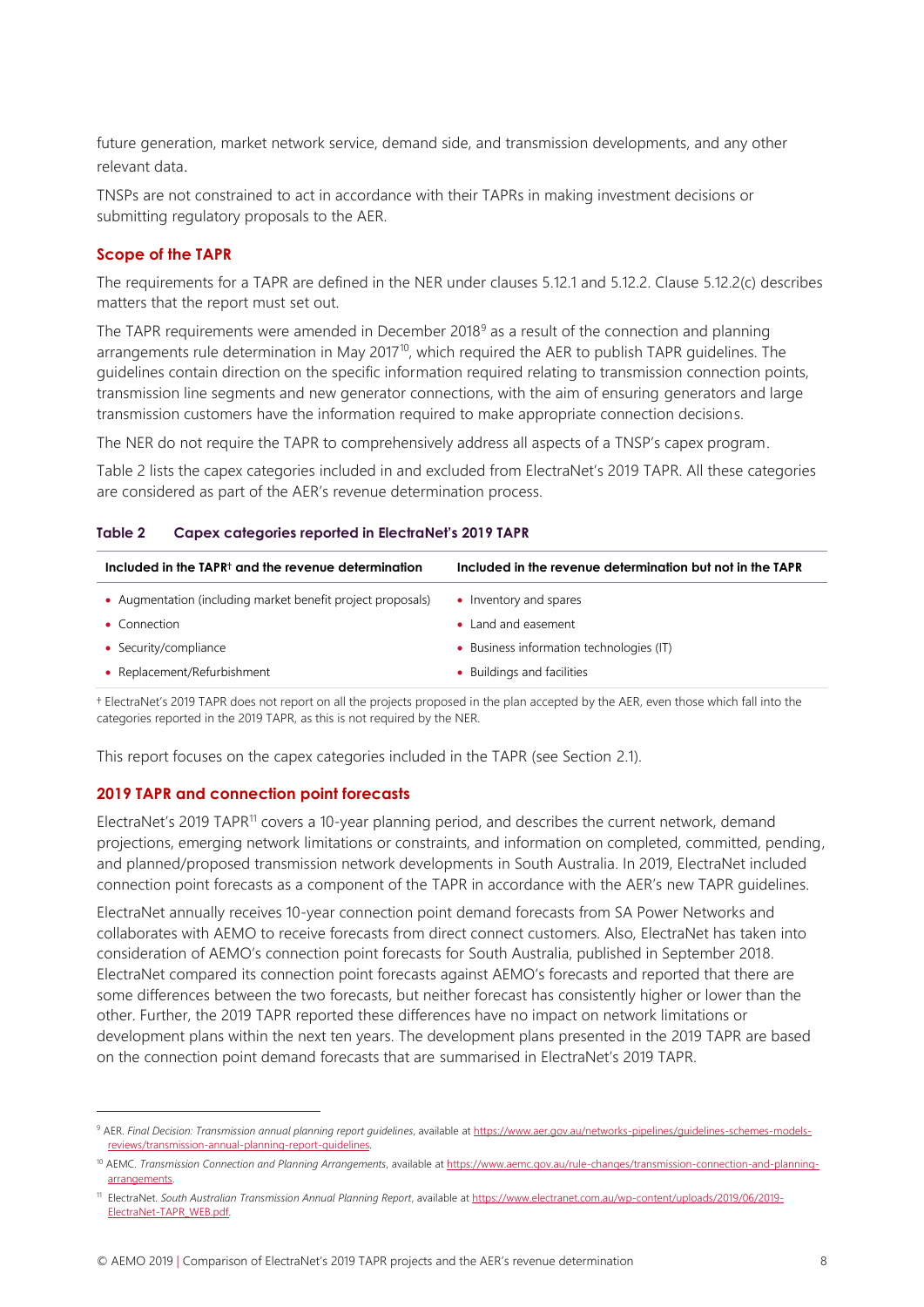Additionally, ElectraNet has used the forecast provided in AEMO's February 2019 update to the *2018 Electricity Statement of Opportunities* (ESOO) <sup>12</sup> to determine future needs for improved voltage control on the Main Grid<sup>13</sup> at times of maximum and minimum demand in South Australia.

### <span id="page-8-0"></span>1.3 TAPR comparison with revenue proposals

In accordance with AEMO's South Australian Advisory Function (SAAF) requirements, AEMO undertook a high-level review of ElectraNet's 2019 TAPR prior to its publication.

#### **Assessment methodology**

This review incorporated a comparison of the augmentation plan proposed in the TAPR against the AER revenue allowance for the current regulatory period, from 1 July 2018 to 30 June 2023.

AEMO used the demand forecasts from its February 2019 ESOO Forecasts<sup>14</sup> for the comparison at a regional level, and the 2018 *Transmission Connection Point Forecasting Report for South Australia*<sup>15</sup> for the comparison at the connection point level. The assessment included, but was not limited to:

- A review of the need for each project, the project timing, and its scope. This considered power system and forecast changes, particularly changes in forecast demand that occurred since AER's revenue determination or ElectraNet's revenue proposal.
- A review of the reasonableness of adjustments (such as changes or cancellations) made to projects in relation to the AER's determination or revenue proposal.
- Consultation with ElectraNet regarding any mismatch in cost estimates between the TAPR and regulatory proposals. AEMO assessed the reasonableness of the clarifications obtained.

The assessments did not consider:

- Project cost assessments.
- Market modelling to assess the market benefits delivered by individual projects.
- Asset condition for any asset condition-based replacement project, AEMO's assessment was limited to the capacity requirement.

#### **Interpretation of differences between the revenue determination and TAPR**

Differences between ElectraNet's TAPR and the capex forecasts submitted by ElectraNet as part of the AER's revenue determination may arise for any of the following reasons:

- The capex forecasts have different reporting coverage.
- ElectraNet responds to the incentives created by the regulatory framework.
- Other changed circumstances.

 $\overline{a}$ 

Although TNSPs are not obliged to follow either their TAPR capex plan or the AER revenue determination capex plan, there is value in monitoring how the capex forecasts compare. Significant and consistent discrepancies between the TAPR and the capex forecasts set out in TNSP's regulatory proposals may signal a need for improved planning processes or business practices.

<sup>&</sup>lt;sup>12</sup> AEMO. 2018 *Electricity Statement of Opportunities (ESOO) update to auxiliary load for maximum and minimum demand, available at* [http://forecasting.aemo.com.au/Electricity/AnnualConsumption/Operational.](http://forecasting.aemo.com.au/Electricity/AnnualConsumption/Operational)

<sup>&</sup>lt;sup>13</sup> As stated in ElectraNet's 2019 TAPR, the Main Grid is a meshed 275 kV network that is connected to two interconnectors and seven regional networks in South Australia.

<sup>14</sup> AEMO. *2018 Electricity Forecasting Insights,* available at [http://forecasting.aemo.com.au/Electricity/AnnualConsumption/Operational.](http://forecasting.aemo.com.au/Electricity/AnnualConsumption/Operational)

<sup>15</sup> AEMO. *Transmission Connection Point Forecasting,* available a[t http://www.aemo.com.au/Electricity/National-Electricity-Market-NEM/Planning-and](http://www.aemo.com.au/Electricity/National-Electricity-Market-NEM/Planning-and-forecasting/Transmission-Connection-Point-Forecasting/South-Australia)[forecasting/Transmission-Connection-Point-Forecasting/South-Australia.](http://www.aemo.com.au/Electricity/National-Electricity-Market-NEM/Planning-and-forecasting/Transmission-Connection-Point-Forecasting/South-Australia)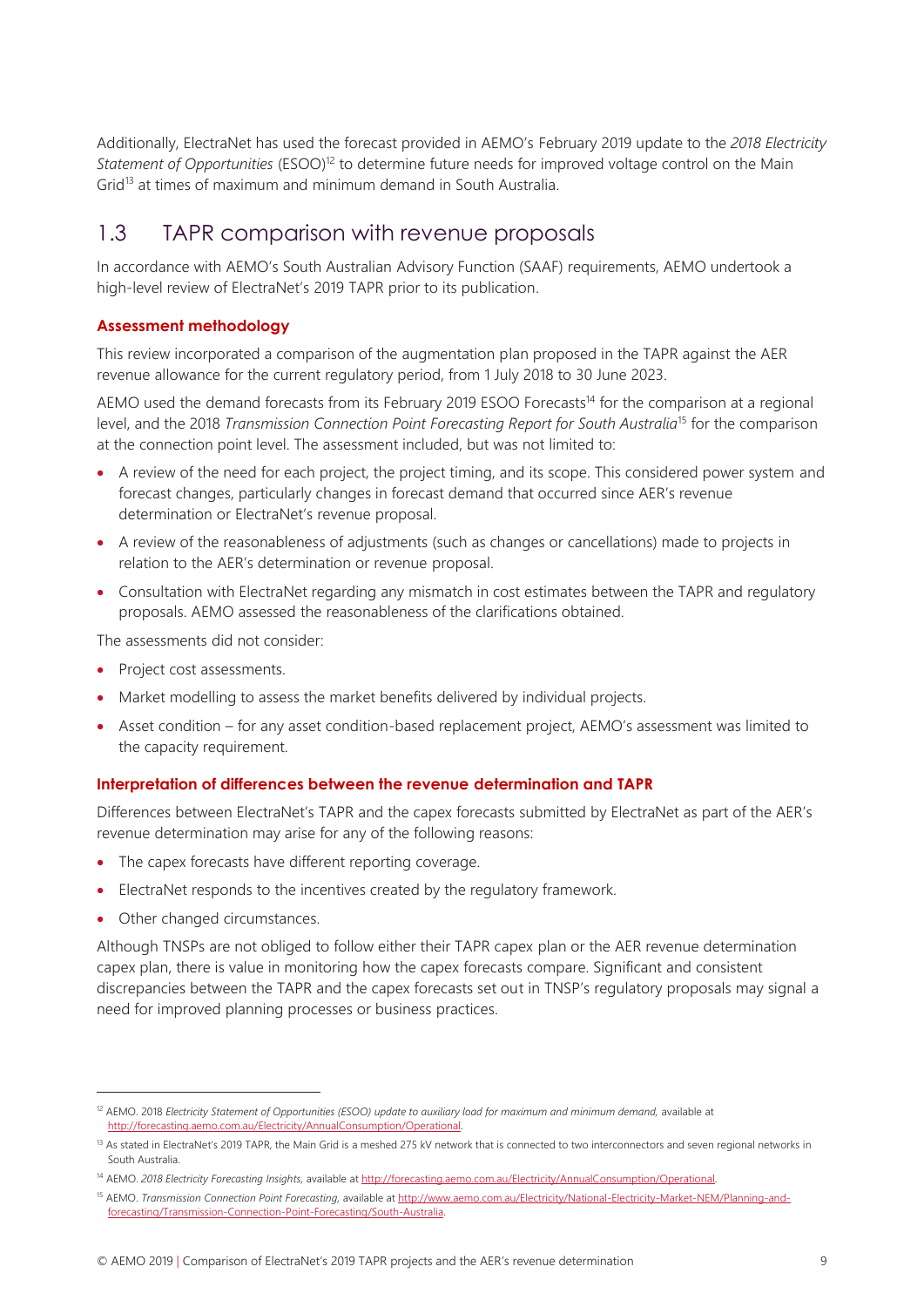### <span id="page-9-0"></span>1.4 South Australian transmission network planning

### 1.4.1 Collaboration between AEMO and ElectraNet on transmission network planning

This section describes the extent to which AEMO and ElectraNet collaborate on transmission network planning.

#### **AEMO and ElectraNet joint planning studies**

When the need arises, AEMO and ElectraNet carry out joint planning studies to identify the preferred solution to relieve limitations that may impact network planning in both South Australia and Victoria. Recent joint planning studies include:

- The *Integrated System Plan* (ISP) The first ISP<sup>16</sup>, published in 2018, delivers a strategic infrastructure development plan, based on sound engineering and economics, which can facilitate an orderly energy system transition under a range of scenarios. AEMO now continues to work closely with ElectraNet on the development of the 2019-20 ISP.
- Special protection schemes see "Implementation of recommendations from South Australia Black System report" in Section 1.4.2 for more details. As recommended in the 2018 Power System Frequency Risk Review, a Protected Event has now been declared by the Reliability Panel for loss of generation in the South Australian region during destructive wind conditions<sup>17</sup>. An upgrade to the System Integrity Protection Scheme (SIPS) was also endorsed as an Emergency Frequency Control Scheme. AEMO and ElectraNet continue to collaborate on the design and implementation of this enhanced control scheme.
- Review of Regulatory Investment Test for Transmission (RIT-T) documents see "AEMO review of ElectraNet's draft Regulatory Investment Test-Transmission documents" below for more details.
- System strength and inertia Following the declaration of system strength and inertia gaps by AEMO for the South Australian Region, ElectraNet and AEMO have undertaken joint studies to determine the optimal design and location for synchronous condensers. Detailed studies are ongoing to updated determine operation requirements when the synchronous condensers are in place, and reliance on directions of synchronous gas plant is reduced.

#### **AEMO and ElectraNet joint planning meetings**

AEMO and ElectraNet hold frequent joint planning meetings on network planning-related issues. Agenda items include updates and discussions on:

- The ISP and *National Transmission Network Development Plan* (NTNDP).
- Renewable Energy Zones.
- Load and generator connections in South Australia and Victoria.
- South Australian and Victorian TAPRs.
- Project EnergyConnect RIT-T (South Australia to Eastern States interconnector).
- South Australian and Victorian intra-regional RIT-Ts.
- Identification of Renewable Energy Zones (REZs) in South Australia.
- Demand forecasts.

 $\overline{a}$ 

• Options to address the system strength gap in South Australia.

<sup>&</sup>lt;sup>16</sup> AEMO. Integrated System Plan (ISP), available a[t https://www.aemo.com.au/Electricity/National-Electricity-Market-NEM/Planning-and](https://www.aemo.com.au/Electricity/National-Electricity-Market-NEM/Planning-and-forecasting/Integrated-System-Plan)[forecasting/Integrated-System-Plan.](https://www.aemo.com.au/Electricity/National-Electricity-Market-NEM/Planning-and-forecasting/Integrated-System-Plan) 

<sup>17</sup> AEMC. *Request for declaration of protected event – November 2018*, available a[t https://www.aemc.gov.au/market-reviews-advice/request-declaration](https://www.aemc.gov.au/market-reviews-advice/request-declaration-protected-event-november-2018)[protected-event-november-2018](https://www.aemc.gov.au/market-reviews-advice/request-declaration-protected-event-november-2018)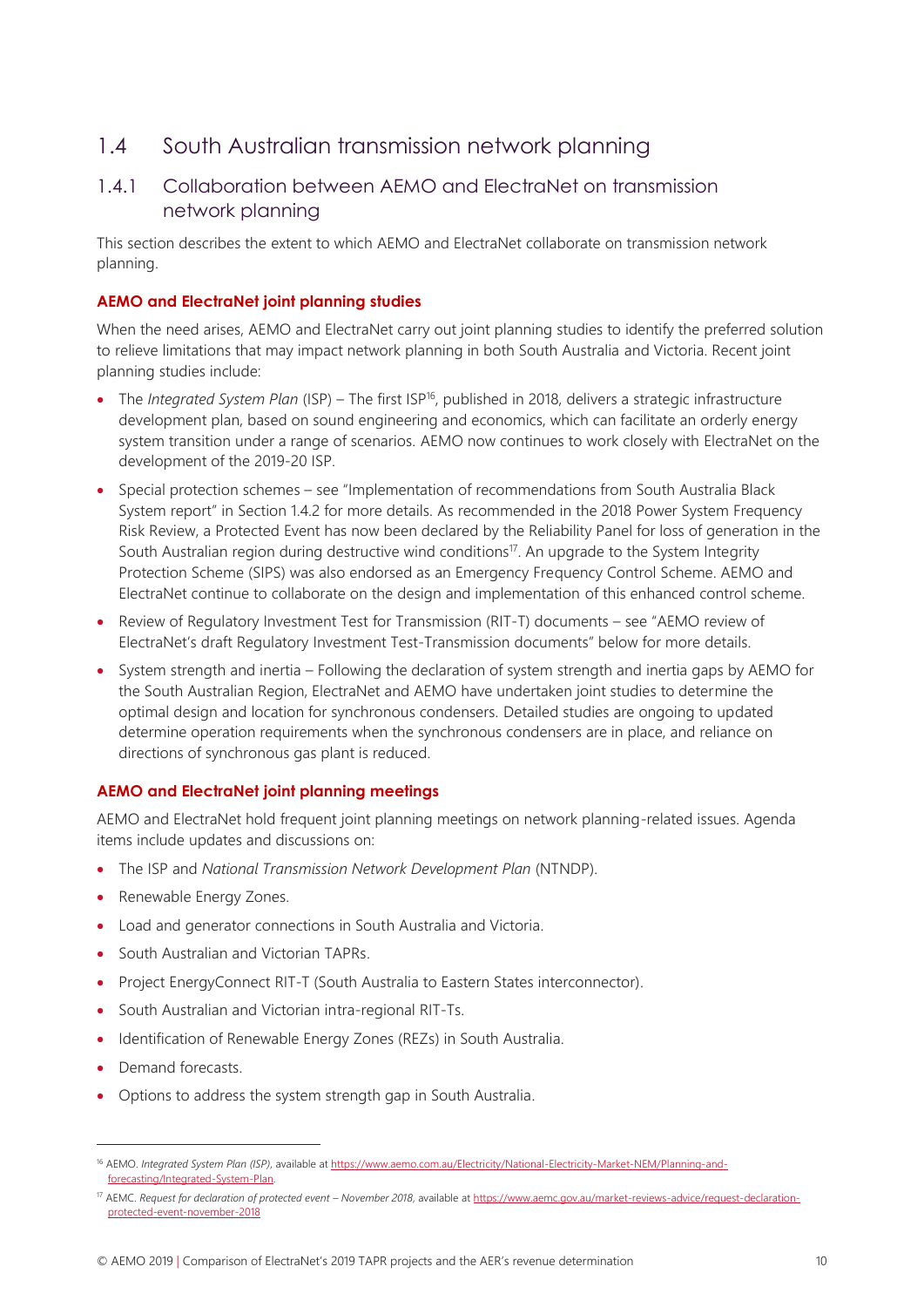- Power system frequency risk review.
- Coordination of operational management of South Australian distributed energy resources.
- Power system security.
- Other planning topics.

#### **AEMO review of ElectraNet's draft TAPR**

As part of its normal planning procedures, ElectraNet gives AEMO the opportunity to review and comment on the draft TAPR before publication. While AEMO conducts a high-level review and provides feedback for consideration, ElectraNet remains the sole author and owner of the document.

#### **AEMO review of ElectraNet's draft RIT-T documents**

As part of its normal planning procedures, ElectraNet gives AEMO the opportunity to review and comment on draft RIT-T documents before their publication. AEMO's review is focused on augmentation RIT-Ts and not replacement RIT-Ts. While AEMO reviews the draft documents and provides comments, ElectraNet remains the sole author and owner.

Recently, AEMO reviewed the following RIT-T documents:

- South Australia Energy Transformation (SAET) RIT-T in November 2016, ElectraNet commenced the RIT-T process for this project by publishing a Project Specification Consultation Report (PSCR). AEMO formally submitted to the PSCR consultation. AEMO and ElectraNet met regularly to discuss the technical and economic benefit assessment of network and non-network options. ElectraNet consulted AEMO before publishing a Project Assessment Draft Report (PADR) on 29 June 2018. AEMO also reviewed the Project Assessment Conclusions Report (PACR) prior to its publication on 13 February 2019<sup>18</sup>.
- Eyre Peninsula Electricity Supply Options RIT-T in April 2017, ElectraNet commenced the RIT-T process for this project by publishing a PSCR. ElectraNet consulted AEMO before publishing a PADR in November 2017. AEMO have also reviewed the Project Assessment Conclusions Report (PACR) prior to its publication on 18 October 2018<sup>19</sup>.

#### **Joint working groups**

 $\overline{a}$ 

The following joint working groups, which seek to facilitate constructive discussion on matters relating to gas and electricity forecasting, market modelling, and strategic network planning, were in place in 2018 and 2019:

- Executive Joint Planning Committee (EJPC) The EJPC coordinates effective collaboration and consultation between Jurisdictional Planning Bodies and AEMO on electricity transmission network planning issues so as to
	- Develop a framework for the Integrated System Plan (ISP).
	- Continuously improve current network planning practices.
	- Coordinate on energy security across the NEM.
- Joint Planning Committee (JPC) The Joint Planning Committee (JPC) is a TNSP working committee, supporting the Executive Joint Planning Committee (EJPC) in achieving effective collaboration, consultation and coordination between Jurisdictional Planning Bodies, Transmission System Operators and AEMO on electricity transmission network planning issues.
- Market Modelling Working Group (MMWG) The objective of the MMWG is a TNSP forum to share expertise, models, data, techniques, knowledge and methodologies for application in long-term future energy system planning studies.

<sup>18</sup> ElectraNet. South Australian Energy Transformation RIT-T. available a[t https://www.electranet.com.au/projects/south-australian-energy-transformation/](https://www.electranet.com.au/projects/south-australian-energy-transformation/)

<sup>&</sup>lt;sup>19</sup> ElectraNet. Eyre Peninsula Electricity Supply Options RIT-T, available a[t https://www.electranet.com.au/projects/eyre-peninsula-electricity-supply-options/](https://www.electranet.com.au/projects/eyre-peninsula-electricity-supply-options/)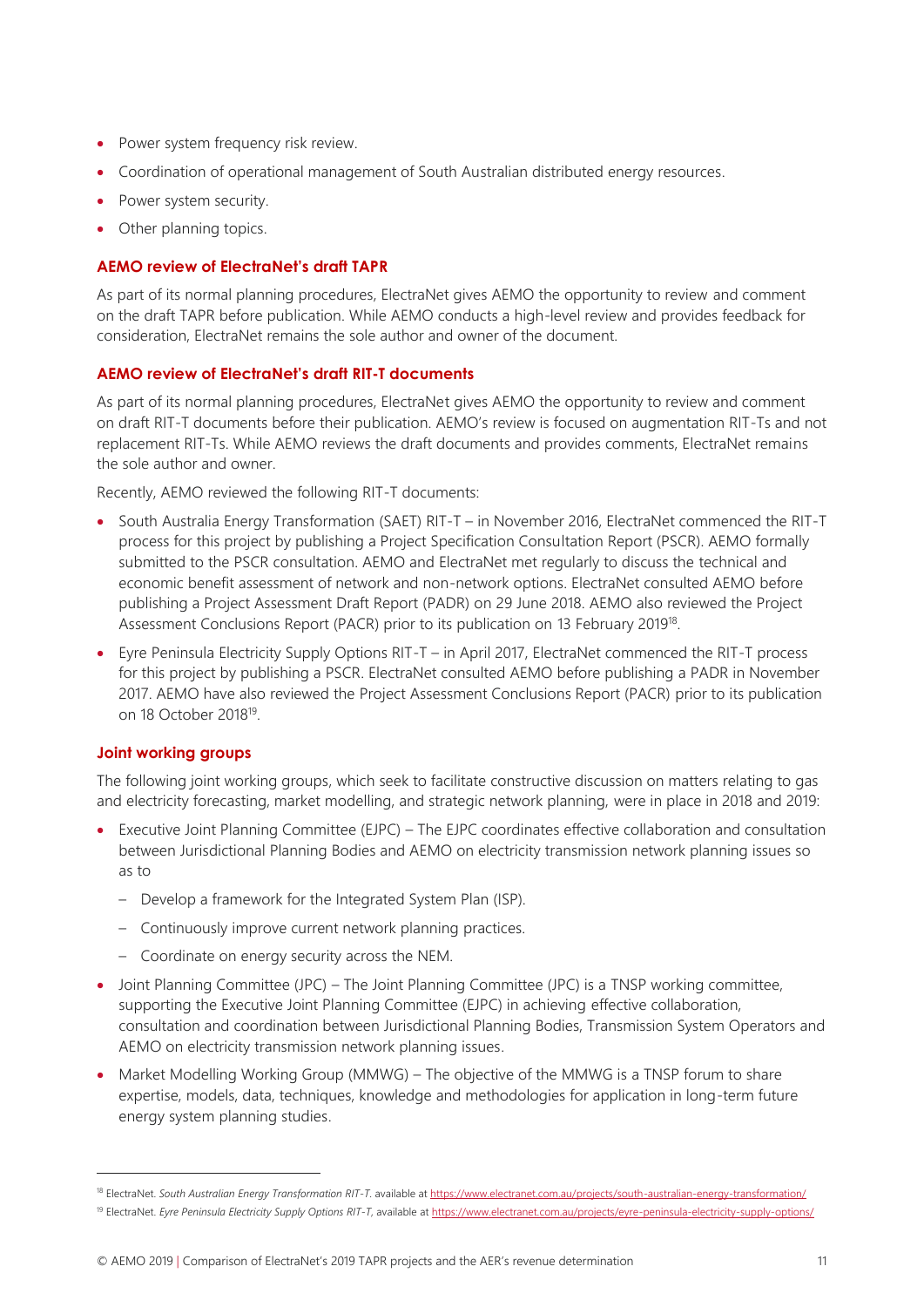- Regulatory Working Group (RWG) The RWG is a working group to support the EJPC in achieving effective collaboration, consultation and coordination between Jurisdictional Planning Bodies, Transmission System Operators and AEMO on key areas related to the application of the regulatory transmission framework and suggestions for improvement.
- Forecasting Reference Group (FRG) The Forecasting Reference Group (FRG) is a monthly forum with AEMO and industry's forecasting specialists. The forum seeks to facilitate constructive discussion on matters relating to gas and electricity forecasting and market modelling. It is an opportunity to share expertise and explore new approaches to addressing the challenges of forecasting in a rapidly changing energy industry.

ElectraNet regularly attends all these meetings.

As the national transmission planner, AEMO is required to review and publish advice on the development of the transmission grid across the NEM, to provide a national strategic perspective for transmission planning and coordination, and to publish an annual 20-year outlook for NEM transmission planning (the NTNDP). In June 2018, AEMO published an ISP, which, with associated material, met AEMO's responsibilities and fulfilled the requirements of the NTNDP. AEMO is also in the process of developing the 2019-20 ISP.

ElectraNet is working closely with AEMO in developing the next ISP, through these working group meetings, and formal and informal consultation. The ISP will incorporate ElectraNet's current network and its committed development plans. It will also include discussion on the key transmission network projects proposed in ElectraNet's TAPR and the impact of these projects on relevant transmission flow paths. AEMO is consulting with ElectraNet on its findings of generation and transmission outlooks and modelling results.

In accordance with NER requirements, ElectraNet considers the strategic plan outlined in the previous NTNDP in its TAPRs. In their development of the 2019 TAPR, ElectraNet also considered information from the inaugural Integrated System Plan<sup>20</sup>.

#### **AEMO review of ElectraNet's Network Capability Incentive Parameter Action Plan (NCIPAP)**

In December 2012, the AER introduced a network capability component in the Service Target Performance Incentive Scheme (STPIS) for transmission network service providers. It is designed to encourage efficient network capability from existing assets when and where most needed to improve customer or wholesale market outcomes. The STPIS requires each TNSP to submit a NCIPAP as part of its revenue proposal to the AER.

As part of the process, TNSPs are required to consult with AEMO, prior to submitting the NCIPAP, about their reviews of transmission circuits and injection points in their networks, and the potential priority projects which have been identified<sup>21</sup>. This includes consultation with AEMO regarding:

- The potential for co-ordinated projects with other TNSPs.
- Whether achieving the proposed priority project improvement targets will result in the proposed priority project having a material benefit.
- The classification of priority projects based on likely benefit to consumers or wholesale market outcomes.
- The ranking of the priority projects.

 $\overline{a}$ 

As part of the NCIPAP process, AEMO collaborated with ElectraNet in 2017 to identify options and quantify market benefits of potential NCIPAP projects for implementation within ElectraNet's regulatory period (2018-23). AEMO conducted independent analysis of network limitations, considering historical congestion, future network flows, and reliability and security implications. This has led to prioritising NCIPAP projects to deliver the best value for money for customers.

<sup>&</sup>lt;sup>20</sup> AEMO. Integrated System Plan (ISP), available a[t https://www.aemo.com.au/Electricity/National-Electricity-Market-NEM/Planning-and](https://www.aemo.com.au/Electricity/National-Electricity-Market-NEM/Planning-and-forecasting/Integrated-System-Plan)[forecasting/Integrated-System-Plan.](https://www.aemo.com.au/Electricity/National-Electricity-Market-NEM/Planning-and-forecasting/Integrated-System-Plan) 

<sup>21</sup> AER. *Service target performance incentive scheme*, available at [https://www.aer.gov.au/system/files/AER%20-](https://www.aer.gov.au/system/files/AER%20-%20STPIS%20version%205%20%28corrected%29%20-%2030%20September%202015.pdf) [%20STPIS%20version%205%20%28corrected%29%20-%2030%20September%202015.pdf.](https://www.aer.gov.au/system/files/AER%20-%20STPIS%20version%205%20%28corrected%29%20-%2030%20September%202015.pdf)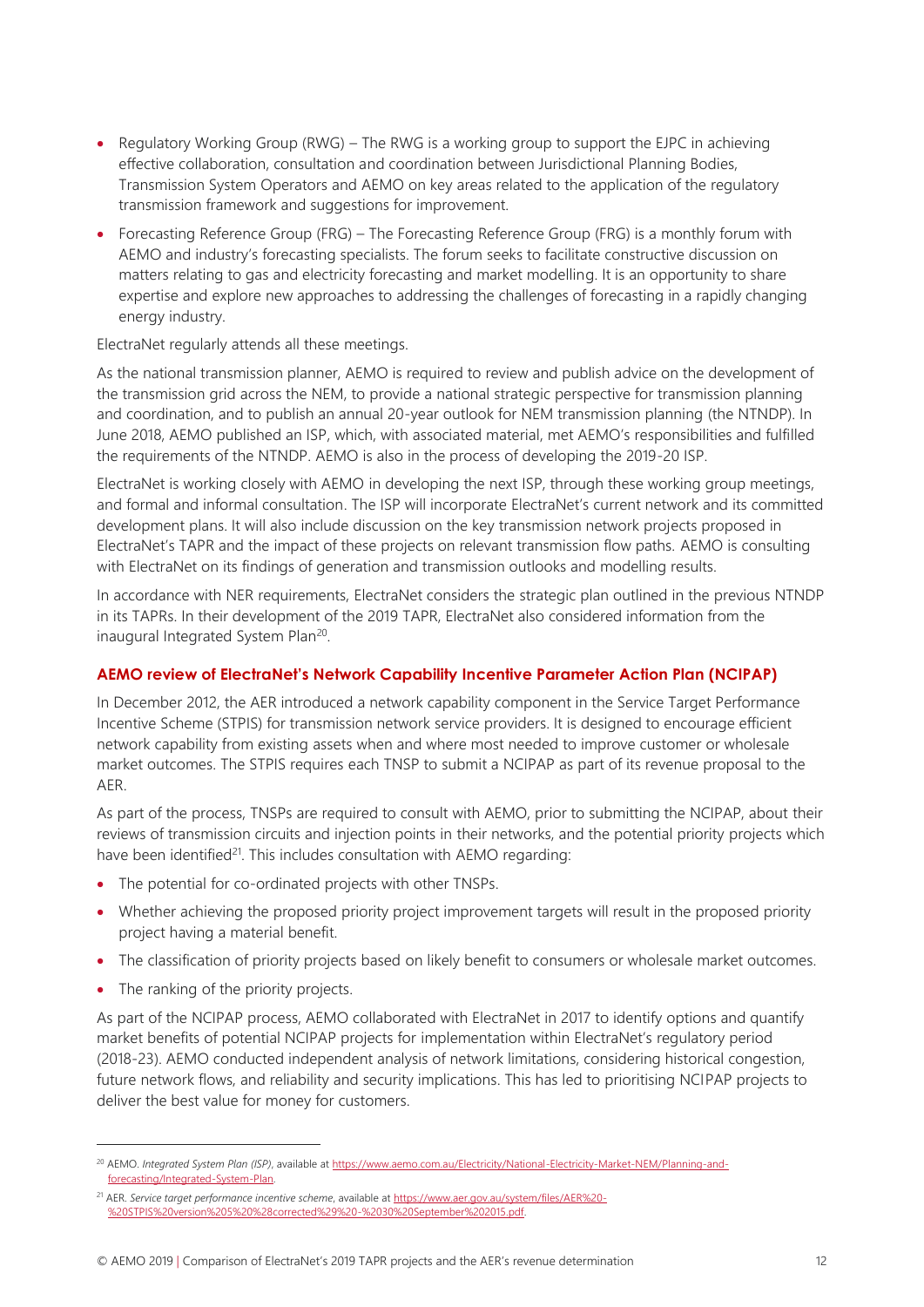In 2017, the AER accepted AEMO's review of ElectraNet's NCIPAP projects and the project ranking for the regulatory period 2018-23 and in April 2018 AER included NCIPAP projects in their final determination<sup>22</sup>. These NCIPAP projects are listed in Table 3.

<span id="page-12-0"></span>

| Table 3 | ElectraNet's NCIPAP augmentation projects for the current regulatory period (in order of priority) |  |  |
|---------|----------------------------------------------------------------------------------------------------|--|--|
|---------|----------------------------------------------------------------------------------------------------|--|--|

| <b>NCIPAP Project</b>                                                                                                                                                                             | Regulatory<br>period | <b>AEMO comments</b>                                                                                             |
|---------------------------------------------------------------------------------------------------------------------------------------------------------------------------------------------------|----------------------|------------------------------------------------------------------------------------------------------------------|
| South East dynamic line ratings: Tailem Bend - Mobilong 132 kV,<br>Tailem Bend - Tungkillo 275 kV, Tailem Bend - Cherry Gardens<br>275 kV, South East - Tailem Bend 275 kV No. 1 and No. 2 lines. | 2018-23              | Project included in 2019 TAPR as completed in<br>March 2019                                                      |
| Uprating of limiting plants on Robertstown to Davenport 275 kV<br>lines: Robertstown-Mokota-Belalie-Davenport 275 kV,<br>Robertstown - Canowie - Mt Lock - Davenport 275 kV lines.                | 2018-23              | Project included in 2019 TAPR with committed<br>status and a timing of June 2019                                 |
| Robertstown transformer management relay DR-E3 uprating<br>program.                                                                                                                               | 2018-23              | Project included in 2019 TAPR with planned<br>status and a timing of June 2022.                                  |
| Constraint formulation investigation: Improve SA network<br>transient and voltage stability limits by improving constraints<br>formulation.                                                       | 2018-23              | Not in 2019 TAPR (opex project).<br>ElectraNet advised that this project is planned<br>for commencement in 2021. |
| South East 275 kV capacitor bank: Install an additional 100 MVAr<br>capacitor bank at South East substation.                                                                                      | 2018-23              | Project included in 2019 TAPR with planned<br>status and a timing of June 2021.                                  |
| Smart Wires Powerline Guardian trial (Waterloo-Templers):<br>Waterloo-Templers 132 kV, Robertstown-Tungkillo 275 kV,<br>Robertstown-Para 275 kV lines.                                            | 2018-23              | Project included in 2019 TAPR with planned<br>status and timing of December 2019.                                |
| Tailem Bend to Cherry Gardens tie in: One additional diameter at<br>Tungkillo by tying in the Tailem Bend - Cherry Gardens 275 kV<br>line.                                                        | 2018-23              | Project included in 2019 TAPR with planned<br>status and a timing of January 2020.                               |

### 1.4.2 Other South Australian initiatives that may impact on transmission planning

#### **Implementation of recommendations from South Australia Black System report**

In March 2017, AEMO published its final report on the South Australian black system event of 28 September 2016<sup>23</sup>. This report outlined 19 recommendations to be implemented in South Australia to:

• Reduce the risk of islanding of the region.

 $\overline{a}$ 

- Increase the likelihood that, in the event of islanding, a stable electrical island can be sustained at least in part of South Australia.
- Improve the performance of the system restart process.
- Improve market and system operation processes required during periods of market suspension.

A number of projects listed in the 2019 TAPR address the recommendations of this report. Where there is potential relevance, AEMO has noted this in [A1.](#page-19-0)

<sup>22</sup> AER. *ElectraNet transmission determination 2018 to 2023*, available a[t https://www.aer.gov.au/system/files/D18-32266%20AER%20-](https://www.aer.gov.au/system/files/D18-32266%20AER%20-%20Final%20decision%20ElectraNet%202018-23%20transmission%20determination%20-%20Determination%20-%20April%202018.pdf) [%20Final%20decision%20ElectraNet%202018-23%20transmission%20determination%20-%20Determination%20-%20April%202018.pdf.](https://www.aer.gov.au/system/files/D18-32266%20AER%20-%20Final%20decision%20ElectraNet%202018-23%20transmission%20determination%20-%20Determination%20-%20April%202018.pdf)

<sup>&</sup>lt;sup>23</sup> AEMO. Black System South Australia 28 September 2016, a[t http://www.aemo.com.au/-/media/Files/Electricity/NEM/Market\\_Notices\\_and\\_Events/](http://www.aemo.com.au/-/media/Files/Electricity/NEM/Market_Notices_and_Events/Power_System_Incident_Reports/2017/Integrated-Final-Report-SA-Black-System-28-September-2016.pdf) Power\_System\_Incident\_Reports/2017/Integrated-Final-Report-SA-Black-System-28-September-2016.pdf.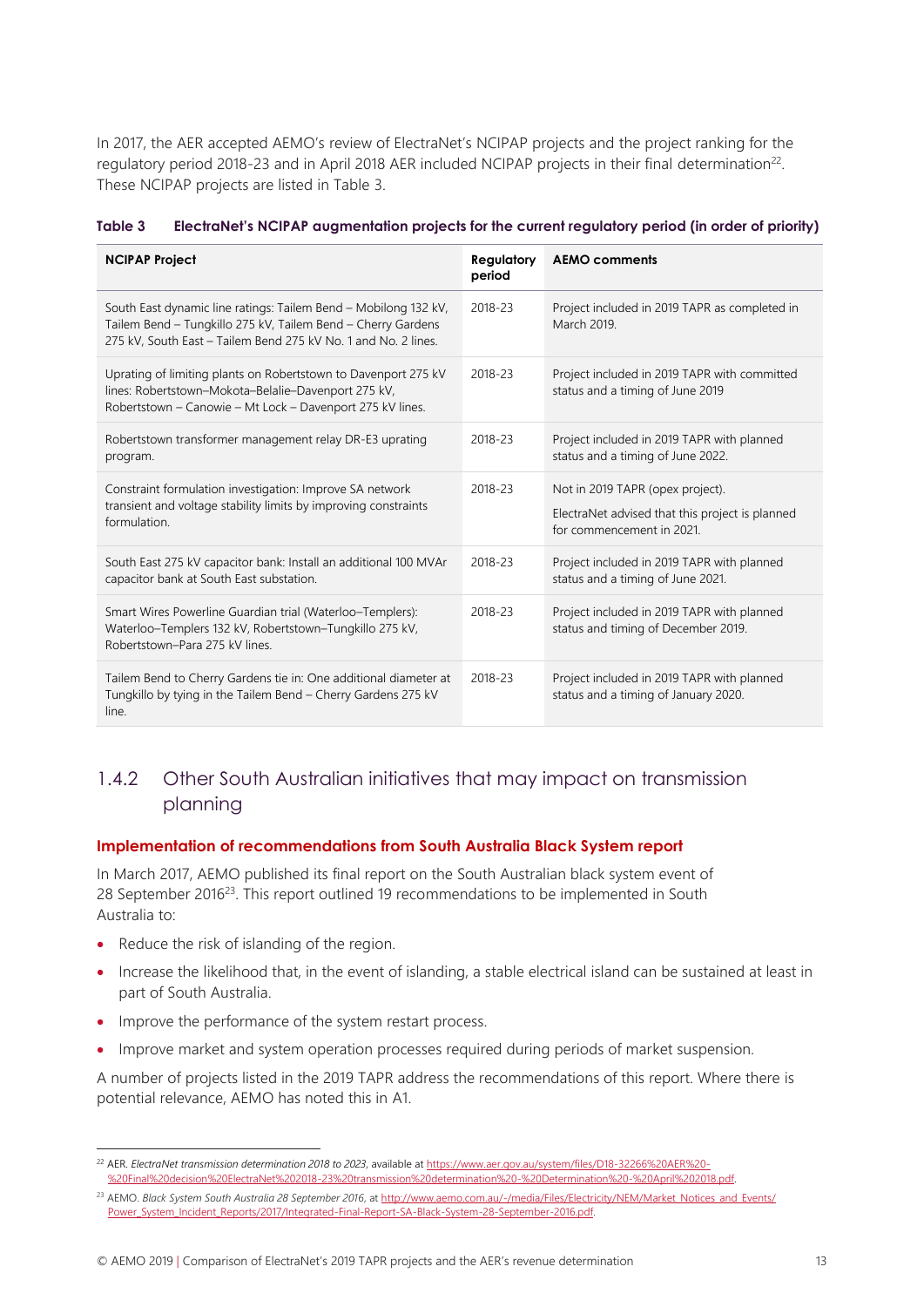#### **Demand side management initiative with ARENA**

In October 2017, the Australian Renewable Energy Agency (ARENA) and AEMO jointly announced 10 pilot projects had been awarded funding under a demand response initiative to help manage electricity supply during extreme peaks. Demand response involves paying an incentive for energy users to reduce their power consumption, switch to backup generation, or dispatch their energy storage, for short periods when electricity reserves reach critically low levels. Over three years, the pilot projects are being trialled in Victoria, South Australia, and New South Wales to free up temporary supply during extreme weather (such as prolonged summer heatwaves) and unplanned outages.

#### **Meeting system strength gap**

In October 2017, AEMO, in its update to the 2016 NTNDP, declared a gap in system strength in South Australia. To maintain and manage the security of the power system, the system strength that has been supplied by traditional synchronous generation sources now needs to be provided by other means.

ElectraNet's 2019 TAPR reported that they have been investigating options to address this fault level shortfall while also keeping costs down. Options included entering into contracts with existing conventional generators or installing synchronous condensers. In consultation with AEMO, ElectraNet has determined installation of synchronous condensers on the network be the most efficient and least-cost option<sup>24</sup>. On 20 August 2019, the capital expenditure for this contingent project was approved by the  $AER^{25}$ .

Detailed studies are ongoing to determine operational requirements when the synchronous condensers are in place, as well as any ongoing reliance on synchronous generation.

#### **Power system frequency risk review (PSFRR)**

In June 2018, AEMO published the PSFRR which assessed frequency risks in each NEM region. This review was undertaken during 2017-18 in collaboration with Network Service Providers (NSPs)<sup>26</sup>. Key insights for South Australia were:

- AEMO, in consultation with ElectraNet, recommended an upgrade to the recently commissioned SIPS, to further reduce the likelihood that a loss of multiple generators in South Australia will lead to separation and a black system. In the June 2018 PSFRR, AEMO recommended that this upgrade could be completed within two years. The project was approved by the Reliability Panel on 20 June 2019<sup>27</sup>, and is currently targeted for completion in December 2021.
- AEMO, in consultation with ElectraNet, recommended the creation of a new protected event to manage risks relating to transmission line failure causing generation disconnection and subsequent islanding and black system during destructive wind conditions in South Australia. In November 2018, AEMO submitted this request to the Reliability Panel for the declaration of this as a Protected Event. In June 2019, this request was approved, and the Protected Event declared.

#### **Other AEMO reports published under South Australian Advisory Function**

AEMO has also recently published the following reports that relate to South Australian transmission system:

• South Australian Fuel and Technology Report<sup>28</sup>.

 $\overline{a}$ 

<sup>24</sup> ElectraNet. *Economic evaluation - Main grid system strength project (contingent project trigger)*, available a[t https://www.aer.gov.au/networks](https://www.aer.gov.au/networks-pipelines/determinations-access-arrangements/contingent-projects/electranet-economic-evaluation-main-grid-system-strength-project-contingent-project-trigger)[pipelines/determinations-access-arrangements/contingent-projects/electranet-economic-evaluation-main-grid-system-strength-project-contingent](https://www.aer.gov.au/networks-pipelines/determinations-access-arrangements/contingent-projects/electranet-economic-evaluation-main-grid-system-strength-project-contingent-project-trigger)[project-trigger.](https://www.aer.gov.au/networks-pipelines/determinations-access-arrangements/contingent-projects/electranet-economic-evaluation-main-grid-system-strength-project-contingent-project-trigger)

<sup>&</sup>lt;sup>25</sup> AER. *ElectraNet - Main grid system strength contingent project, available a[t https://www.aer.gov.au/networks-pipelines/determinations-access](https://www.aer.gov.au/networks-pipelines/determinations-access-arrangements/contingent-projects/electranet-main-grid-system-strength-contingent-project)*[arrangements/contingent-projects/electranet-main-grid-system-strength-contingent-project.](https://www.aer.gov.au/networks-pipelines/determinations-access-arrangements/contingent-projects/electranet-main-grid-system-strength-contingent-project) 

<sup>&</sup>lt;sup>26</sup> AEMO. 2018 Power System Frequency Risk Review, available a[t https://www.aemo.com.au/Electricity/National-Electricity-Market-NEM/Planning-and](https://www.aemo.com.au/Electricity/National-Electricity-Market-NEM/Planning-and-forecasting/Power-System-Frequency-Risk-Review)[forecasting/Power-System-Frequency-Risk-Review.](https://www.aemo.com.au/Electricity/National-Electricity-Market-NEM/Planning-and-forecasting/Power-System-Frequency-Risk-Review)

<sup>27</sup> Reliability Panel. *Request for declaration of protected event – November 2018*, available a[t https://www.aemc.gov.au/market-reviews-advice/request](https://www.aemc.gov.au/market-reviews-advice/request-declaration-protected-event-november-2018)[declaration-protected-event-november-2018.](https://www.aemc.gov.au/market-reviews-advice/request-declaration-protected-event-november-2018) 

<sup>&</sup>lt;sup>28</sup> AEMO. 2017 South Australian Fuel and Technology Report, at [http://www.aemo.com.au/-/media/Files/Electricity/NEM/Planning\\_and\\_Forecasting/](http://www.aemo.com.au/-/media/Files/Electricity/NEM/Planning_and_Forecasting/SA_Advisory/2017/2017_SAFTR.pdf) [SA\\_Advisory/2017/2017\\_SAFTR.pdf.](http://www.aemo.com.au/-/media/Files/Electricity/NEM/Planning_and_Forecasting/SA_Advisory/2017/2017_SAFTR.pdf)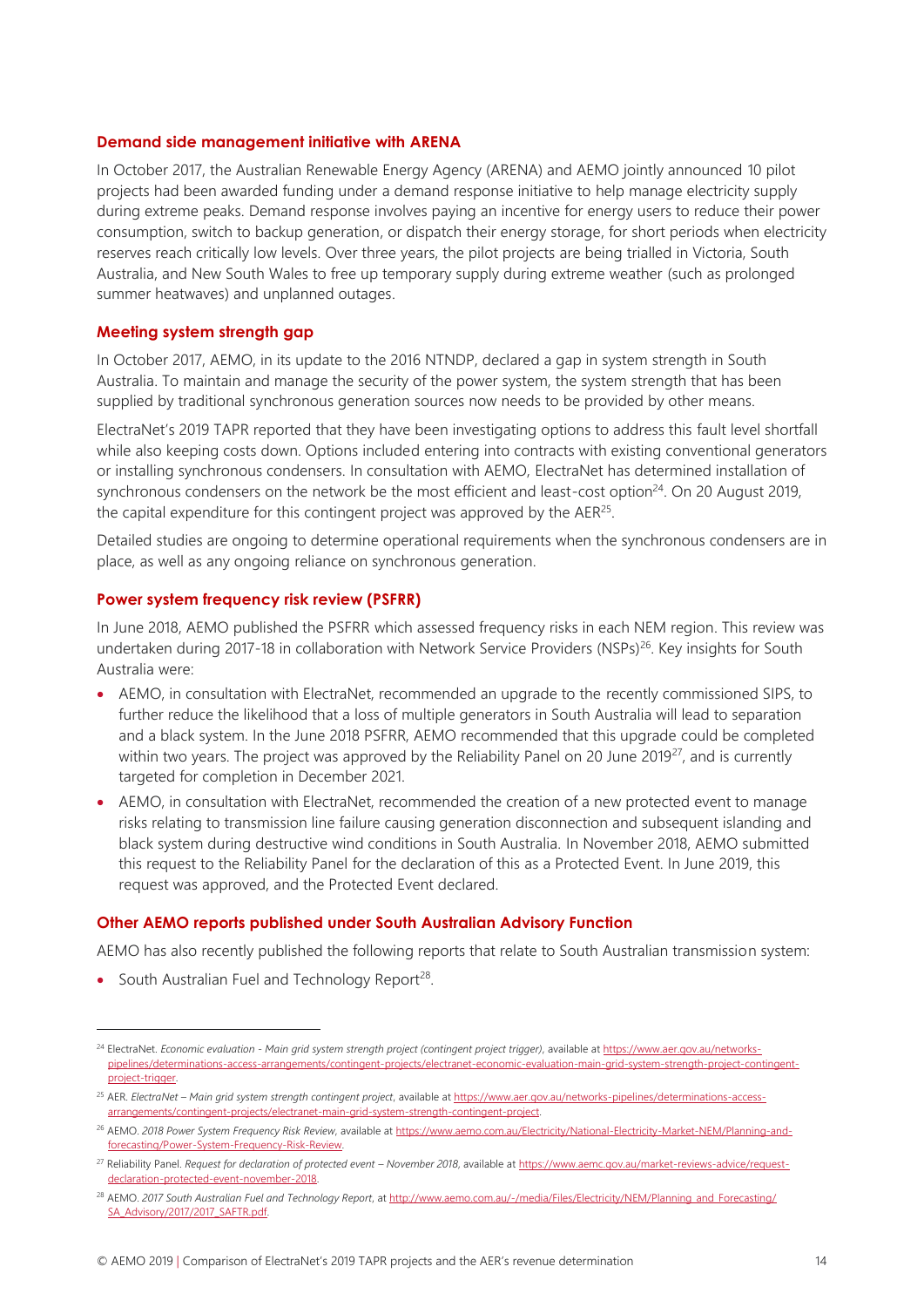- South Australian Electricity Report<sup>29</sup>.
- Independent Planning Review ElectraNet Capital Expenditure Projects<sup>30</sup>.

 $\overline{a}$ 

<sup>&</sup>lt;sup>29</sup> AEMO. 2018 South Australian Electricity Report, at [https://www.aemo.com.au/-/media/Files/Electricity/NEM/Planning\\_and\\_Forecasting/SA\\_Advisory/](https://www.aemo.com.au/-/media/Files/Electricity/NEM/Planning_and_Forecasting/SA_Advisory/2018/2018-South-Australian-Electricity-Report.pdf) [2018/2018-South-Australian-Electricity-Report.pdf](https://www.aemo.com.au/-/media/Files/Electricity/NEM/Planning_and_Forecasting/SA_Advisory/2018/2018-South-Australian-Electricity-Report.pdf)

<sup>30</sup> AEMO. 2017 Independent Planning Review - ElectraNet Capital Expenditure Projects, at [https://www.aemo.com.au/-/media/Files/Electricity/NEM/](https://www.aemo.com.au/-/media/Files/Electricity/NEM/Planning_and_Forecasting/SA_Advisory/2017/Independent_Planning_Review-ElectraNet_Capital_Expenditure_Projects.pdf) [Planning\\_and\\_Forecasting/SA\\_Advisory/2017/Independent\\_Planning\\_Review-ElectraNet\\_Capital\\_Expenditure\\_Projects.pdf.](https://www.aemo.com.au/-/media/Files/Electricity/NEM/Planning_and_Forecasting/SA_Advisory/2017/Independent_Planning_Review-ElectraNet_Capital_Expenditure_Projects.pdf)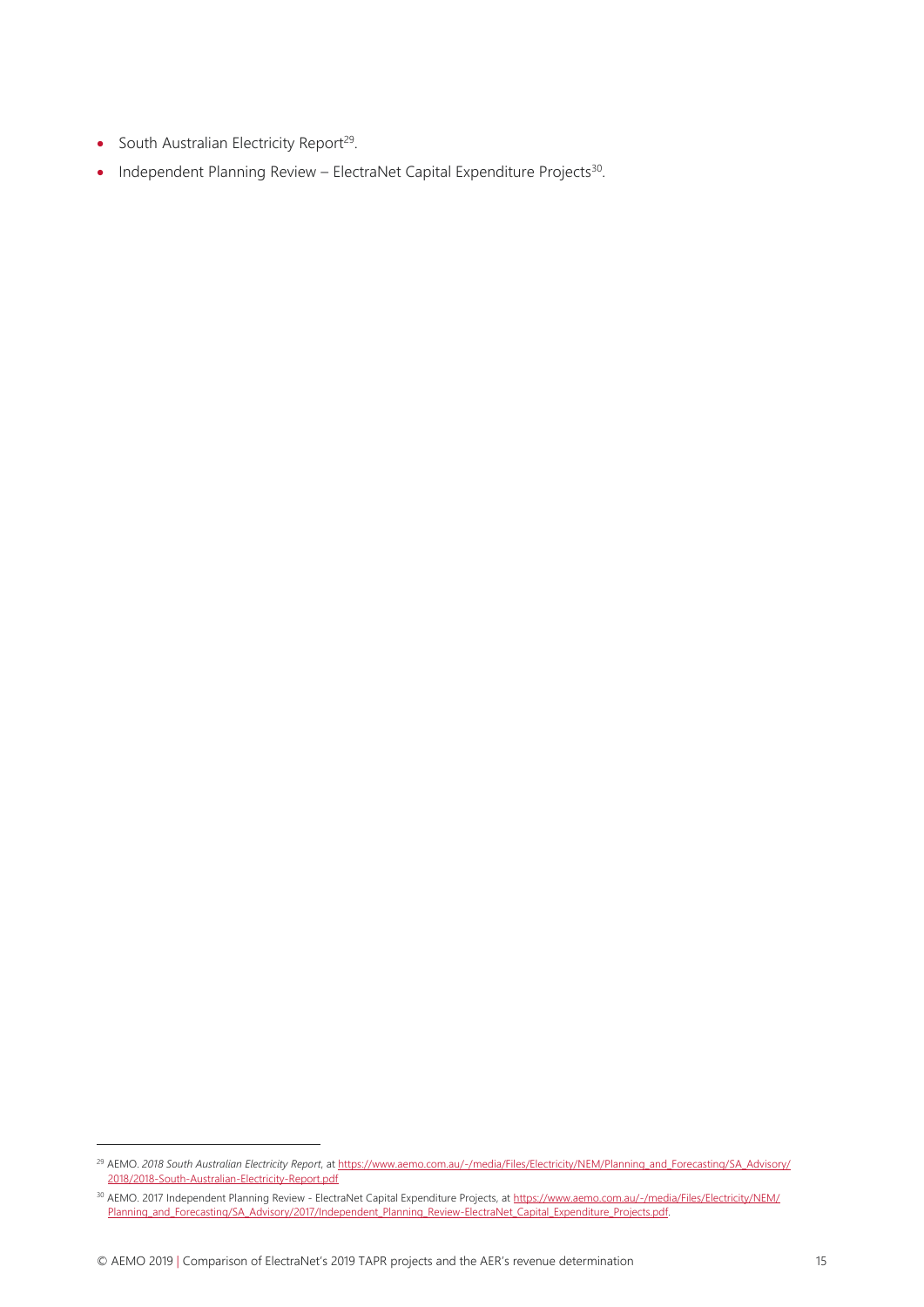# <span id="page-15-0"></span>**2. Transmission network comparison and assessment**

This chapter compares the projects listed in ElectraNet's 2019 TAPR with AER's revenue determination for the current regulatory period of 2018-23 and provides AEMO's view on any differences. It also considers differences between ElectraNet's 2017, 2018 and 2019 TAPRs.

## <span id="page-15-1"></span>2.1 Scope and assumptions

AEMO's comparison and assessment focuses on the transmission network projects that fall into the project categories reported in ElectraNet's 2019 TAPR (augmentation, security/compliance, and replacement). Details of the assessment methodology are summarised in Section [1.3.](#page-8-0)

As noted in Section [1.2,](#page-6-0) the TAPRs only include a subset of the TNSP's overall capex. This report does not include the capex project categories that are not reported in ElectraNet's 2019 TAPR (land and easement, inventory and spares, business information technologies (IT), and buildings and facilities).

The comparison takes into account:

- ElectraNet's 2017, 2018, and 2019 TAPRs.
- The AER's Final Decision on ElectraNet Transmission Determination for the regulatory period 2018-23, published in April 2018<sup>31</sup>.

ElectraNet advises in the 2019 TAPR that:

- Committed projects are projects where a RIT-T has been completed (where required), and approval has been given by the ElectraNet Board.
- Pending projects are projects which have passed the RIT-T but are not yet fully committed.

[A1](#page-19-0) provides detailed comments for each augmentation, connection, security and compliance, and replacement project included in ElectraNet's 2019 TAPR.

## <span id="page-15-2"></span>2.2 Augmentation projects

A comparison of augmentation projects with a direct impact on transmission network performance is provided in [Table 4](#page-19-1) of Appendix A. The table also contains comments where relevant.

#### **Committed and pending projects**

 $\overline{a}$ 

There are four augmentation projects which are reported as committed and pending from the current regulatory period of 2018-23, the first two of which are NCIPAP projects:

• The removal, replacement or changing of low-rated plant and secondary systems of the Davenport-Robertstown 275 kV transmission lines' thermal capacity.

<sup>&</sup>lt;sup>31</sup> AER. Final Decision on ElectraNet Transmission Determination from 2018-23, a[t https://www.aer.gov.au/system/files/D18-32266%20AER%20-](https://www.aer.gov.au/system/files/D18-32266%20AER%20-%20Final%20decision%20ElectraNet%202018-23%20transmission%20determination%20-%20Determination%20-%20April%202018.pdf) [%20Final%20decision%20ElectraNet%202018-23%20transmission%20determination%20-%20Determination%20-%20April%202018.pdf.](https://www.aer.gov.au/system/files/D18-32266%20AER%20-%20Final%20decision%20ElectraNet%202018-23%20transmission%20determination%20-%20Determination%20-%20April%202018.pdf)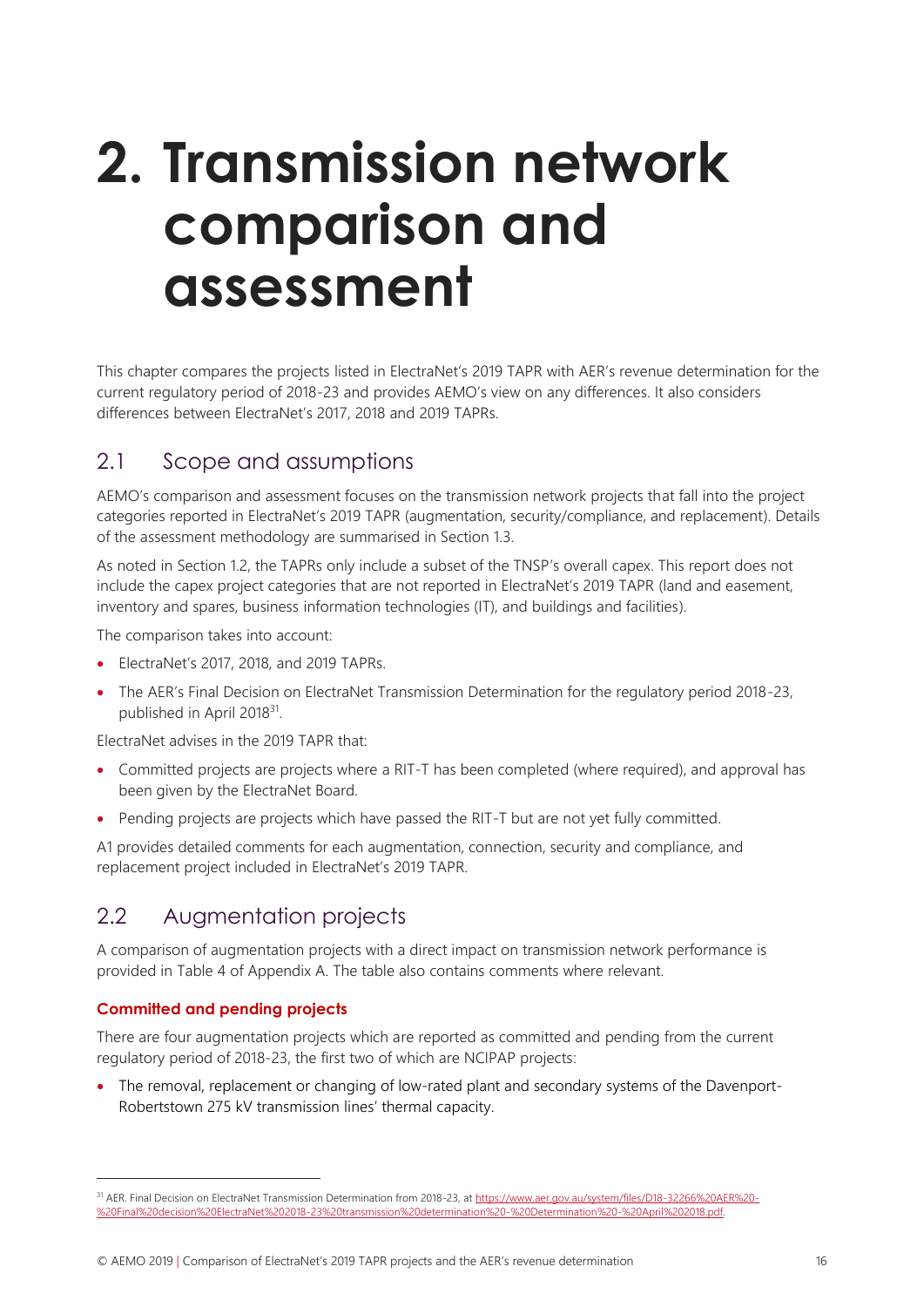- Installation of modular power flow control elements on the Waterloo–Templers 132 kV line and uprating the Robertstown–Tungkillo and Robertstown–Para 275 kV lines and Temples–Roseworthy 132 kV line.
- Construction of a double-circuit line from Cultana to Yadnarie energised at 132 kV, with the option to be energised at 275 kV with a rating of about 600 MVA, and the construction of a double-circuit 132 kV line from Yadnarie to Port Lincoln (Eyre Peninsula upgrade).
- Construct a new 330kV, 800MW interconnector from Robertstown in SA to Wagga Wagga in NSW via Buronga (Project EnergyConnect).

The last two of the above projects are subject to the RIT-T process. The Project Assessment Conclusions Report (PACR) for Eyre Peninsula supply reinforcement was published in October 2018. In April 2019 the AER determined the preferred options identified in the PACR satisfies the RIT-T.

The PACR for Project EnergyConnect was published in February 2019. The AER is currently determining whether it satisfies the requirements of the RIT-T.

Final revenue approval from the AER relating to maintaining minimum levels of systems strength and inertia in South Australia is expected in 2019.

One of an accepted NCIPAP is not listed in the 2019 TAPR. This is an opex project for improvement to constraint formulation, and ElectraNet advised that this project is planned for commencement in 2021.

#### **Planned and proposed projects**

There are four augmentation projects that are planned or proposed in the current regulatory period, the first three of which are NCIPAP projects. All of these projects were accepted by the AER in the regulatory determination. These projects are:

- The addition of one additional diameter at Tungkillo 275 kV substation to connect the Tailem Bend Cherry Gardens 275 kV line at Tungkillo substation.
- The installation of an additional 100 MVAr capacitor bank at South East substation.
- The installation of transformer management relays and bushing monitoring equipment to enable the application of short term ratings to the Robertstown 275/132 kV transformers
- The installation of a coordinated control scheme to better use existing reactive plant and voltage control facilities to minimise system constraints, whilst managing system voltage levels. ElectraNet have advised that this project should have been included in the 2019 TAPR but was unintentionally omitted.

#### **Contingent projects**

There are two augmentation projects reported as contingent in the current regulatory period of 2018-23:

- A rebuild of the Davenport to Pimba 132kV line and establishing associated substation assets (including reactive support).
- Uprating of the Davenport Leigh Creek 132 kV line and establish associated network assets to reinforce the Upper Northern Region eastern 132 kV line.

## <span id="page-16-0"></span>2.3 Connection projects

A comparison of transmission connection projects is provided in [Table 5](#page-24-0) of Appendix A. There are two connection projects:

• Construction of a new Davenport to Mount Gunson South 275 kV line and upgrade to a 275/132 kV connection point at Mount Gunson South to connect the Prominent Hill mine at 132 kV. This project does not come under ElectraNet's prescribed services.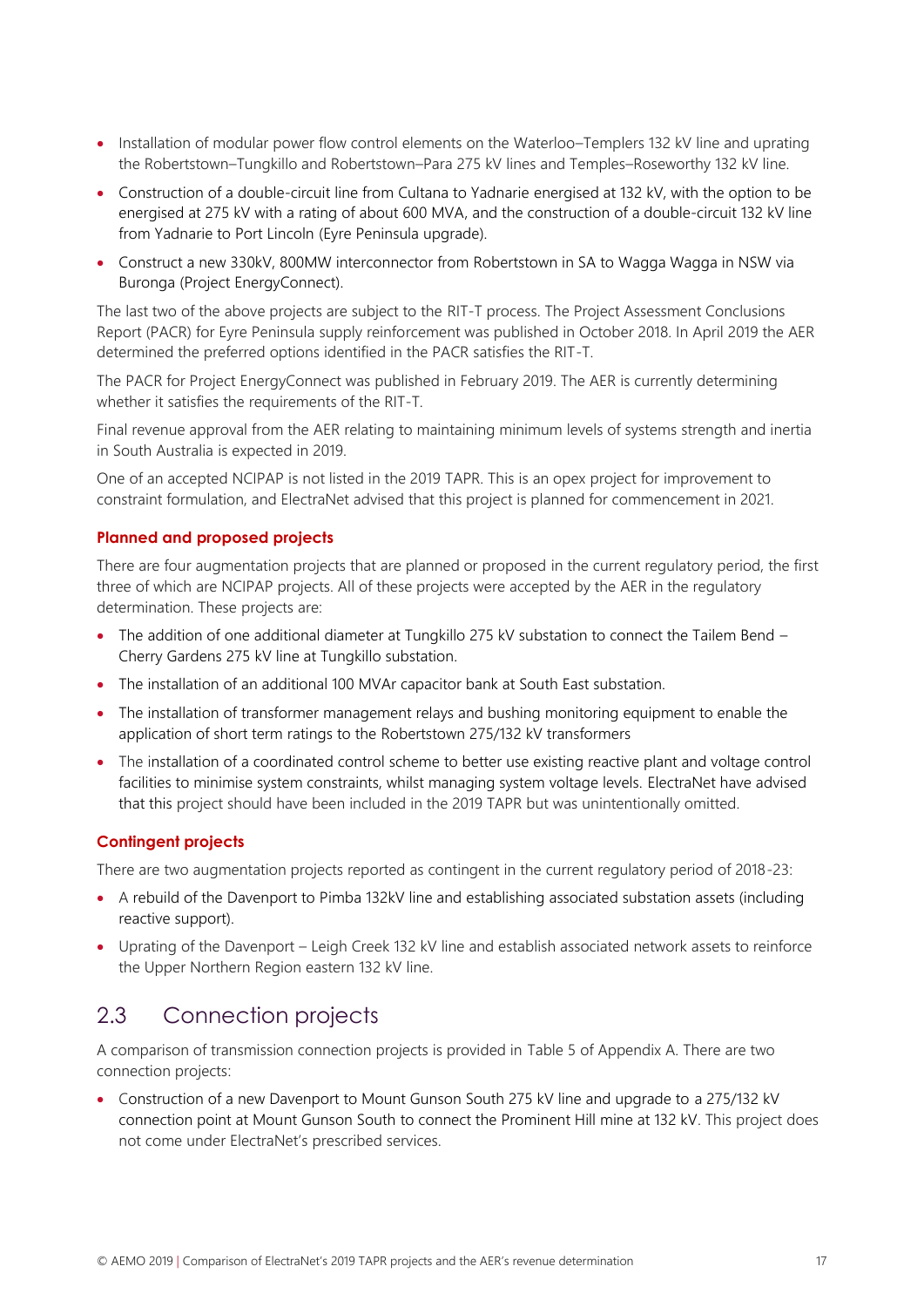• Turn the Para to Roseworthy 132 kV line in at Gawler East and establish a 132 kV bus for a single SA Power Networks 132/11 kV transformer. AEMO understands that the need and timing of this project is still uncertain and is subject to a RIT-D analysis to be conducted by SA Power Networks.

## <span id="page-17-0"></span>2.4 Security and compliance projects

A comparison of security and compliance projects with a direct impact on transmission network performance is provided in [Table 6](#page-25-0) of Appendix A. The table also contains comments where relevant.

There are two security and compliance projects which are reported as committed and continued from previous regulatory period of 2013-18:

- Implementation of an OFGS scheme for SA windfarms including a backup scheme on the network side of the wind farm connections.
- Installation of an automated regional voltage control schemes for the Eyre Peninsula and Upper North regions, to ensure that changing generation patterns that are resulting in complex voltage interactions do not lead to violations of voltage limits stipulated in the Rules and connection agreements.

A further project from the 2013-18 regulatory period, to install, upgrade or replace transformer oil containment systems and associated equipment at various sites, was unintentionally omitted from the TAPR. Planned completion for this is in December 2019.

Four projects were included in the revenue determination, but not in the TAPR. Three of these projects (Robertstown Circuit Breaker Arrangement, and Para and Blyth West 275 kV 50 MVAr Reactors) will now be included within the scope of the Main Grid System Strength project. The project to upgrade transmission line access tracks at vulnerable locations across the network has been deferred as a result of a risk based assessment, and the project is subject to an ongoing review.

ElectraNet included two projects in the TAPR which are required in order to satisfy the requirements of AEMO's 2018 Power System Frequency Review. These are the Wide Area Monitoring Scheme pilot and Wide Area Protection Scheme. The scope for these has been revised since the revenue determination, and ElectraNet have advised that the decision as to whether the latter of these will go ahead depends on the outcomes of the former.

# <span id="page-17-1"></span>2.5 Replacement and refurbishment projects

A comparison of replacement and refurbishment projects with a direct impact on transmission network performance is provided in [Table 7](#page-30-0) in Appendix A. The table also contains comments where relevant.

There are two asset replacement projects which are reported as committed and continued from the previous regulatory period of 2013-18:

- Asset condition online monitoring equipment replacement.
- Program of unit asset replacements.

The TAPR contains 22 asset replacement projects classed as committed, pending or planned/proposed for the period of 2018-23.

AEMO notes that the timing of some projects reported in the 2019 TAPR is different from the proposed timing in the revenue determination. AEMO cannot comment on this because these projects are asset condition-based replacement projects, and ElectraNet, as the asset owner, is in the best position to adjust the project timing as necessary.

There is one project included in the AER's revenue determination which is not included. This is to implement a program to replace substation fences at selected substations. ElectraNet have advised this project has been deferred as a result of a risk based assessment, and the project is subject to an ongoing review.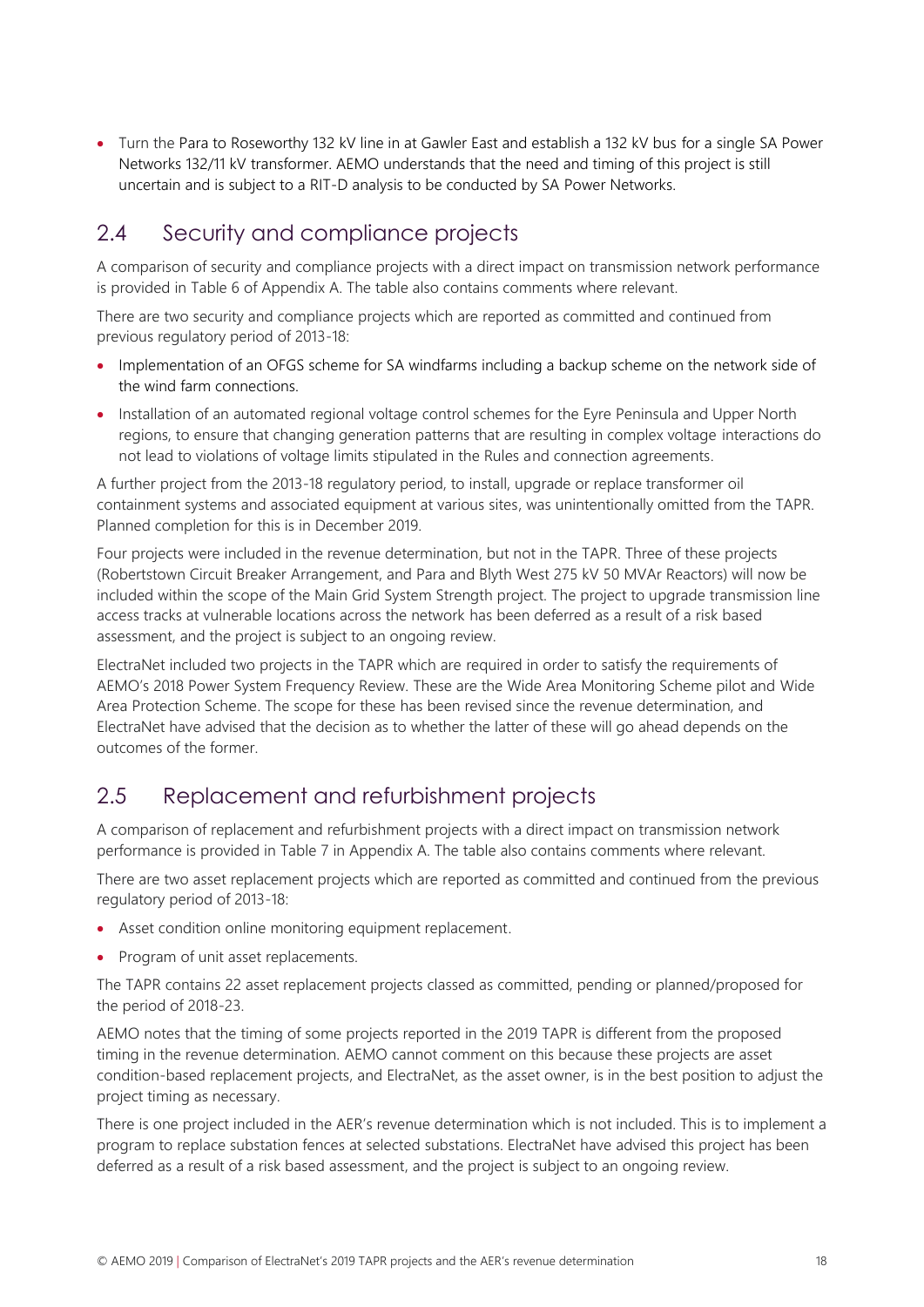# <span id="page-18-0"></span>2.6 Completed projects

ElectraNet has included a summary of the ten recently completed projects. These are:

- Tailem Bend substation upgrade.
- Templers West 50 MVAr 275 kV reactor.
- Baroota substation asset replacement.
- System Integrity Protection Schemes (SIPS) Stage 1
- Dalrymple ESCRI Energy Storage.
- South East Tungkillo 275 kV Dynamic Line Ratings
- Back Up Control and Data Centre.
- Davenport-Pimba 132 kV Line Low Span Uprating.
- Uprate Riverland 132 kV lines.

 $\overline{a}$ 

• Para-Brinkworth-Davenport Hazard Mitigation.

## <span id="page-18-1"></span>2.7 Key differences between the 2018 and 2019 TAPRs

ElectraNet annually receives 10-year demand forecasts from SA Power Networks and collaborates with AEMO to receive forecasts from direct connect customers. ElectraNet's development plans presented in the 2019 TAPR are based on the connection point demand forecasts that were provided to ElectraNet by SA Power Networks in November 2018, as well as AEMO's February 2019 maximum and minimum demand forecasts for South Australia<sup>32</sup>. The maximum demand forecasts used to prepare the 2019 TAPR have generally changed little or remained consistent since the publication of the 2018 TAPR.

<sup>32</sup> AEMO*. Update to auxiliary load forecasts, 2018 Electricity Statement of Opportunities*, available a[t http://www.aemo.com.au/-](http://www.aemo.com.au/-/media/Files/Electricity/NEM/Planning_and_Forecasting/Demand-Forecasts/2019/Update-to-demand-forecasts-in-2018-Electricity-Statement-of-Opportunities.pdf) [/media/Files/Electricity/NEM/Planning\\_and\\_Forecasting/Demand-Forecasts/2019/Update-to-demand-forecasts-in-2018-Electricity-Statement-of-](http://www.aemo.com.au/-/media/Files/Electricity/NEM/Planning_and_Forecasting/Demand-Forecasts/2019/Update-to-demand-forecasts-in-2018-Electricity-Statement-of-Opportunities.pdf)[Opportunities.pdf.](http://www.aemo.com.au/-/media/Files/Electricity/NEM/Planning_and_Forecasting/Demand-Forecasts/2019/Update-to-demand-forecasts-in-2018-Electricity-Statement-of-Opportunities.pdf)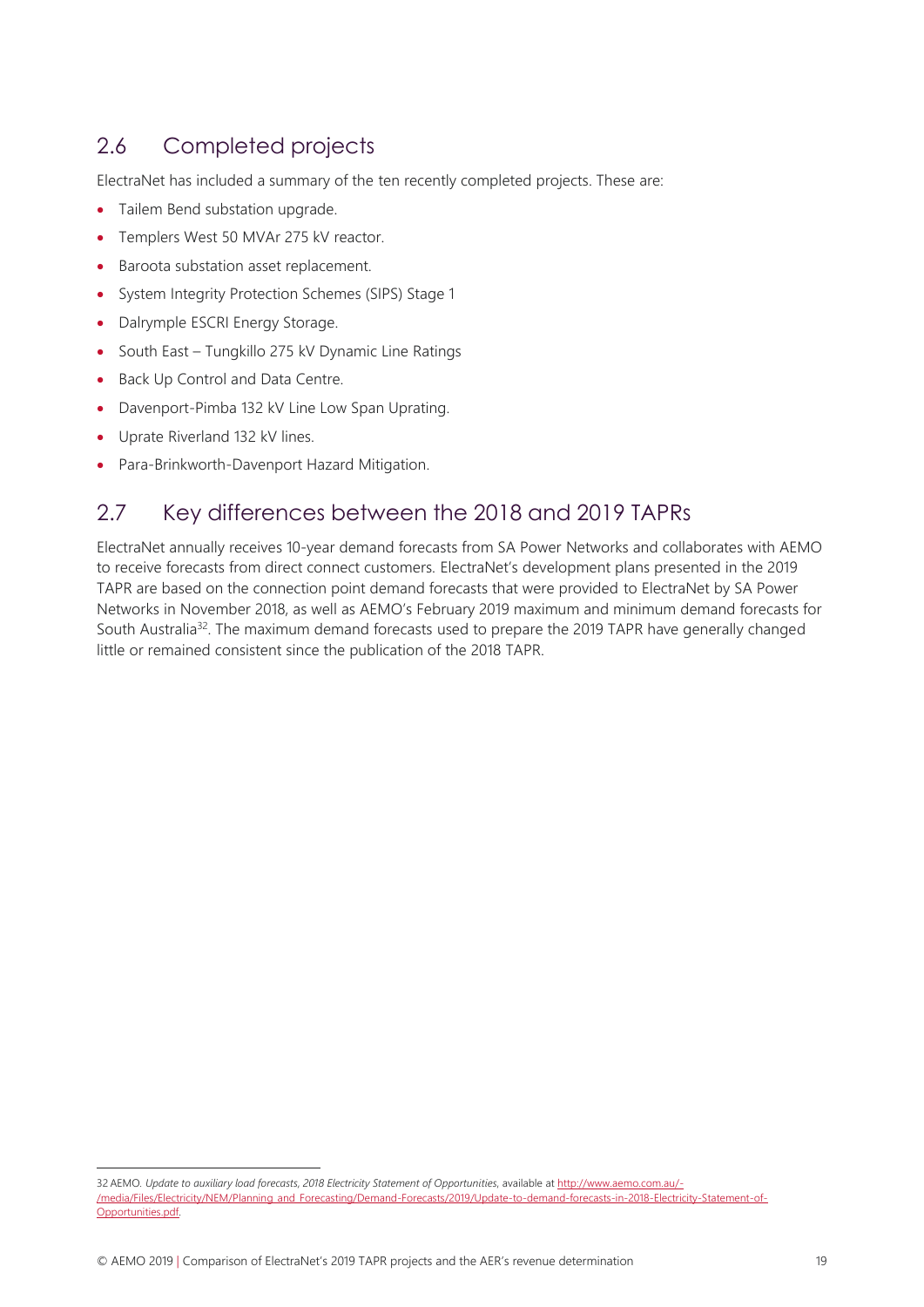# **A1. Project comparison and assessment details**

#### **Table 4 Augmentation projects in the 2019 TAPR and 2018-23 Revenue Determination**

<span id="page-19-1"></span><span id="page-19-0"></span>

| Project description                                                                                                                                                                         | 2019 TAPR<br>[2018 TAPR]<br>(2017 TAPR) |                               | Capex proposal or contingent project proposal |         |                           | AEMO's comments                                                                                                                      |
|---------------------------------------------------------------------------------------------------------------------------------------------------------------------------------------------|-----------------------------------------|-------------------------------|-----------------------------------------------|---------|---------------------------|--------------------------------------------------------------------------------------------------------------------------------------|
|                                                                                                                                                                                             | Timing*                                 | Cost**<br>(\$ million)        | Regulatory<br>Period                          | Timing* | $Cost**$<br>$(S$ million) |                                                                                                                                      |
| <b>Committed projects</b>                                                                                                                                                                   |                                         |                               |                                               |         |                           |                                                                                                                                      |
| Davenport-Robertstown 275 kV<br>Removal of Plant Limits<br>Type: Augmentation                                                                                                               | June 2019<br>[June 2019]<br>(June 2019) | < 5<br>$\lceil$ < 5]<br>(< 5) | 2018-23<br><b>NCIPAP</b>                      | 2018-19 | 1.3                       | This project improves the thermal ratings of the<br>Robertstown-Davenport 275 kV lines to increase access to<br>low cost generation. |
| Scope: Remove, replace or change<br>low-rated plant and secondary<br>systems that limit full utilisation of the<br>Davenport-<br>Robertstown 275 kV transmission<br>lines' thermal capacity |                                         |                               |                                               |         |                           |                                                                                                                                      |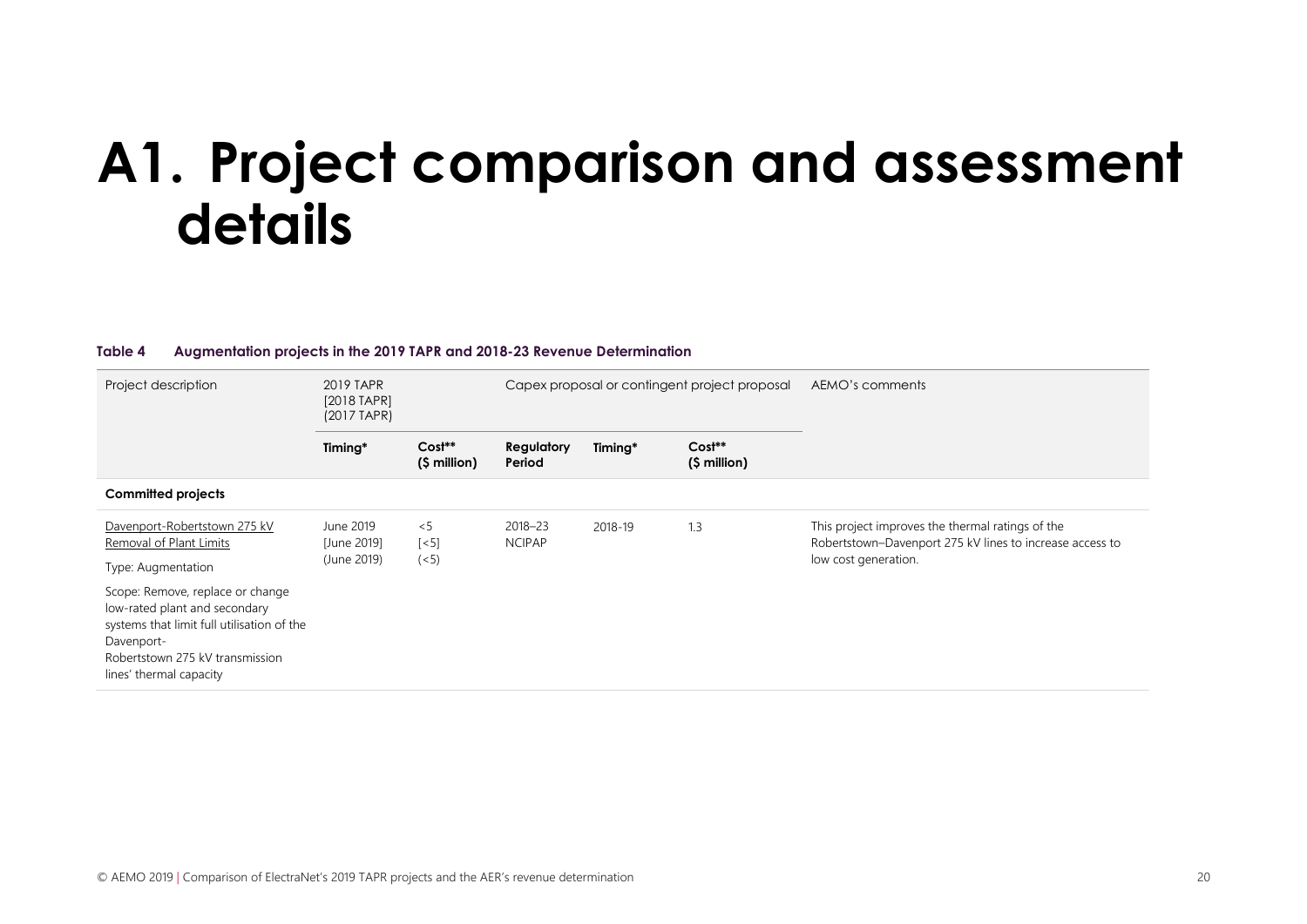| Project description                                                                                                                                                                                                                                                                                                                                                                                                                        | 2019 TAPR<br>[2018 TAPR]<br>(2017 TAPR)                                                                 | Capex proposal or contingent project proposal                                                           |                          | AEMO's comments |                                     |                                                                                                                                                                                                                                                                                                                                                                                              |
|--------------------------------------------------------------------------------------------------------------------------------------------------------------------------------------------------------------------------------------------------------------------------------------------------------------------------------------------------------------------------------------------------------------------------------------------|---------------------------------------------------------------------------------------------------------|---------------------------------------------------------------------------------------------------------|--------------------------|-----------------|-------------------------------------|----------------------------------------------------------------------------------------------------------------------------------------------------------------------------------------------------------------------------------------------------------------------------------------------------------------------------------------------------------------------------------------------|
|                                                                                                                                                                                                                                                                                                                                                                                                                                            | Timing*                                                                                                 | Cost**<br>(\$ million)                                                                                  | Regulatory<br>Period     | Timing*         | $Cost**$<br>(\$ million)            |                                                                                                                                                                                                                                                                                                                                                                                              |
| Waterloo - Templers 132 kV power<br>flow control<br>Type: Augmentation<br>Scope: Install modular power flow<br>control elements on the Waterloo-<br>Templers 132 kV line.<br>Uprate the Robertstown-Tungkillo<br>and Robertstown-Para 275 kV lines<br>and Temples-Roseworthy 132 kV line.                                                                                                                                                  | December<br>2019<br>[December<br>2019]<br>(2020)                                                        | 5.7<br>$[3-6]$<br>$(3-6)$                                                                               | 2018-23<br><b>NCIPAP</b> | 2019-20         | 5.8                                 | The proposal increases the transfer capability of the Northern<br>SA to Adelaide transmission corridor.<br>This is an exploratory project. Benefit of this project is yet to<br>be proved.                                                                                                                                                                                                   |
| <b>Pending projects</b>                                                                                                                                                                                                                                                                                                                                                                                                                    |                                                                                                         |                                                                                                         |                          |                 |                                     |                                                                                                                                                                                                                                                                                                                                                                                              |
| Eyre Peninsula upgrade<br>Type: Augmentation<br>Scope: Construct a new double-<br>circuit line from Cultana to Yadnarie<br>initially energised at 132 kV with a<br>rating of about 300 MVA per circuit,<br>with the option to be energised at<br>275 kV with a rating of about 600<br>MVA if required in the future.<br>Construct a new double-circuit 132<br>kV line from Yadnarie to Port Lincoln,<br>rated to about 240 MVA per circuit | December<br>2021<br>[December<br>2021]<br>(December<br>2021                                             | 240<br>[Not<br>provided]<br>$(80 - 560)$<br>based on the<br>range of<br>options<br>being<br>considered) | 2018-23                  | RIT-T           | Subject to successful completion of | This project is driven by the asset condition of the existing<br>transmission line from Cultana to Yadnarie to Port Lincoln<br>and the potential net market benefit<br>ElectraNet published a PACR on 18 October 2018,<br>On 12 April 2019 the AER determined the preferred option.<br>This project is now under implementation. Contingent project<br>application is still to be completed. |
| Project EnergyConnect: South<br>Australia to New South Wales<br>interconnector<br>Type: Augmentation<br>Scope: Construct a new 330kV,<br>800MW interconnector from                                                                                                                                                                                                                                                                         | August 2023<br><b>[Between</b><br>2022 and<br>20241<br>(1-2 years RIT-<br>$T1$ , 3-5 years<br>delivery) | 380<br>[200-500 (SA<br>component<br>only)]<br>$(250 - 500)$                                             | 2018-23                  | RIT-T           | Subject to successful completion of | This project is driven by net market benefits by lowering<br>generation dispatch costs and enhancing security and<br>reliability. AER agreed this project as a contingent project in<br>the regulatory period of 2018-20123.<br>ElectraNet published the PACR for the South Australian<br>Energy Transformation RIT-T on 13 February 2019.                                                   |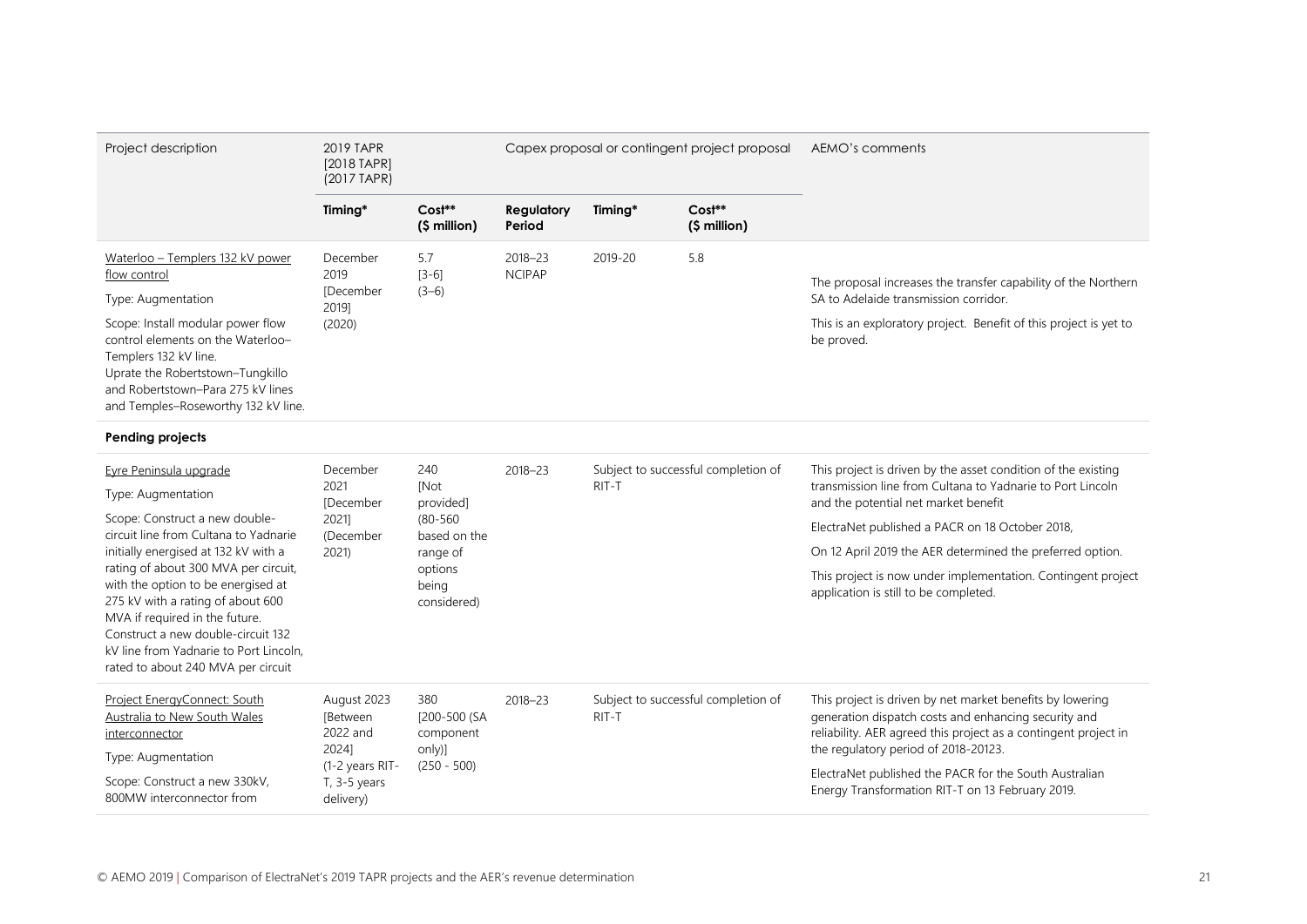| Project description                                                                                                                                                                                                                                         | 2019 TAPR<br>[2018 TAPR]<br>(2017 TAPR)        |                                                | Capex proposal or contingent project proposal |         |                        | AEMO's comments                                                                                                                                                                                                                                                                                           |
|-------------------------------------------------------------------------------------------------------------------------------------------------------------------------------------------------------------------------------------------------------------|------------------------------------------------|------------------------------------------------|-----------------------------------------------|---------|------------------------|-----------------------------------------------------------------------------------------------------------------------------------------------------------------------------------------------------------------------------------------------------------------------------------------------------------|
|                                                                                                                                                                                                                                                             | Timing*                                        | Cost**<br>(\$ million)                         | Regulatory<br>Period                          | Timing* | Cost**<br>(\$ million) |                                                                                                                                                                                                                                                                                                           |
| Robertstown in SA to Wagga Wagga<br>in NSW via Buronga.                                                                                                                                                                                                     |                                                |                                                |                                               |         |                        | The AER is currently determining whether Project<br>EnergyConnect satisfies the requirements of the RIT-T.                                                                                                                                                                                                |
| <b>Planned/Proposed projects</b>                                                                                                                                                                                                                            |                                                |                                                |                                               |         |                        |                                                                                                                                                                                                                                                                                                           |
| Tailem Bend to Cherry Gardens tie in<br>Type: Augmentation<br>Scope: Add one additional diameter<br>at Tungkillo 275 kV substation to<br>connect the Tailem Bend - Cherry<br>Gardens 275 kV line at Tungkillo<br>substation.                                | January 2020<br>[June 2021]<br>(2020)          | 5.8<br>$[3-6]$<br>$(4-8)$                      | $2018 - 23$<br><b>NCIPAP</b>                  | 2019-20 | 5.1                    | In March 2017, AEMO reviewed and agreed for ElectraNet's<br>NCIPAP proposal. This project will increase the availability of<br>full capability of Heywood interconnector. AER accepted this<br>proposed project as a NCIPAP project for 2018-2023<br>regulatory period.                                   |
| Reactive Plant Control Systems<br>Type: Augmentation<br>Scope: Install a coordinated control<br>scheme to better use existing reactive<br>plant and voltage control facilities to<br>minimise system constraints, whilst<br>managing system voltage levels. | Not in 2019<br><b>TAPR</b><br>[2020]<br>(2018) | Not in 2019<br><b>TAPR</b><br>$[3-6]$<br>(< 5) | 2018-23                                       | 2020    | 1.7                    | This project is to address the difficulty in effectively<br>controlling the increasing number of reactive plant and<br>voltage control facilities across the main grid in SA.<br>ElectraNet have advised that this project should have been<br>included in the 2019 TAPR but was unintentionally omitted. |
| South East 275 kV capacitor bank<br>Type: Augmentation<br>Scope: Install an additional 100 MVAr<br>capacitor bank at South East<br>substation.                                                                                                              | June 2021<br>[June 2020]<br>(2021)             | < 5<br>$\lceil$ < 5]<br>(< 5)                  | 2018-23<br><b>NCIPAP</b>                      | 2020-21 | 3.5                    | In March 2017, AEMO reviewed and agreed with ElectraNet's<br>NCIPAP proposal. This project will increase the availability of<br>the full capability of Heywood interconnector.<br>AER accepted this proposed project as a NCIPAP project for<br>2018-2023 regulatory period.                              |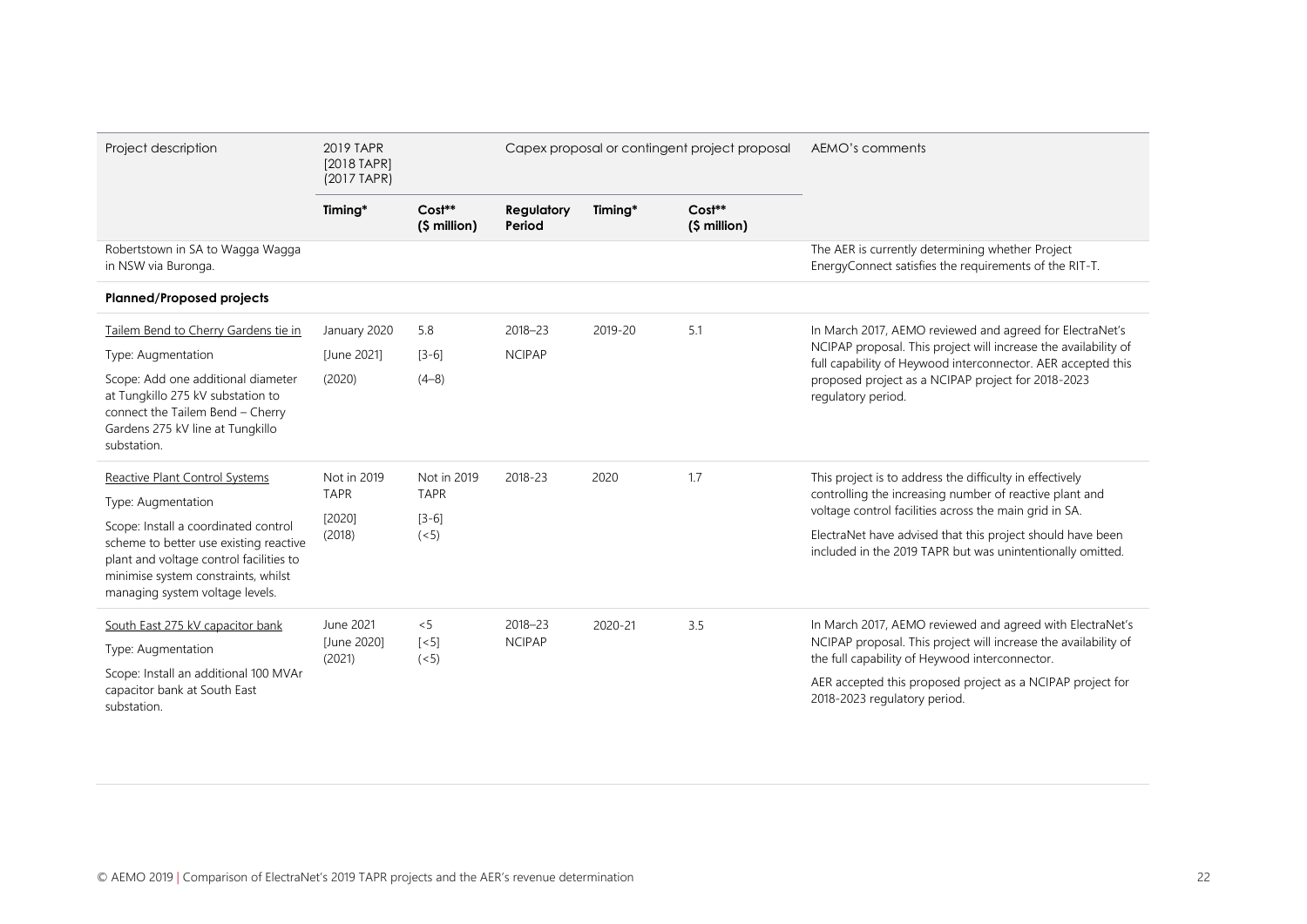| Project description                                                                                                                                                                                                                                                           | 2019 TAPR<br>[2018 TAPR]<br>(2017 TAPR)                                                                                                                                |                                      | Capex proposal or contingent project proposal |         |                                     | AEMO's comments                                                                                                                                                                                                                                                                                                                                                                                                                                                                                                                                                                                                             |
|-------------------------------------------------------------------------------------------------------------------------------------------------------------------------------------------------------------------------------------------------------------------------------|------------------------------------------------------------------------------------------------------------------------------------------------------------------------|--------------------------------------|-----------------------------------------------|---------|-------------------------------------|-----------------------------------------------------------------------------------------------------------------------------------------------------------------------------------------------------------------------------------------------------------------------------------------------------------------------------------------------------------------------------------------------------------------------------------------------------------------------------------------------------------------------------------------------------------------------------------------------------------------------------|
|                                                                                                                                                                                                                                                                               | Timing*                                                                                                                                                                | Cost**<br>(\$ million)               | Regulatory<br>Period                          | Timing* | Cost**<br>(\$ million)              |                                                                                                                                                                                                                                                                                                                                                                                                                                                                                                                                                                                                                             |
| Increase short-term rating of<br>transformers at Robertstown<br>Type: Augmentation<br>Scope: Install transformer<br>management relays and bushing<br>monitoring equipment to enable the<br>application of short term ratings to<br>the Robertstown 275/132 kV<br>transformers | June 2022<br>[June 2022]<br>(When or if<br>needed:<br>potentially<br>within 10<br>years)                                                                               | < 5<br>$\left[ < 5 \right]$<br>(< 5) | 2018-23<br><b>NCIPAP</b>                      | 2021-22 | 0.4                                 | In March 2017, AEMO reviewed and agreed for ElectraNet's<br>NCIPAP proposal.<br>AER accepted this proposed project as a NCIPAP project for<br>2018-2023 regulatory period.                                                                                                                                                                                                                                                                                                                                                                                                                                                  |
| Contingent projects                                                                                                                                                                                                                                                           |                                                                                                                                                                        |                                      |                                               |         |                                     |                                                                                                                                                                                                                                                                                                                                                                                                                                                                                                                                                                                                                             |
| Upper North-West 132kV line<br>reinforcement<br>Type: Augmentation<br>Scope: Rebuild the Davenport to<br>Pimba 132kV line and establish<br>associated substation assets<br>(including reactive support).                                                                      | Uncertain<br>[Timing<br>subject to<br>customer<br>commitment<br>to connect<br>new<br>additional<br>load along the<br>Davenport-<br>Pimba 132 kV<br>line]<br>(As above) | 110<br>[110]<br>(110)                | 2018-23                                       | RIT-T   | Subject to successful completion of | AEMO's agrees that the existing Davenport - Pimba 132 kV<br>line needed to be augmented if there was a step load increase<br>causing the line to exceed its thermal limit of 76 MVA.<br>However, ElectraNet is progressing to install a new 275 kV line<br>from Davenport to Mt Gunson. AEMO suggests, ElectraNet to<br>consider utilisation of this 275 kV line to defer the<br>augmentation of Davenport - Pimba 132 kV line.<br>This project is subject to successful completion of RIT-T<br>justifying the investment option. AER agreed this project as a<br>contingent project in the regulatory period of 2018-2023. |
| Upper North-East 132kV line<br>reinforcement<br>Type: Augmentation<br>Scope: Uprate or rebuild the<br>Davenport to Leigh Creek 132kV line<br>and establish associated substation<br>assets (including reactive support).                                                      | Uncertain<br>[Timing<br>subject to<br>customer<br>commitment<br>to connect<br>new<br>additional                                                                        | 60<br>$[60]$<br>(60)                 | 2018-23                                       | RIT-T   | Subject to successful completion of | AEMO's agrees that the existing Davenport - Leigh Creek 132<br>kV line needed to be augmented if there was a step load<br>increase causing the line to exceed its thermal limit of 10<br>MVA.<br>This project is subject to successful completion of RIT-T<br>justifying the investment option. AER agreed this project as a<br>contingent project in the regulatory period of 2018-2023.                                                                                                                                                                                                                                   |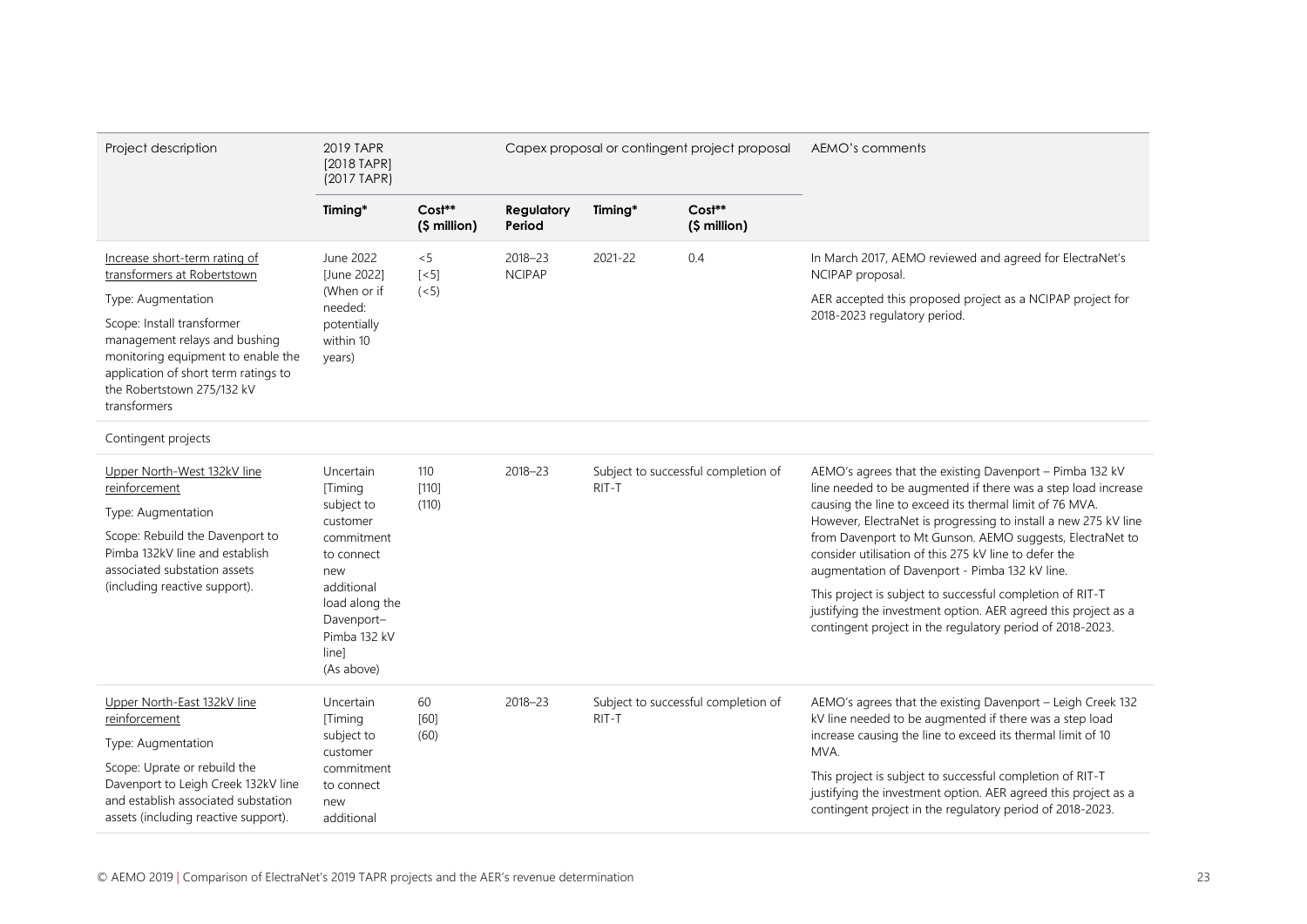| Project description                                                                                                                                                                                                                                                                                                                                                                            | 2019 TAPR<br>[2018 TAPR]<br>(2017 TAPR)                                           |                                 | Capex proposal or contingent project proposal |                                     |                                | AEMO's comments                                                                                                                                                                                                                                                                                                                                                                      |
|------------------------------------------------------------------------------------------------------------------------------------------------------------------------------------------------------------------------------------------------------------------------------------------------------------------------------------------------------------------------------------------------|-----------------------------------------------------------------------------------|---------------------------------|-----------------------------------------------|-------------------------------------|--------------------------------|--------------------------------------------------------------------------------------------------------------------------------------------------------------------------------------------------------------------------------------------------------------------------------------------------------------------------------------------------------------------------------------|
|                                                                                                                                                                                                                                                                                                                                                                                                | Timing*                                                                           | Cost**<br>$(5 \text{ million})$ | Regulatory<br>Period                          | Timing*                             | $Cost**$<br>$($ \$ million $)$ |                                                                                                                                                                                                                                                                                                                                                                                      |
|                                                                                                                                                                                                                                                                                                                                                                                                | load along the<br>Davenport-<br>Leigh Creek<br>132 kV line]<br>(As above)         |                                 |                                               |                                     |                                |                                                                                                                                                                                                                                                                                                                                                                                      |
| <b>Potential projects</b>                                                                                                                                                                                                                                                                                                                                                                      |                                                                                   |                                 |                                               |                                     |                                |                                                                                                                                                                                                                                                                                                                                                                                      |
| Davenport - Robertstown 275 kV line<br>uprating<br>Type: Augmentation<br>Scope: Various line upratings,<br>removal of plant limits and<br>application of dynamic line ratings<br>between Davenport and Robertstown<br>or between Davenport and Para,<br>depending on generator<br>developments. Capacity increase<br>would depend on location of<br>generation and local network<br>capability | 1-2 years<br>detailed<br>design and<br>delivery<br>$[2024 - 28]$<br>$(2024 - 28)$ | 1.6<br>$[<5]$<br>(< 5)          |                                               | Beyond Regulatory period of 2018-23 |                                | This project would further increase transmission line capacity<br>between the Adelaide and Port Augusta areas. Net market<br>benefit is likely to arise from significant loads and/or<br>generation development in the Northern South Australia<br>region, especially in the Upper North and Eyre Peninsula<br>areas. The need and timing are subject to market benefit<br>analysis. |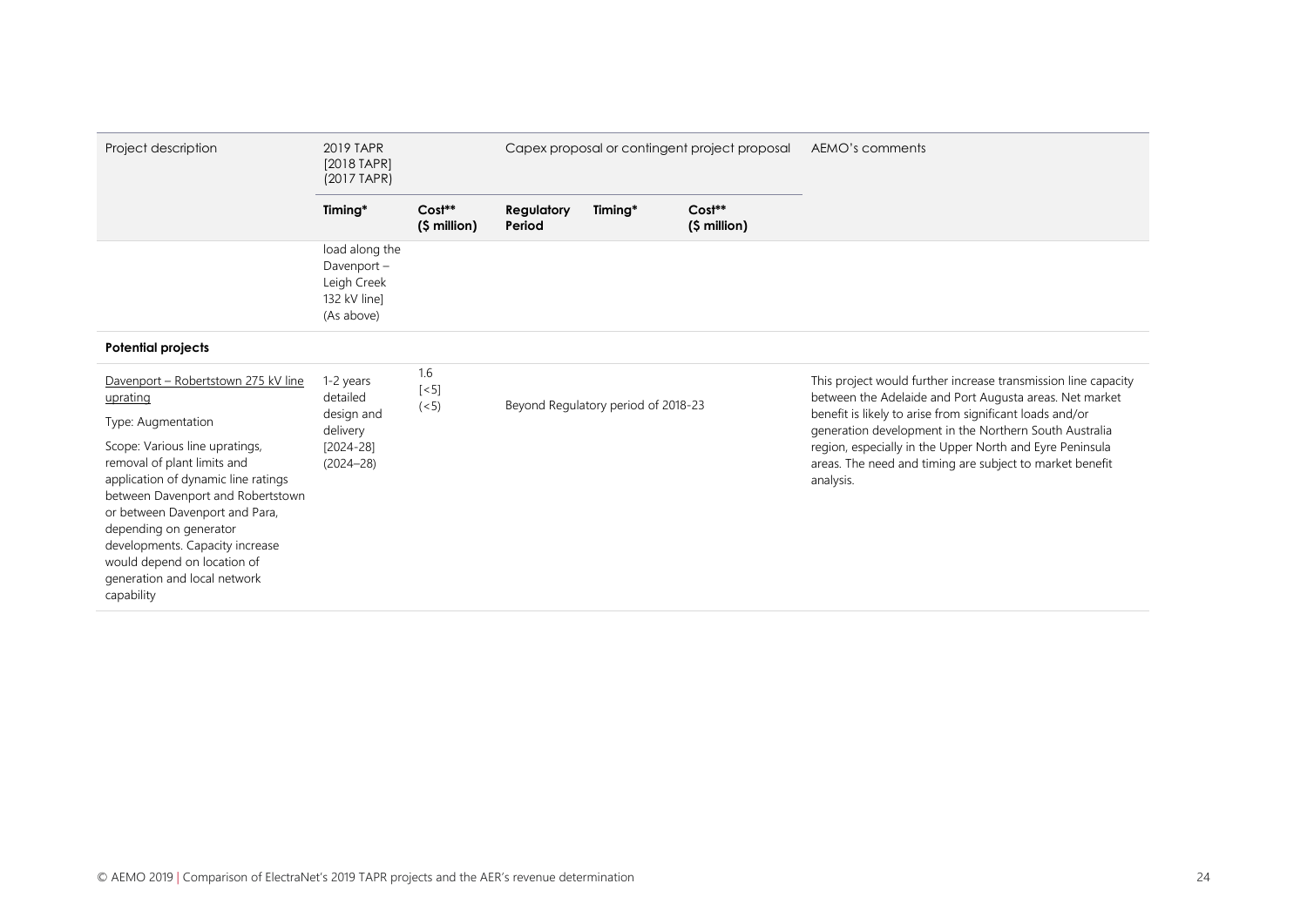#### **Table 5 Connection projects in the 2019 TAPR and 2018-23 Revenue Determination**

<span id="page-24-0"></span>

| Project description                                                                                                                                                                                                                                                | 2019 TAPR<br>[2018 TAPR]<br>(2017 TAPR)                                                                                                |                                                         | Capex proposal or contingent project<br>proposal                             |           |          | AEMO's<br>comments                                                                                                                                                               |
|--------------------------------------------------------------------------------------------------------------------------------------------------------------------------------------------------------------------------------------------------------------------|----------------------------------------------------------------------------------------------------------------------------------------|---------------------------------------------------------|------------------------------------------------------------------------------|-----------|----------|----------------------------------------------------------------------------------------------------------------------------------------------------------------------------------|
|                                                                                                                                                                                                                                                                    | Timing*                                                                                                                                | $Cost**$                                                | Regulatory<br>Period                                                         | Timing*   | $Cost**$ |                                                                                                                                                                                  |
| Planned/Proposed projects                                                                                                                                                                                                                                          |                                                                                                                                        |                                                         |                                                                              |           |          |                                                                                                                                                                                  |
| Mount Gunson South connection Stage 2<br>Type: Connection<br>Scope: In 2019-20, construct a new Davenport to Mount Gunson South 275 kV<br>line and upgrade to a 275/132 kV connection point at Mount Gunson South<br>Prominent Hill mine to be connected at 132 kV | 2020<br>[2020]<br>(Not in 2017 TAPR)                                                                                                   | Not provided<br>[Not provided]<br>(Not in 2017<br>TAPR) | Connection project is unregulated and is<br>not part of regulatory proposal. |           |          |                                                                                                                                                                                  |
| Gawler East connection point<br>Type: Connection<br>Scope: Turn the Para to Roseworthy 132 kV line in / out at Gawler East and<br>establish a 132 kV bus SA Power Networks to establish a single transformer 132<br>/ 11 kV distribution substation                | After 2025 (subject to request<br>from SA Power Networks, and<br>depending on local demand<br>growth)<br>[November 2023]<br>(Nov 2022) | < 5<br>$\lceil$ < 5]<br>$(3-6)$                         | 2018-23                                                                      | 2019-2022 | 4.8      | AEMO<br>understands that<br>the need and<br>timing of this<br>project is still<br>uncertain and is<br>subject to a RIT-D<br>analysis to be<br>conducted by SA<br>Power Networks. |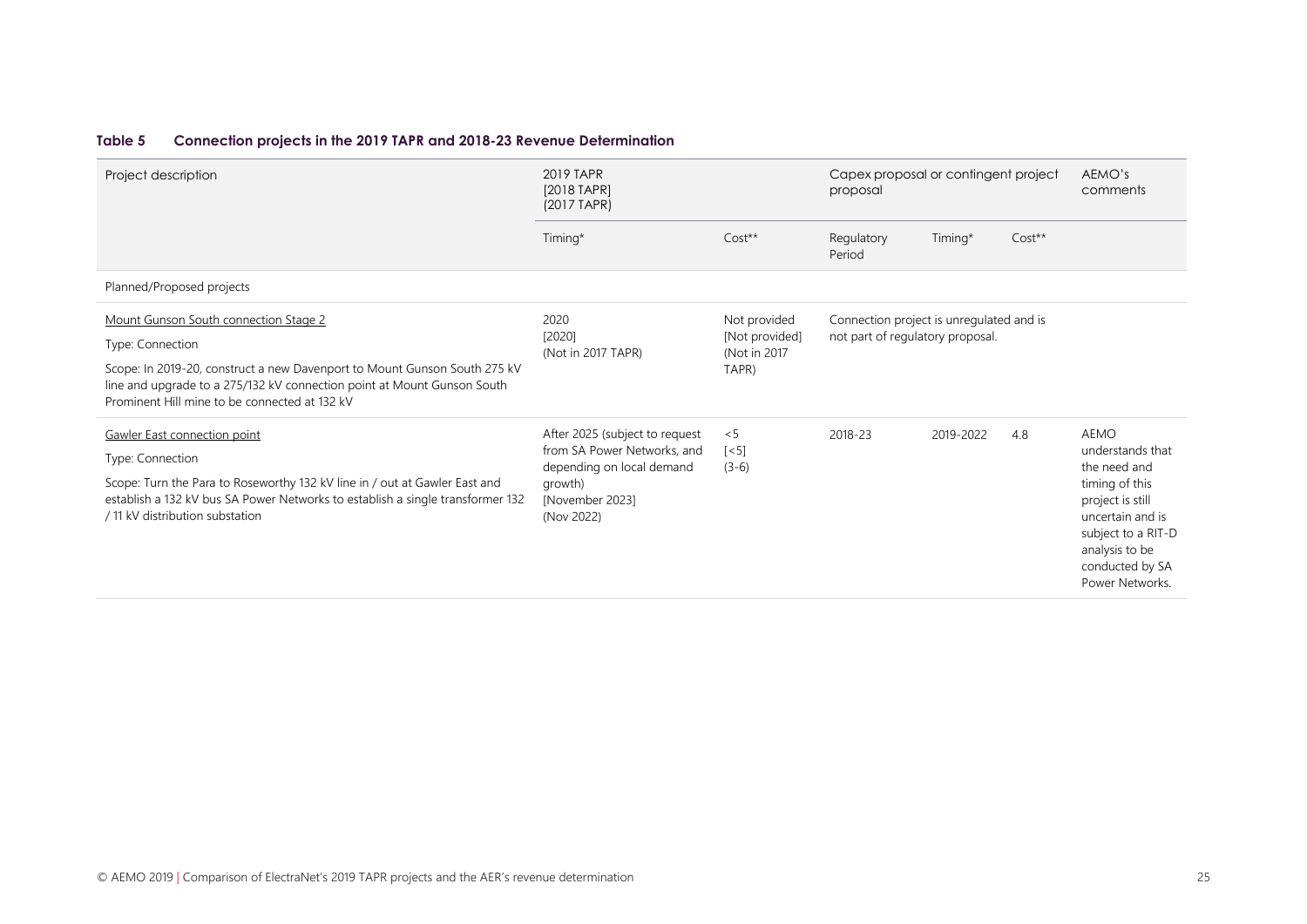#### **Table 6 Security and Compliance projects in the 2018 TAPR and 2018-23 Revenue Determination**

<span id="page-25-0"></span>

| Project description                                                                                                                                                                                                                                                                                                      | 2018 TAPR<br>[2017 TAPR]<br>(2016 TAPR)        |                                                 | Capex proposal or contingent project proposal |         |                                                                                                                                                                                                                                                                                                                                                                                                                                                                                                                         | AEMO's comments                                                                                                                                                                                                                                                            |
|--------------------------------------------------------------------------------------------------------------------------------------------------------------------------------------------------------------------------------------------------------------------------------------------------------------------------|------------------------------------------------|-------------------------------------------------|-----------------------------------------------|---------|-------------------------------------------------------------------------------------------------------------------------------------------------------------------------------------------------------------------------------------------------------------------------------------------------------------------------------------------------------------------------------------------------------------------------------------------------------------------------------------------------------------------------|----------------------------------------------------------------------------------------------------------------------------------------------------------------------------------------------------------------------------------------------------------------------------|
|                                                                                                                                                                                                                                                                                                                          | Timing*                                        | Cost**                                          | Regulatory<br>Period                          | Timing* | $Cost**$                                                                                                                                                                                                                                                                                                                                                                                                                                                                                                                |                                                                                                                                                                                                                                                                            |
| Committed projects                                                                                                                                                                                                                                                                                                       |                                                |                                                 |                                               |         |                                                                                                                                                                                                                                                                                                                                                                                                                                                                                                                         |                                                                                                                                                                                                                                                                            |
| Automatic over-frequency generator shedding (OFGS) scheme<br>Type: Security and compliance<br>Scope: Implement OFGS scheme for SA windfarms including a<br>backup scheme on the network side of the wind farm<br>connections.                                                                                            | Mid-2019<br>[2018]<br>(2017)                   | Not<br>provided<br>$[<5]$<br>(< 5)              | Included in 2013-18 revenue determination     |         | As part of the review of Black System<br>South Australia, AEMO identified a<br>need for coordinated OFGS to trip<br>excess generation in a controlled order<br>to restore the supply and demand<br>balance and allow the SA frequency to<br>recover to within the frequency<br>operating standards. This project is<br>required for compliance with regulatory<br>requirements - Emergency frequency<br>control schemes rule March 2017 and<br>managing rate of change of power<br>system frequency rule September 2017 |                                                                                                                                                                                                                                                                            |
| Refurbish transformer oil containment systems<br>Type: Security and compliance<br>Scope: Install, upgrade or replace transformer oil containment<br>systems and associated equipment at various sites where<br>assessment indicates a clear need.                                                                        | Not in 2019<br><b>TAPR</b><br>[2018]<br>(2017) | Not in<br><b>TAPR</b><br>$[8 - 10]$<br>$(8-10)$ | Included in 2013-18 revenue determination     |         |                                                                                                                                                                                                                                                                                                                                                                                                                                                                                                                         | ElectraNet have advised that this<br>project should have been included in<br>the 2019 TAPR but was unintentionally<br>omitted. They have also advised this<br>project is due for completion in<br>December 2019.                                                           |
| Spencer Gulf Emergency Bypass Preparation<br>Type: Security and compliance<br>Scope: Undertake preparatory site works and procure spares to<br>support a rapid restoration of Spencer Gulf high tower crossings<br>for the Davenport-Cultana 275 kV transmission lines, which<br>supply the entire Eyre Peninsula region | May 2020<br>[2020]<br>(2018)                   | Not<br>provided<br>$\lceil$ < 5]<br>(< 5)       | 2018-23                                       | 2018    | 3.4                                                                                                                                                                                                                                                                                                                                                                                                                                                                                                                     | ElectraNet reported Spencer Gulf high<br>tower crossings for the Davenport-<br>Cultana 275 kV transmission lines,<br>supplying the entire Eyre Peninsula<br>region, would prove difficult or<br>impossible to restore to in a timely<br>manner following an asset failure. |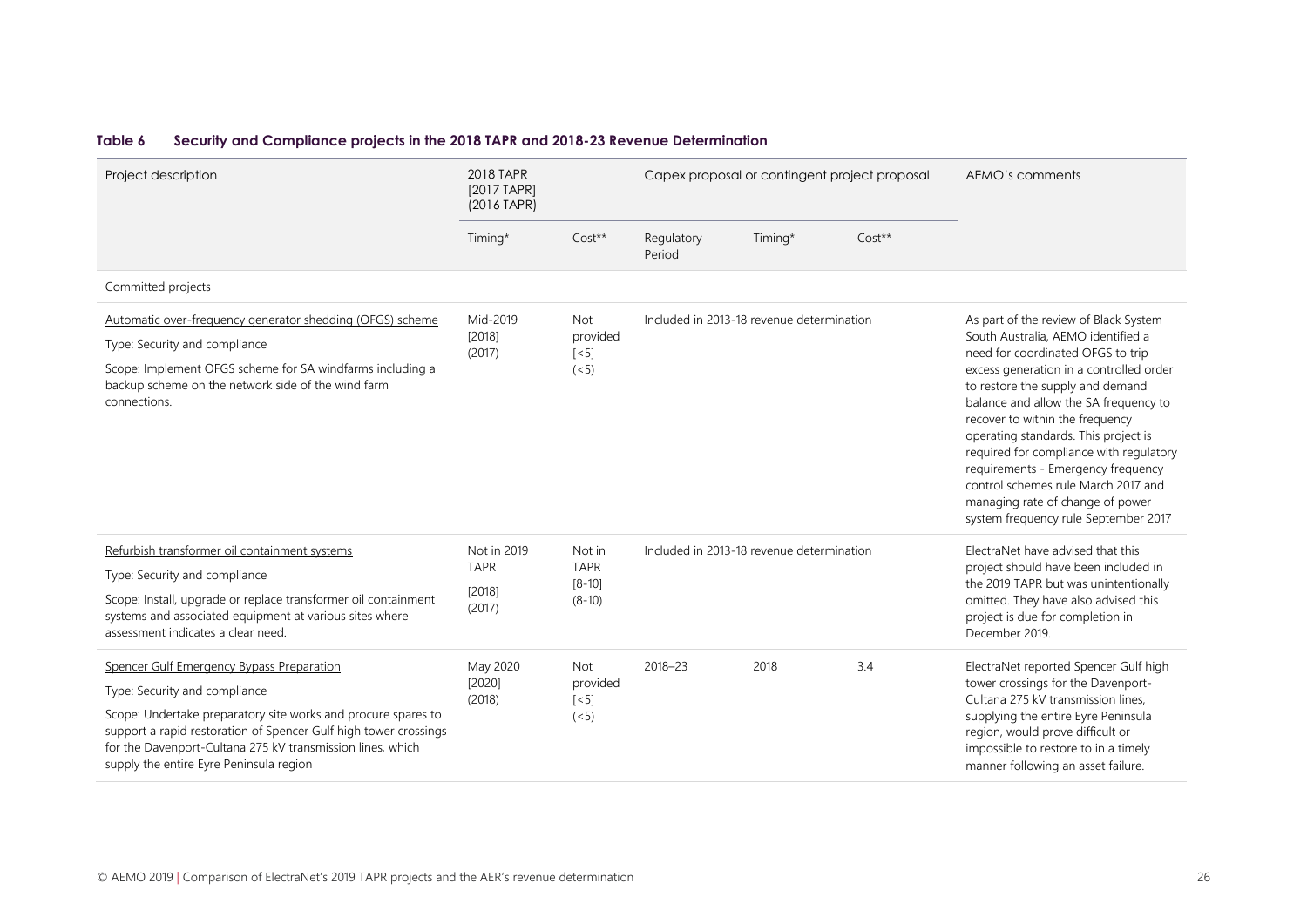| Project description                                                                                                                                                                                                                                                                                                                                                                       | 2018 TAPR<br>[2017 TAPR]<br>(2016 TAPR)                                    |                                                         |                      | Capex proposal or contingent project proposal |        | AEMO's comments                                                                                                                                                                     |
|-------------------------------------------------------------------------------------------------------------------------------------------------------------------------------------------------------------------------------------------------------------------------------------------------------------------------------------------------------------------------------------------|----------------------------------------------------------------------------|---------------------------------------------------------|----------------------|-----------------------------------------------|--------|-------------------------------------------------------------------------------------------------------------------------------------------------------------------------------------|
|                                                                                                                                                                                                                                                                                                                                                                                           | Timing*                                                                    | Cost**                                                  | Regulatory<br>Period | Timing*                                       | Cost** |                                                                                                                                                                                     |
| Transmission line access track upgrade<br>Type: Security and compliance<br>Scope: Upgrade transmission line access tracks at vulnerable<br>locations across the network                                                                                                                                                                                                                   | Not in 2019<br><b>TAPR</b><br>[2018]<br>(2019)                             | Not in<br>2019<br><b>TAPR</b><br>$\lceil$ < 5]<br>(< 5) | 2018-23              | 2019                                          | 3.7    | ElectraNet reported risk based<br>assessment has deferred project from<br>2018-2023 regulatory control period,<br>and the project is subject to an<br>ongoing review.               |
| High voltage switching training facility<br>Type: Security and compliance<br>Scope: Create a high voltage switching training facility to<br>improve training standards across all aspects of high voltage<br>switching                                                                                                                                                                    | September 2019<br>[2019]<br>(2018)                                         | $7 - 10$<br>$[8 - 10]$<br>$(4-8)$                       | 2018-23              | 2019                                          | 3.7    |                                                                                                                                                                                     |
| Upper North Voltage Control Scheme<br>Type: Security and compliance<br>Scope: Install automated regional voltage control schemes for<br>the Eyre Peninsula and Upper North regions, to ensure that<br>changing generation patterns that are resulting in complex<br>voltage interactions do not lead to violations of voltage limits<br>stipulated in the Rules and connection agreements | December 2019<br>[2020]<br>(2018)                                          | $3 - 5$<br>$\left[ < 5 \right]$<br>(< 5)                |                      | Included in 2013-18 revenue determination     |        | ElectraNet 2019 TAPR reported this<br>project to prevent potential violations<br>of voltage limits in Eyre Peninsula and<br>Upper North region with changing<br>generation pattern. |
| Robertstown Circuit Breaker Arrangement upgrade<br>Type: Security and compliance<br>Scope: Extend the Tailem Bend substation to accommodate an<br>additional 275 kV diameter with two circuit breakers, associated<br>plant and secondary systems, and rearrange 275 kV line exits                                                                                                        | Not in 2019<br><b>TAPR</b><br>[June 2020]<br>(2019)                        | Not in<br>2019<br><b>TAPR</b><br>$[5-8]$<br>$(5-8)$     | 2018-23              | 2020                                          | 7.1    | ElectraNet have advised that this stand-<br>alone project is no longer required as<br>the rearrangement is included in the<br>scope of the Main Grid System<br>Strength project.    |
| Maintain minimum levels of system strength and<br>inertia in South Australia<br>Install four synchronous condenser units, two at Davenport and<br>two at Robertstown to provide system strength services and to                                                                                                                                                                           | September 2020<br>- Davenport,<br>February 2021 -<br>Robertstown<br>[2020] | 160-200<br>$[80 - 140]$<br>$(60 - 80)$                  | 2018-23              | Approved by AER on 20 August<br>2019.         |        | In October 2017, AEMO declared a gap<br>in the system strength in South<br>Australia.                                                                                               |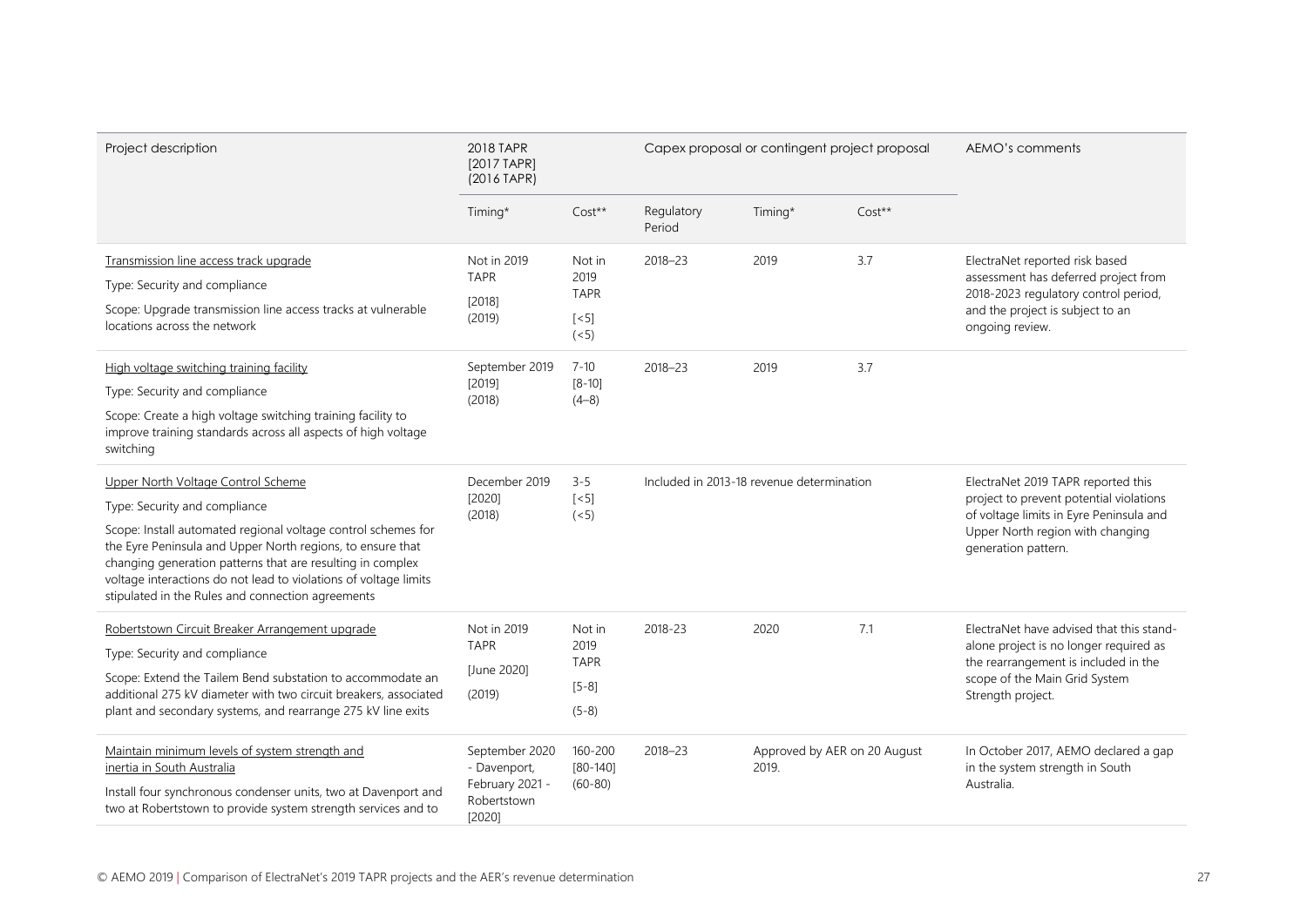| Project description                                                                                                                                                                                                                                                                                                                                                                                                                                                                                                                                                                                                                                                      | 2018 TAPR<br>[2017 TAPR]<br>(2016 TAPR)                                                                                                                   |                                             |                      | Capex proposal or contingent project proposal |          | AEMO's comments                                                                                                                                                                                                                          |
|--------------------------------------------------------------------------------------------------------------------------------------------------------------------------------------------------------------------------------------------------------------------------------------------------------------------------------------------------------------------------------------------------------------------------------------------------------------------------------------------------------------------------------------------------------------------------------------------------------------------------------------------------------------------------|-----------------------------------------------------------------------------------------------------------------------------------------------------------|---------------------------------------------|----------------------|-----------------------------------------------|----------|------------------------------------------------------------------------------------------------------------------------------------------------------------------------------------------------------------------------------------------|
|                                                                                                                                                                                                                                                                                                                                                                                                                                                                                                                                                                                                                                                                          | Timing*                                                                                                                                                   | $Cost**$                                    | Regulatory<br>Period | Timing*                                       | $Cost**$ |                                                                                                                                                                                                                                          |
| address the NSCAS gap for system strength in South Australia as<br>declared by AEMO                                                                                                                                                                                                                                                                                                                                                                                                                                                                                                                                                                                      | (AEMO<br>provision of<br>system strength<br>NSCAS gap<br>details.<br>Successful<br>completion of<br>the RIT-T<br>justifying the<br>investment<br>option.) |                                             |                      |                                               |          | In December 2018, AEMO declared a<br>gap in system inertia in South Australia.<br>AEMO understands that ElectraNet<br>plans to install high-inertia synchronous<br>condensers at Davenport and<br>Robertstown in a staged approach.      |
| East Terrace, Northfield and Kilburn emergency transformer<br>deployment preparation<br>Type: Security and Compliance<br>Scope: East Terrace and Northfield substations both have 225<br>MVA 275/66 kV transformers that require direct connection to<br>275 kV Gas Insulated Switchgear (GIS), together with a variety of<br>66 kV connections (both cable and GIS). This project will identify<br>and procure equipment and plant and put in place the<br>procedure to enable rapid restoration of these transformers in<br>the event that one of them should fail, to be able to meet the<br>expectations of the best endeavours requirement specified in<br>the ETC. | November 2020<br>[2020]<br>(2019)                                                                                                                         | $<$ 3<br>$[<5]$<br>(< 5)                    | 2018-23              | 2020                                          | 2.6      | ElectraNet reported unavailability of<br>Gas Insulated Switchgear (GIS)<br>connection spares hinders restoration<br>of supply following a 225 MVA 275/66<br>kV transformer failure at East Terrace.<br>Northfield or Kilburn substation. |
| Motorised Isolator LOPA Improvement<br>Type: Security and compliance<br>Scope: Modify 876 isolators and replace 33 isolators to provide<br>satisfactory mechanical and electrical isolation lock-off points on<br>all motorised air insulated isolators identified as safety hazards<br>by a Layer of Protection Analysis (LOPA)                                                                                                                                                                                                                                                                                                                                         | March 2021<br>[March 2021]<br>(2019)                                                                                                                      | Not<br>provided<br>$[10 - 15]$<br>$(10-15)$ | 2018-23              | 2019                                          | 13.7     | ElectraNet 2019 TAPR reports this<br>project address safety hazards and is a<br>committed project.                                                                                                                                       |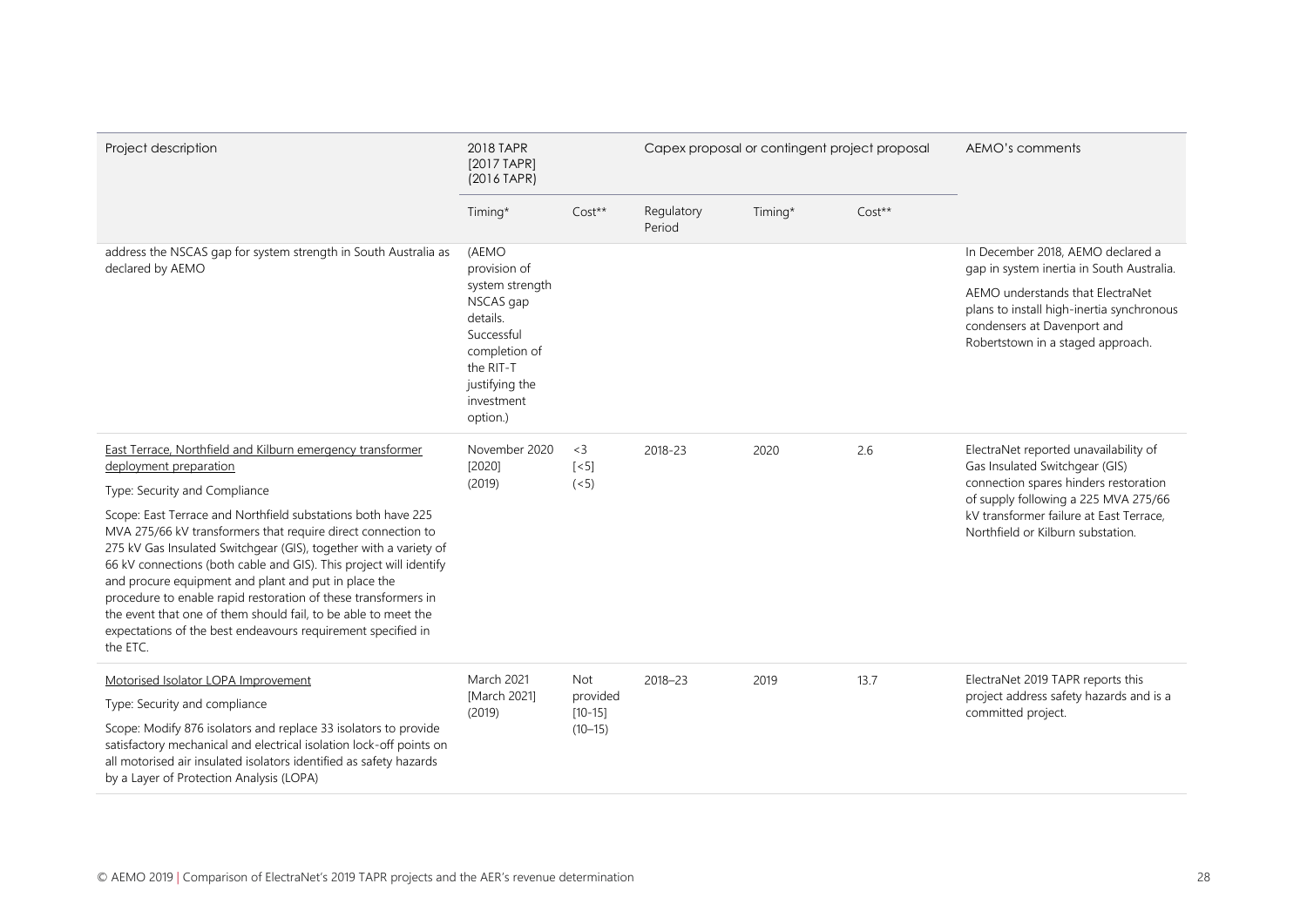| Project description                                                                                                                                                                                                                                                                                                                                                                                                           | 2018 TAPR<br>[2017 TAPR]<br>(2016 TAPR) |                                     | Capex proposal or contingent project proposal |                                                       | AEMO's comments |                                                                                                                                                     |
|-------------------------------------------------------------------------------------------------------------------------------------------------------------------------------------------------------------------------------------------------------------------------------------------------------------------------------------------------------------------------------------------------------------------------------|-----------------------------------------|-------------------------------------|-----------------------------------------------|-------------------------------------------------------|-----------------|-----------------------------------------------------------------------------------------------------------------------------------------------------|
|                                                                                                                                                                                                                                                                                                                                                                                                                               | Timing*                                 | $Cost**$                            | Regulatory<br>Period                          | Timing*                                               | $Cost**$        |                                                                                                                                                     |
| Substation improvements for system black conditions<br>Type: Security and compliance<br>Scope: Provide alternative diesel generator supplies to critical<br>substations (where not already provided), connection points for<br>mobile generators to non-critical substations, and related AC<br>and DC supply improvements, to improve ability to restore<br>supply during black start or other abnormal operating conditions | June 2021<br>[2020]<br>(2019)           | $4 - 6$<br>$[5 - 10]$<br>$(5 - 10)$ | 2018-23                                       | 2020                                                  | 7.8             | ElectraNet reported loss of AC auxiliary<br>supplies hinders restoration of supply<br>during black start or other abnormal<br>operating conditions. |
| Capacitor bank infrastructure safety improvement<br>Type: Improvement<br>Scope: Implement a program of safety improvement activities<br>for infrastructure associated with high voltage plant areas within<br>substations, such as improvements to fencing, earthing, entry<br>locking and surface treatment                                                                                                                  | October 2021<br>$[2018-21]$             | $4 - 8$<br>$\lceil$ < 5]            |                                               | Not included in 2018-23 revenue proposal or allowance |                 |                                                                                                                                                     |
| Planned/Proposed projects                                                                                                                                                                                                                                                                                                                                                                                                     |                                         |                                     |                                               |                                                       |                 |                                                                                                                                                     |
| Wide Area Monitoring Scheme pilot<br>Type: Security<br>Scope: Undertake a pilot project to install a number of Power<br>Monitoring Units (PMUs) and develop a Wide Area Monitoring<br>Scheme to real time monitor and process system parameters<br>and incorporate suitable new technologies to further enhance<br>SA system security                                                                                         | December 2020                           | $3 - 5$                             | 2018-23                                       | 2020                                                  | 5.4             |                                                                                                                                                     |
| Wide Area Protection Scheme<br>Type: Security<br>Scope: Enhance the existing SIPS to investigate the use of PMUs<br>for event detection, and include dynamic arming of participating<br>loads and battery energy storage systems, to enable a<br>proportionate response to specific events                                                                                                                                    | December 2021                           | $4 - 6$                             |                                               | Not included in 2018-23 revenue proposal or allowance |                 | ElectraNet have advised that this<br>project will only occur if the Wide Area<br>Monitoring Scheme pilot is successful.                             |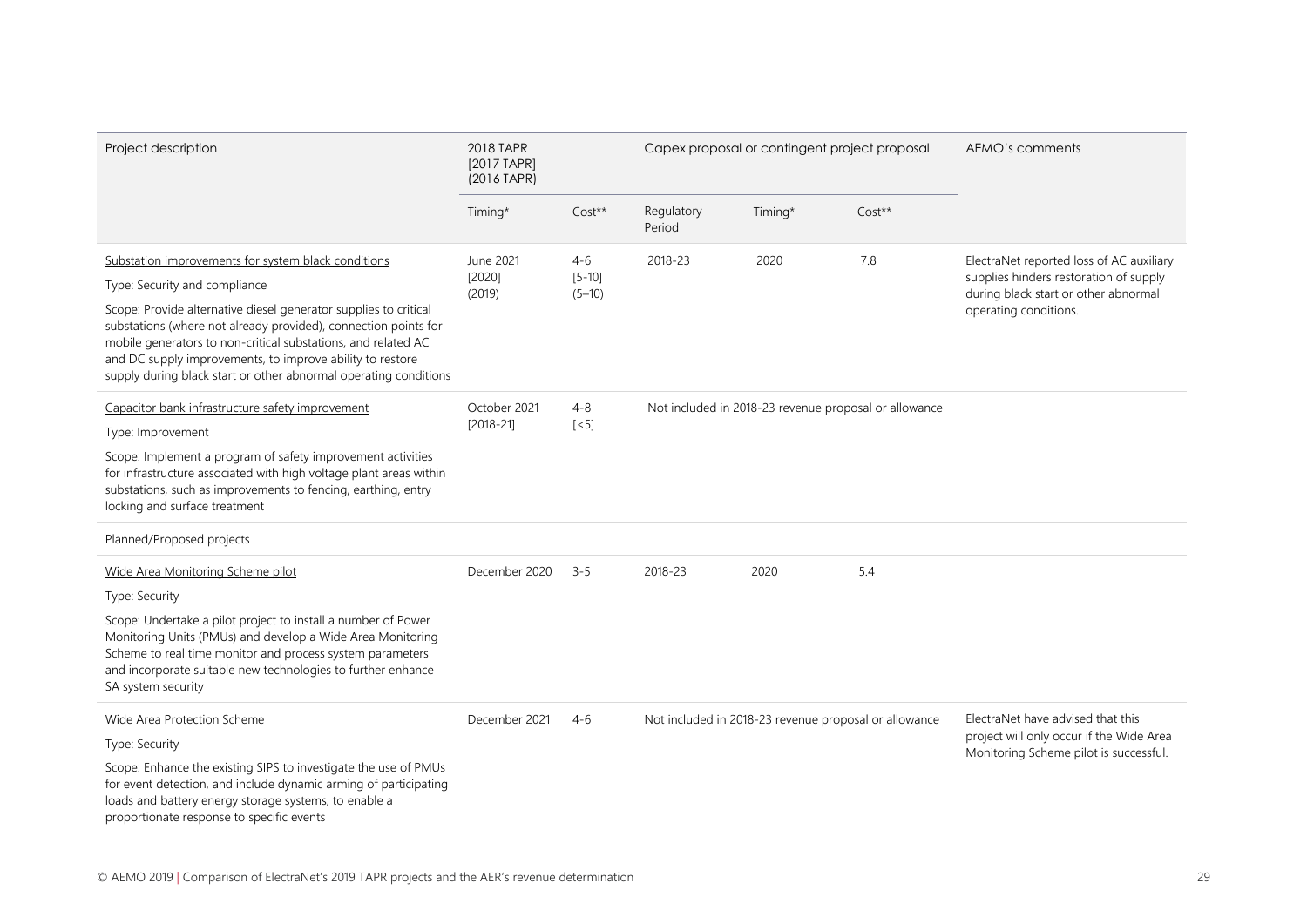| Project description                                                                                                                                                                                                                                                                                                                                                                                                                        | 2018 TAPR<br>[2017 TAPR]<br>(2016 TAPR)                                    |                                                                                |                      | Capex proposal or contingent project proposal | AEMO's comments |                                                                                                                                                                                                                                                                                          |
|--------------------------------------------------------------------------------------------------------------------------------------------------------------------------------------------------------------------------------------------------------------------------------------------------------------------------------------------------------------------------------------------------------------------------------------------|----------------------------------------------------------------------------|--------------------------------------------------------------------------------|----------------------|-----------------------------------------------|-----------------|------------------------------------------------------------------------------------------------------------------------------------------------------------------------------------------------------------------------------------------------------------------------------------------|
|                                                                                                                                                                                                                                                                                                                                                                                                                                            | Timing*                                                                    | $Cost**$                                                                       | Regulatory<br>Period | Timing*                                       | Cost**          |                                                                                                                                                                                                                                                                                          |
| Install a switched 50 MVAr 275 kV reactor at Para<br>Type: Security and compliance<br>Scope: Install a switched 50 MVAr 275 kV reactor at Para                                                                                                                                                                                                                                                                                             | Not in 2019<br><b>TAPR</b><br>[Not in 2018]<br>TAPR <sub>1</sub><br>(2023) | Not in<br>2019<br><b>TAPR</b><br>[Not in<br>2018<br>TAPR <sub>1</sub><br>(< 5) | 2018-23              | 2023                                          | 4.4             | ElectraNet has advised this project is<br>now not required, due to committed<br>installation of synchronous condensers<br>at Davenport and Robertstown.                                                                                                                                  |
| Install a switched 50MVAr 275kV reactor at Blyth West<br>Type: Security and compliance<br>Scope: Install a switched 50MVAr 275kV reactor at Blyth West                                                                                                                                                                                                                                                                                     | Not in 2019<br><b>TAPR</b><br>[2025]<br>(2021)                             | Not in<br>2019<br><b>TAPR</b><br>$\left[ < 5 \right]$<br>(< 5)                 | 2018-23              | 2022                                          | 3.5             | ElectraNet has advised this project is<br>now unlikely, due to committed<br>installation of synchronous condensers<br>at Davenport and Robertstown. This<br>finding will be reviewed after the<br>specifications and parameters of the<br>synchronous condensers have been<br>finalised. |
| Wide Area Monitoring Scheme<br>Type: Security<br>Scope: Extend the roll-out of PMUs to real time monitor and<br>process system parameters and incorporate suitable new<br>technologies to further enhance South Australian system<br>security, providing improved operational situational awareness<br>and system monitoring and data for planning, benchmarking,<br>fault and incident investigation and power system model<br>validation | 2024-2028                                                                  | $10 - 25$<br>[Not in<br>2018<br>TAPR <sub>1</sub><br>(Not in<br>2019<br>TAPR)  |                      | Beyond next regulatory period of 2018-23      |                 |                                                                                                                                                                                                                                                                                          |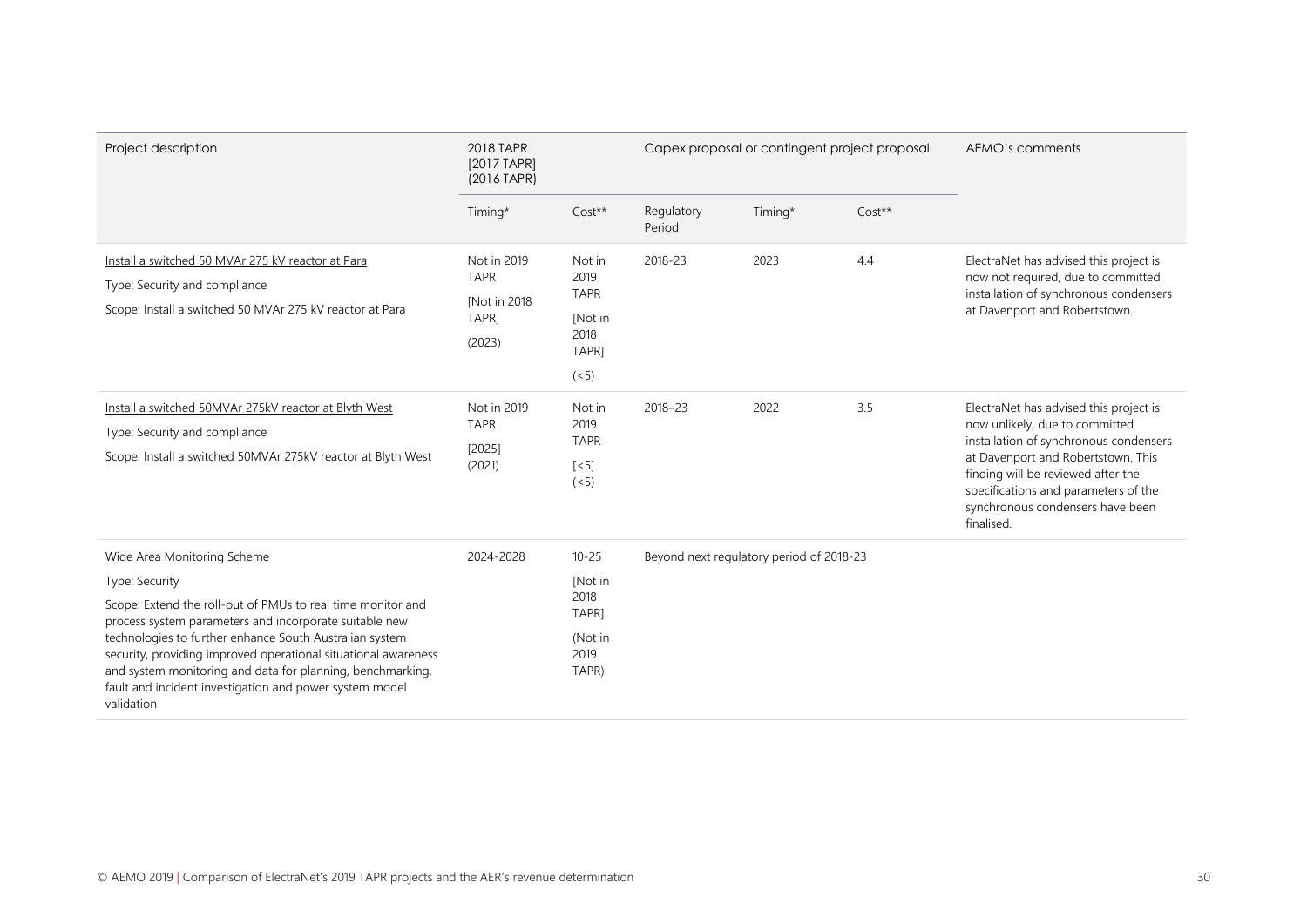#### **Table 7 Asset replacement projects in the 2019 TAPR and 2018-23 Revenue Determination**

<span id="page-30-0"></span>

| Project description                                                                                                                                                                                                                                                                                                                                                                                                                                                                                                                                                                                                                                                                                                                                                                                                                                                                                                                                                                                                                                                                                                                                                                                                    | 2019 TAPR<br>[2018 TAPR]<br>(2017 TAPR)    |                                        | Capex proposal or contingent project<br>proposal |         |          | AEMO's comments                                                                                                                                                                          |
|------------------------------------------------------------------------------------------------------------------------------------------------------------------------------------------------------------------------------------------------------------------------------------------------------------------------------------------------------------------------------------------------------------------------------------------------------------------------------------------------------------------------------------------------------------------------------------------------------------------------------------------------------------------------------------------------------------------------------------------------------------------------------------------------------------------------------------------------------------------------------------------------------------------------------------------------------------------------------------------------------------------------------------------------------------------------------------------------------------------------------------------------------------------------------------------------------------------------|--------------------------------------------|----------------------------------------|--------------------------------------------------|---------|----------|------------------------------------------------------------------------------------------------------------------------------------------------------------------------------------------|
|                                                                                                                                                                                                                                                                                                                                                                                                                                                                                                                                                                                                                                                                                                                                                                                                                                                                                                                                                                                                                                                                                                                                                                                                                        | Timing*                                    | Cost**                                 | Regulatory<br>Period                             | Timing* | $Cost**$ |                                                                                                                                                                                          |
| Committed projects                                                                                                                                                                                                                                                                                                                                                                                                                                                                                                                                                                                                                                                                                                                                                                                                                                                                                                                                                                                                                                                                                                                                                                                                     |                                            |                                        |                                                  |         |          |                                                                                                                                                                                          |
| Online asset condition monitoring equipment<br>replacement<br>Type: Replacement                                                                                                                                                                                                                                                                                                                                                                                                                                                                                                                                                                                                                                                                                                                                                                                                                                                                                                                                                                                                                                                                                                                                        | June 2019<br>[August 2018]<br>(2018)       | Not provided<br>$[7 - 10]$<br>$(8-12)$ | Included in 2013-18 revenue determination        |         |          | ElectraNet reported that many items of online<br>condition monitoring equipment are now<br>nearing the end of their usable lives and are<br>exhibiting high failure rates. On-going need |
| Scope: Replace or upgrade the majority of primary plant<br>online condition monitoring equipment, which is at the end<br>of its usable life and experiencing high failure rates.                                                                                                                                                                                                                                                                                                                                                                                                                                                                                                                                                                                                                                                                                                                                                                                                                                                                                                                                                                                                                                       |                                            |                                        |                                                  |         |          | for these equipment needs to be assessed on<br>a case-by-case.                                                                                                                           |
| Substation lighting and infrastructure replacement<br>Type: Replacement<br>Scope: Replace substation lighting and associated<br>infrastructure at the following 82 sites where safety hazards<br>exist:<br>Angas Creek, Ardrossan West, Back Callington, Baroota,<br>Belalie, Berri, Blanche, Blyth West, Brinkworth, Bungama,<br>Canowie, Cherry Gardens, City West, Clare North, Cultana,<br>Dalrymple, Davenport, Dorrien, Dry Creek, East Terrace,<br>Happy Valley, Hummocks, Kadina East, Kanmantoo, Keith,<br>Kilburn, Kincraig, Lefevre, Leigh Creek South, Magill,<br>Mannum, Mannum Adelaide Pump Station No. 1, Mannum<br>Adelaide Pump Station No. 2, Mannum Adelaide Pump<br>Station No. 3, Mayurra, Middleback, Millbrook, Mintaro,<br>Mobilong, Mokota, Monash, Morgan Whyalla Pump Station<br>No. 1, Morgan Whyalla Pump Station No. 2, Morgan<br>Whyalla Pump Station No. 3, Morgan Whyalla Pump Station<br>No. 4, Morphett Vale East, Mt Barker, Mt Barker South, Mt<br>Gambier, Mt Gunson, Mt Millar, Munno Para, Murray Bridge<br>Hahndorf Pump Station No. 1, Murray Bridge Hahndorf<br>Pump Station No. 2, Murray Bridge Hahndorf Pump Station<br>No. 3, Neuroodla, New Osborne, North West Bend, | September 2019<br>[October 2018]<br>(2019) | 10.4<br>$[10 - 12]$<br>$(4-8)$         | 2018-23                                          | 2018    | 10.3     |                                                                                                                                                                                          |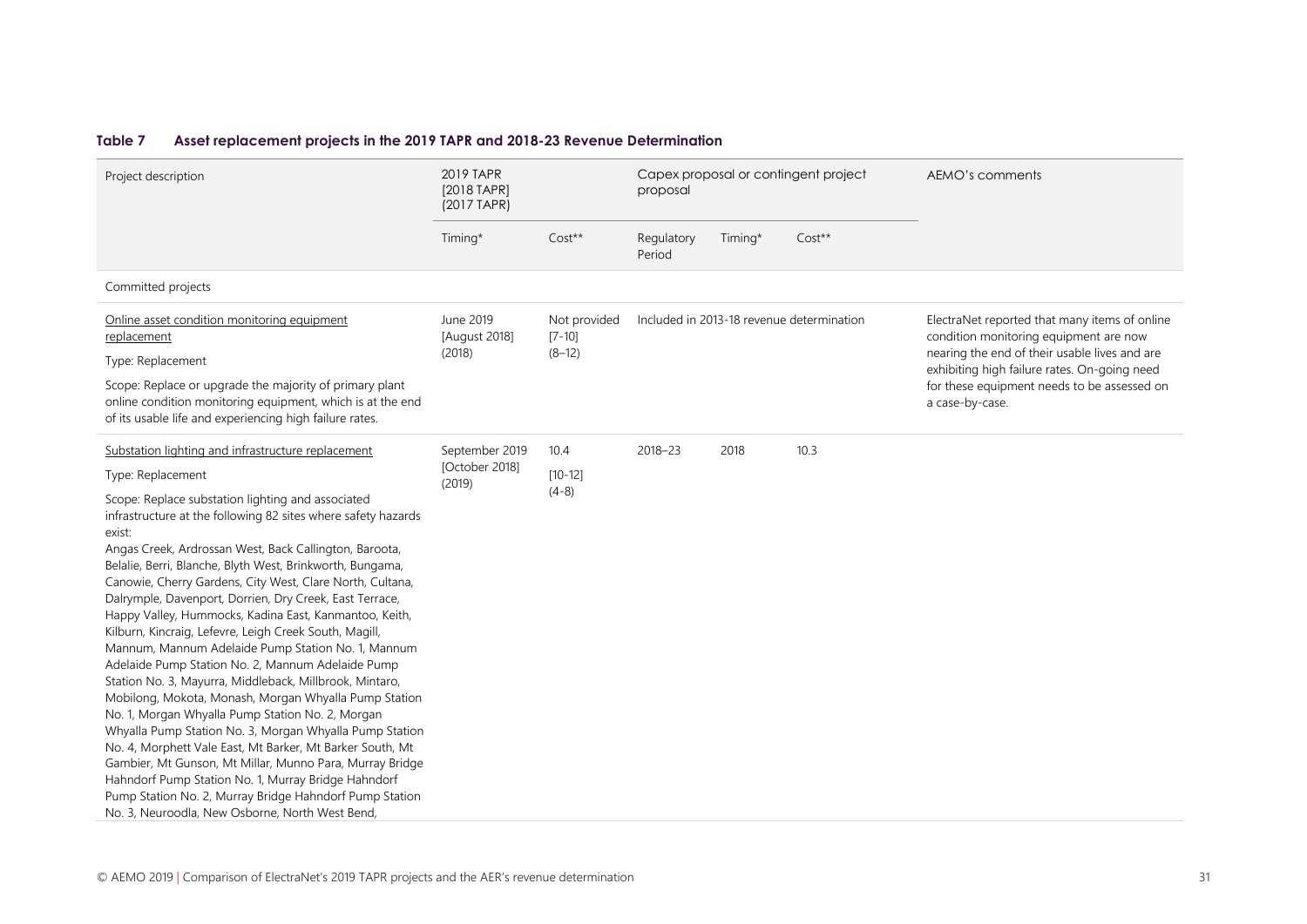| Project description                                                                                                                                                                                                                                                                                                                                                                                             | 2019 TAPR<br>[2018 TAPR]<br>(2017 TAPR) |                                            | proposal             |         | Capex proposal or contingent project          | AEMO's comments                                |  |
|-----------------------------------------------------------------------------------------------------------------------------------------------------------------------------------------------------------------------------------------------------------------------------------------------------------------------------------------------------------------------------------------------------------------|-----------------------------------------|--------------------------------------------|----------------------|---------|-----------------------------------------------|------------------------------------------------|--|
|                                                                                                                                                                                                                                                                                                                                                                                                                 | Timing*                                 | $Cost**$                                   | Regulatory<br>Period | Timing* | $Cost**$                                      |                                                |  |
| Northfield, Para, Parafield Gardens West, Pelican Point,<br>Penola West, Pimba, Pt Lincoln Terminal, Pt Pirie, Redhill,<br>Robertstown, Roseworthy, Sleaford, Snowtown, Snuggery,<br>South East, Stony Point, Tailem Bend, Templers, Templers<br>West, Torrens Island A, Torrens Island B, Torrens Island<br>North, Tungkillo, Waterloo, Waterloo East, Whyalla<br>Terminal, Whyalla Central, Wudinna, Yadnarie |                                         |                                            |                      |         |                                               |                                                |  |
| Program of unit asset replacements                                                                                                                                                                                                                                                                                                                                                                              | August 2019                             | Not provided<br>$[40 - 50]$<br>$(40 - 50)$ |                      |         | Included in the 2013-18 revenue determination | ElectraNet has advised the total forecast cost |  |
| Type: Replacement                                                                                                                                                                                                                                                                                                                                                                                               | $[2014 - 2019]$<br>$(2013 - 18)$        |                                            |                      |         |                                               | of this project is \$57 million.               |  |
| Scope: Program of unit asset replacements at multiple<br>substations to address high failure rates and safety risks.                                                                                                                                                                                                                                                                                            |                                         |                                            |                      |         |                                               |                                                |  |
| AC Board Replacement 2013-18                                                                                                                                                                                                                                                                                                                                                                                    | December 2019                           | 17.4                                       | 2018-23              | 2022    | 8.4                                           |                                                |  |
| Type: Replacement                                                                                                                                                                                                                                                                                                                                                                                               | [April 2019]<br>(2018)                  | $[12 - 14]$<br>$(8-12)$                    |                      |         |                                               |                                                |  |
| Scope: Replace and improve AC auxiliary supply equipment,<br>switchboards and cabling at 11 substations.<br>Brinkworth, Happy Velley, Hummocks, Magill, Mannum,<br>Northfield, South East, Templers, Pt Lincoln Terminal,<br>Snuggery, Whyalla Terminal                                                                                                                                                         |                                         |                                            |                      |         |                                               |                                                |  |
| Monash and Berri relay replacements                                                                                                                                                                                                                                                                                                                                                                             | August 2019                             | 3.7                                        | 2018-23              | 2019    | 1.5                                           |                                                |  |
| Type: Replacement                                                                                                                                                                                                                                                                                                                                                                                               | [August 2019]<br>(2018)                 | $\lceil$ < 5]<br>(< 5)                     |                      |         |                                               |                                                |  |
| Scope: Replace protection relays and a communications<br>gateway at Monash and Berri substations to enable remote<br>control and monitoring, to improve network reliability,<br>maintainability and response following system events.                                                                                                                                                                           |                                         |                                            |                      |         |                                               |                                                |  |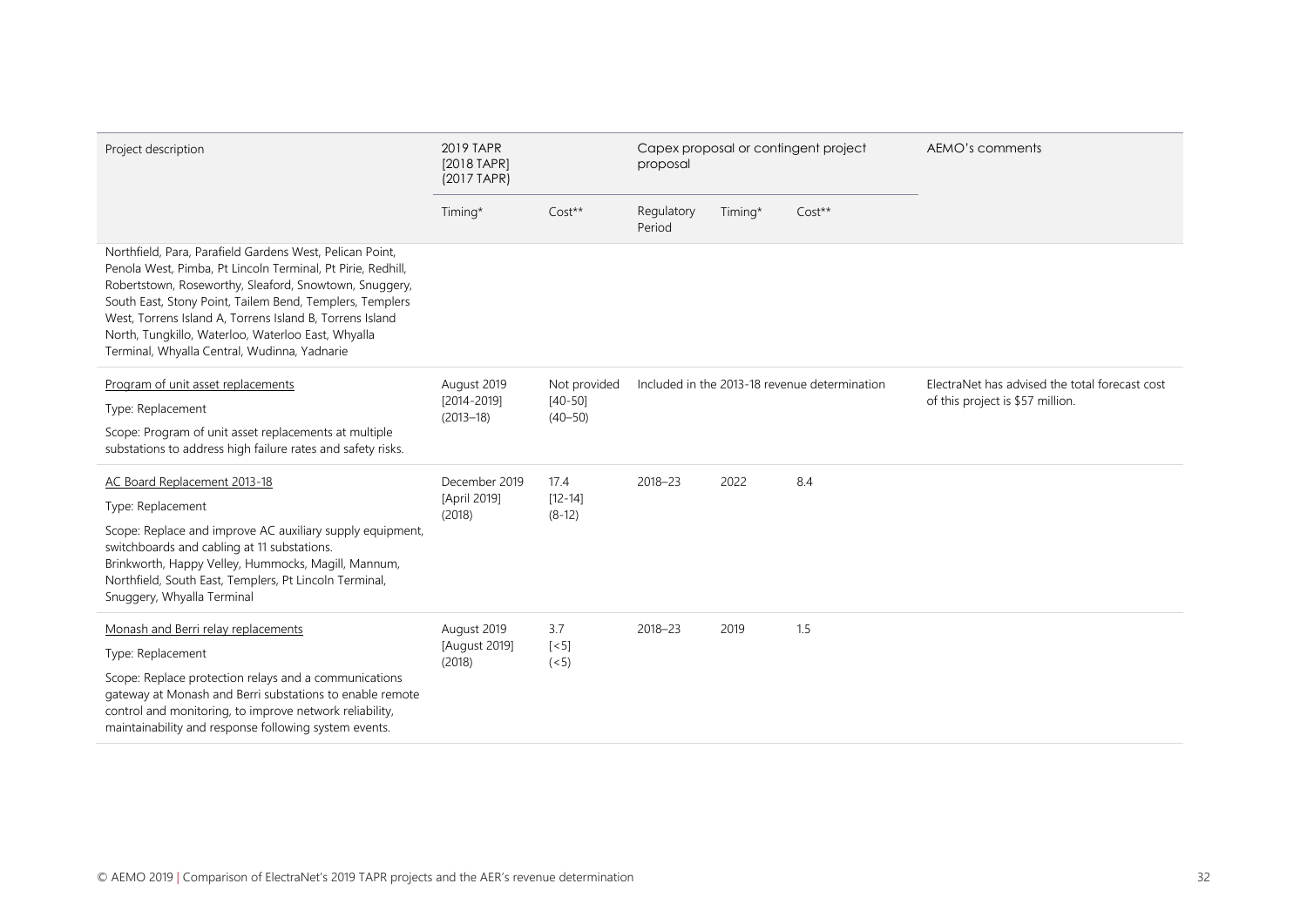| Project description                                                                                                                                                                                                                                                                                                                                                                                                                                                                                                                                                         | 2019 TAPR<br>[2018 TAPR]<br>(2017 TAPR)                                    |                                                       | Capex proposal or contingent project<br>proposal |         |                                             | AEMO's comments                                                                                                              |
|-----------------------------------------------------------------------------------------------------------------------------------------------------------------------------------------------------------------------------------------------------------------------------------------------------------------------------------------------------------------------------------------------------------------------------------------------------------------------------------------------------------------------------------------------------------------------------|----------------------------------------------------------------------------|-------------------------------------------------------|--------------------------------------------------|---------|---------------------------------------------|------------------------------------------------------------------------------------------------------------------------------|
|                                                                                                                                                                                                                                                                                                                                                                                                                                                                                                                                                                             | Timing*                                                                    | $Cost**$                                              | Regulatory<br>Period                             | Timing* | Cost**                                      |                                                                                                                              |
| Westinghouse Remote Terminal Unit (RTU) replacement<br>Type: Replacement<br>Scope: This project will remove thirteen Westinghouse<br>"Giant" type RTUs that are no longer supported by the<br>manufacturer and have reached the end of their technical<br>and economic lives, and replace them at various<br>substations across the transmission network:<br>Angas Creek, Blanche, Dorrien, Happy Valley, Heywood,<br>Hummocks, Mount Barker, Mount Gambier, New Osborne,<br>Northfield, North West Bend, Parafield Gardens West,<br>Snuggery, Whyalla Terminal, South East | October 2019<br>[Not in 2018<br>TAPR <sub>1</sub><br>(Not in 2017<br>TAPR) | 2.4<br>[Not in 2018<br>TAPR]<br>(Not in 2017<br>TAPR) | 2018-23                                          | 2019    | 3.5                                         |                                                                                                                              |
| Line support systems refurbishment 2018-23<br>Type: Refurbishment<br>Scope: Refurbish transmission line support systems and<br>extend the life of the Snuggery-Blanche-Mt Gambier 132 kV<br>line by renewing line asset components                                                                                                                                                                                                                                                                                                                                          | April 2020<br>[December 2019]<br>$(2019 - 23)$                             | 6.1<br>$[9-10]$<br>$(8-10)$                           | 2018-23                                          | 2023    | 8.3                                         | There is an on-going need for Snuggery-<br>Blanche-Mt Gambier 132 kV circuit to connect<br>local generation and substations. |
| Line Insulator Systems Refurbishment 2018-23<br>Type: Refurbishment<br>Scope: Program to refurbish transmission line support<br>systems and extend the life of 18 transmission lines by<br>renewing line asset components, for the following lines:<br>• Torrens Island - New Osborne 66 kV No. 3<br>• Torrens Island - New Osborne 66 kV No. 4<br>• Davenport - Leigh Creek 132 kV<br>• Keith - Kincraig 132 kV<br>• Kincraig - Penola West 132 kV<br>• Murray Bridge Hahndorf Pump Station No. 3 - Back<br>Callington 132 kV<br>• North West Bend - Monash 132 kV No. 1   | April 2022<br>[June 2023]<br>$(2024 - 28)$                                 | 45.4<br>$[45 - 60]$<br>$(10-15)$                      |                                                  |         | Beyond current regulatory period of 2018-23 |                                                                                                                              |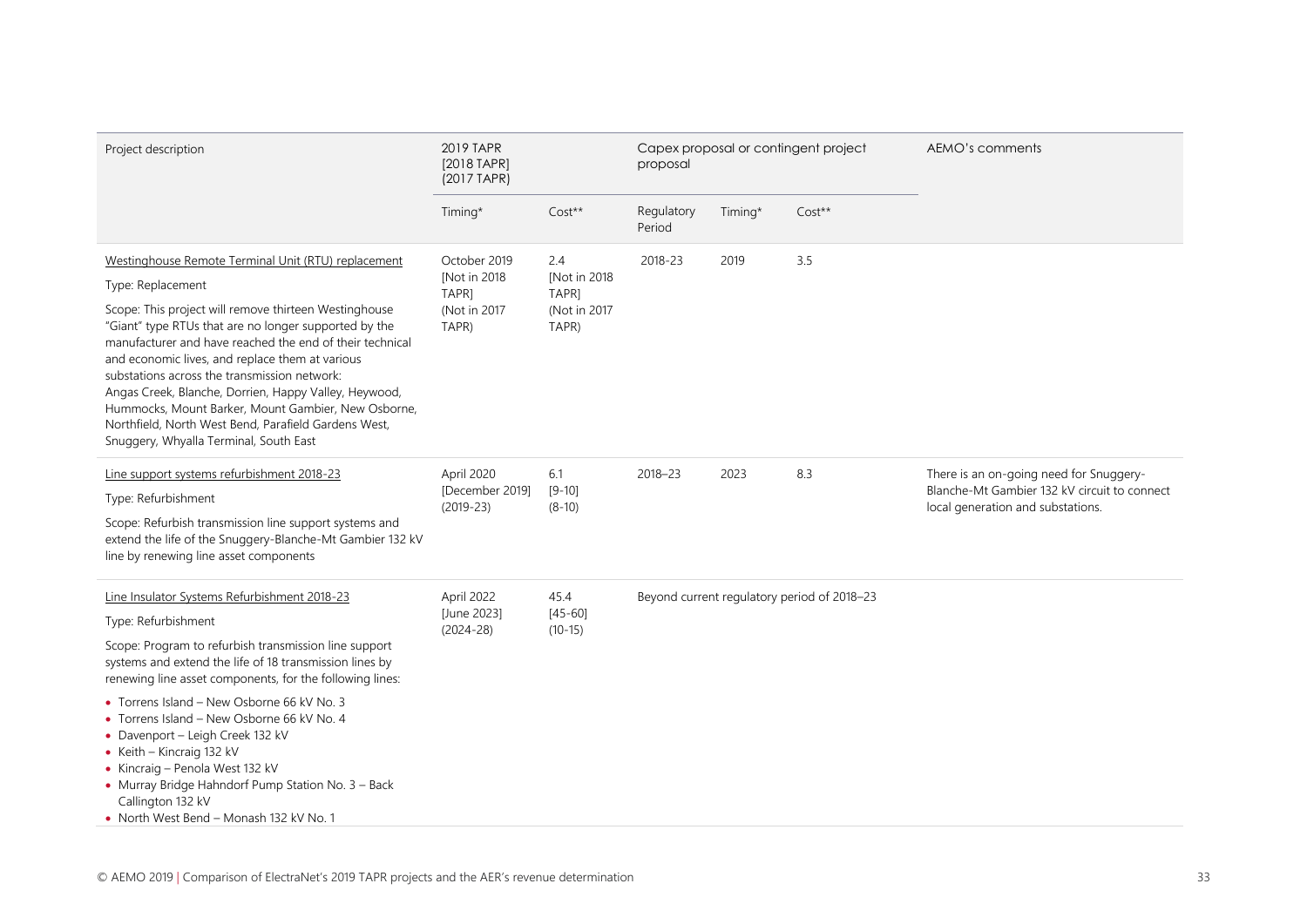| Project description                                                                                                                                                                                                                                                                                                                                                                                                                                                                                                                                                                                                         | 2019 TAPR<br>[2018 TAPR]<br>(2017 TAPR) |                     | Capex proposal or contingent project<br>proposal |         |        | AEMO's comments |
|-----------------------------------------------------------------------------------------------------------------------------------------------------------------------------------------------------------------------------------------------------------------------------------------------------------------------------------------------------------------------------------------------------------------------------------------------------------------------------------------------------------------------------------------------------------------------------------------------------------------------------|-----------------------------------------|---------------------|--------------------------------------------------|---------|--------|-----------------|
|                                                                                                                                                                                                                                                                                                                                                                                                                                                                                                                                                                                                                             | Timing*                                 | $Cost**$            | Regulatory<br>Period                             | Timing* | Cost** |                 |
| • South East - Mt Gambier 132 kV<br>• Waterloo - Mintaro 132 kV<br>• Cherry Gardens - Happy Valley 275 kV<br>• Para - Munno Para 275 kV<br>• Para - Robertstown 275 kV<br>• Para - Tungkillo 275 kV<br>• Parafield Gardens West - Para 275 kV<br>• Pelican Point - Parafield Gardens West 275 kV<br>• Torrens Island - Cherry Gardens 275 kV<br>• Torrens Island - Magill 275 kV<br>• Torrens Island - Para 275 kV No. 4                                                                                                                                                                                                    |                                         |                     |                                                  |         |        |                 |
| Remote Terminal Unit (RTU) product upgrades                                                                                                                                                                                                                                                                                                                                                                                                                                                                                                                                                                                 | November 2019                           | $2 - 4$             | 2018-23                                          | 2019    | 3.3    |                 |
| Type: Replacement                                                                                                                                                                                                                                                                                                                                                                                                                                                                                                                                                                                                           |                                         |                     |                                                  |         |        |                 |
| Scope: Older versions of GE D20 RTUs are no longer<br>supported and are at the end of the technical and<br>economic life This project will replace boards at 22 sites<br>across the system. Doing nothing is not considered a viable<br>alternative because sufficient spares are unavailable. The<br>failure of one of these RTUs would mean that ElectraNet<br>would not be able to operate plant and equipment<br>remotely. The loss of system data would prevent the use of<br>the state-estimators used by both ElectraNet and AEMO,<br>and would also impact on response and restoration times<br>after system events |                                         |                     |                                                  |         |        |                 |
| Pending projects                                                                                                                                                                                                                                                                                                                                                                                                                                                                                                                                                                                                            |                                         |                     |                                                  |         |        |                 |
| Transformer Bushing Replacement 2018-2023<br>Type: Replacement<br>Scope: Replace of transformer bushings that are at end of<br>life on 18 transformers at 10 substations. This work will<br>extend the life of the 18 transformers                                                                                                                                                                                                                                                                                                                                                                                          | June 2021<br>[2020]                     | $7 - 10$<br>$[6-8]$ | 2018-23                                          | 2021    | 7.4    |                 |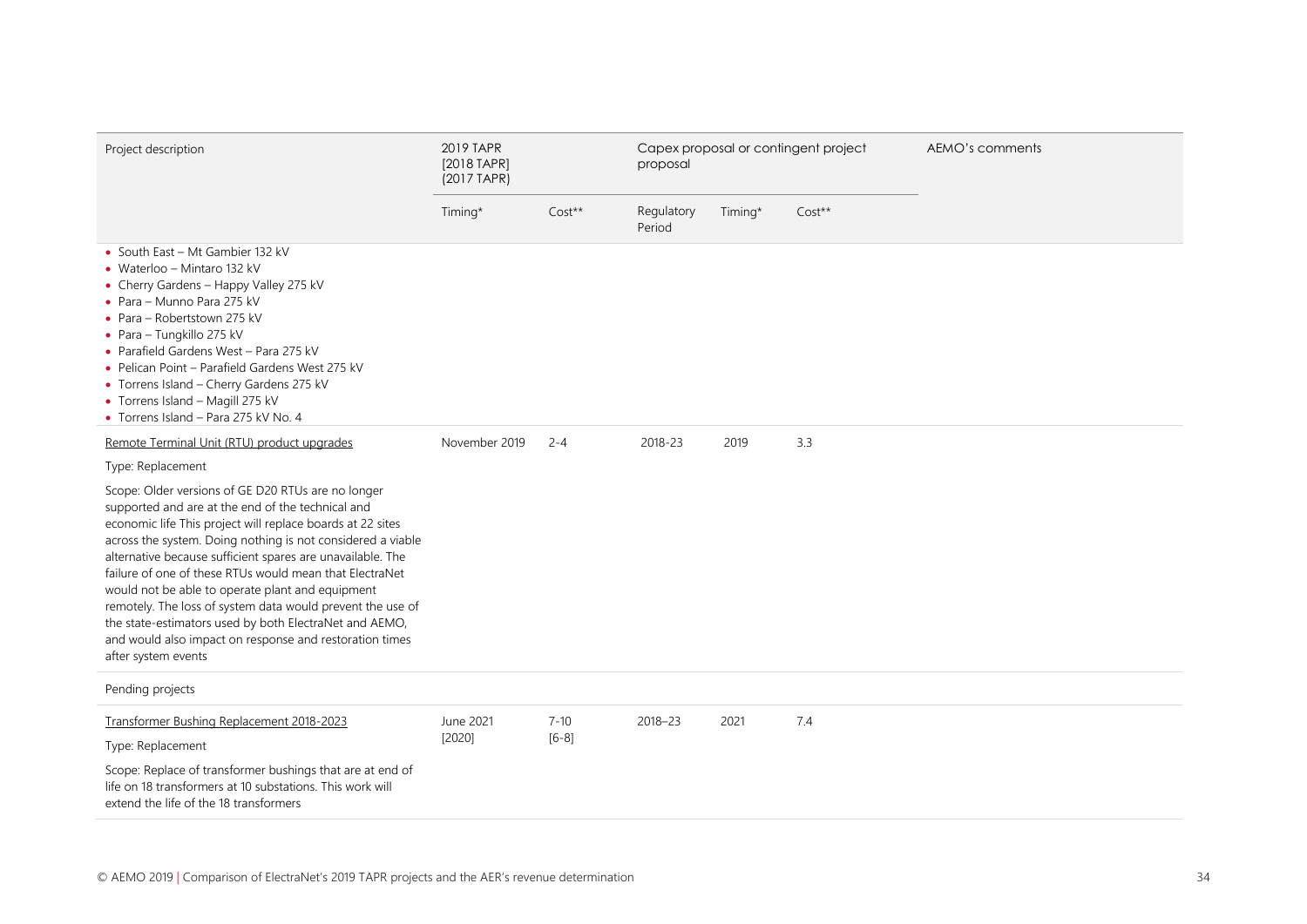| Project description                                                                                                                                                                                                                                                                            | 2019 TAPR<br>[2018 TAPR]<br>(2017 TAPR) |                                                                                                           | proposal             |         | Capex proposal or contingent project        | AEMO's comments                                                                                                                                                                                                                                                                                                                                     |
|------------------------------------------------------------------------------------------------------------------------------------------------------------------------------------------------------------------------------------------------------------------------------------------------|-----------------------------------------|-----------------------------------------------------------------------------------------------------------|----------------------|---------|---------------------------------------------|-----------------------------------------------------------------------------------------------------------------------------------------------------------------------------------------------------------------------------------------------------------------------------------------------------------------------------------------------------|
|                                                                                                                                                                                                                                                                                                | Timing*                                 | Cost**                                                                                                    | Regulatory<br>Period | Timing* | Cost**                                      |                                                                                                                                                                                                                                                                                                                                                     |
| Planned/proposed projects                                                                                                                                                                                                                                                                      |                                         |                                                                                                           |                      |         |                                             |                                                                                                                                                                                                                                                                                                                                                     |
| Magill to East Terrace 275 kV cable link box replacement                                                                                                                                                                                                                                       | <b>July 2020</b>                        | 4.1<br>[Not in 2018]<br>[Not in 2018]<br>TAPR]<br>TAPR1<br>(Not in 2017<br>(Not in 2017<br>TAPR)<br>TAPR) | 2018-23              | 2019    | 2.6                                         |                                                                                                                                                                                                                                                                                                                                                     |
| Type: Replacement                                                                                                                                                                                                                                                                              |                                         |                                                                                                           |                      |         |                                             |                                                                                                                                                                                                                                                                                                                                                     |
| Scope: The Magill - East Terrace 275 kV underground fluid-<br>filled underground cable is one of two transmission lines<br>supplying the Adelaide CBD. Condition of the earthing link<br>boxes at cable joints has deteriorated to the point that<br>replacement of the link boxes is required |                                         |                                                                                                           |                      |         |                                             |                                                                                                                                                                                                                                                                                                                                                     |
| Mount Gambier 132/33 kV transformer No. 1 (50 MVA)<br>replacement                                                                                                                                                                                                                              | January 2021<br>[2023]                  | 2.2<br>$[<5]$                                                                                             | 2018-23              | 2021    | 1.9                                         | In March 2017, AEMO assessed that an<br>ongoing need exists for maintaining the                                                                                                                                                                                                                                                                     |
| Type: Replacement                                                                                                                                                                                                                                                                              | (2021)                                  | (< 5)                                                                                                     |                      |         |                                             | supply capacity in Mount Gambier substation.                                                                                                                                                                                                                                                                                                        |
| Scope: Replace the existing 50 MVA transformer with a new<br>25 MVA 132/33/11 kV at Mount Gambier substation.                                                                                                                                                                                  |                                         |                                                                                                           |                      |         |                                             | ElectraNet advised that the existing 50 MVA<br>transformer is in poor condition and the poor<br>asset condition needs to be addressed in the<br>next regulatory period. ElectraNet proposed<br>replacing the existing 50 MVA transformer in<br>poor condition with a new 25 MVA<br>transformer. AEMO considers ElectraNet's<br>proposal reasonable. |
| South East SVC computer control system replacement                                                                                                                                                                                                                                             | May 2022                                | $3 - 6$                                                                                                   | 2018-23              | 2022    | 4.3                                         |                                                                                                                                                                                                                                                                                                                                                     |
| Type: Replacement                                                                                                                                                                                                                                                                              | [2022]<br>(2022)                        | $[4-6]$<br>$(4-8)$                                                                                        |                      |         |                                             |                                                                                                                                                                                                                                                                                                                                                     |
| Scope: Replace the existing SVC computer control system<br>at South East substation with a new fully supported system                                                                                                                                                                          |                                         |                                                                                                           |                      |         |                                             |                                                                                                                                                                                                                                                                                                                                                     |
| Substation and building security system replacement                                                                                                                                                                                                                                            | October 2021                            | $4 - 6$                                                                                                   |                      |         | Not included in 2018-23 revenue proposal or |                                                                                                                                                                                                                                                                                                                                                     |
| Type: Replacement                                                                                                                                                                                                                                                                              |                                         |                                                                                                           | allowance            |         |                                             |                                                                                                                                                                                                                                                                                                                                                     |
| Scope: Replace and upgrade all existing substation fire and<br>security systems to a new technology, as the existing                                                                                                                                                                           |                                         |                                                                                                           |                      |         |                                             |                                                                                                                                                                                                                                                                                                                                                     |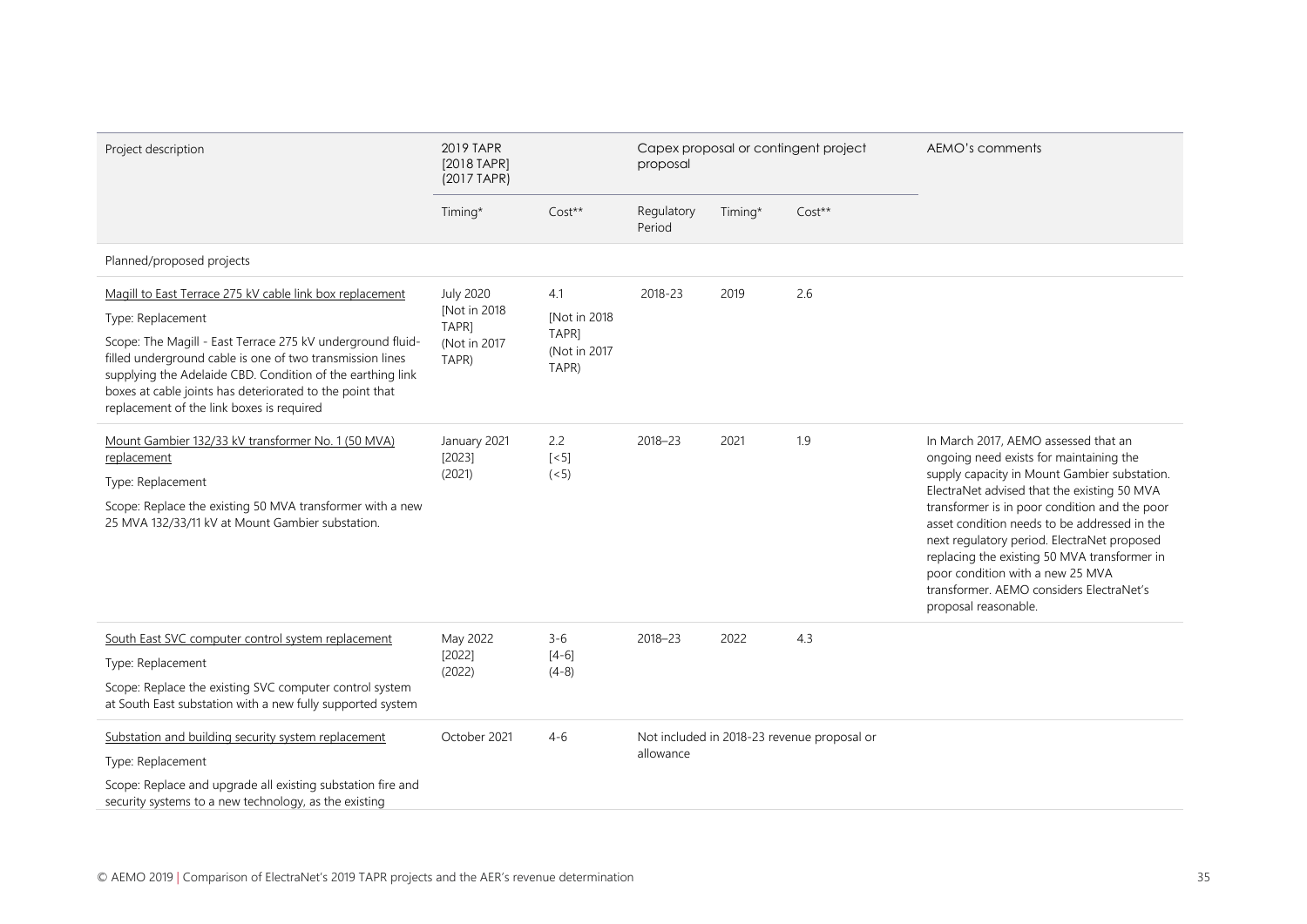| Project description                                                                                                                                                                                                                                                                                                                                                                      | 2019 TAPR<br>[2018 TAPR]<br>(2017 TAPR) |                               | proposal             |         | Capex proposal or contingent project | AEMO's comments                                                                                                                 |
|------------------------------------------------------------------------------------------------------------------------------------------------------------------------------------------------------------------------------------------------------------------------------------------------------------------------------------------------------------------------------------------|-----------------------------------------|-------------------------------|----------------------|---------|--------------------------------------|---------------------------------------------------------------------------------------------------------------------------------|
|                                                                                                                                                                                                                                                                                                                                                                                          | Timing*                                 | Cost**                        | Regulatory<br>Period | Timing* | $Cost**$                             |                                                                                                                                 |
| systems are all end-of-life and no longer have manufacturer<br>support                                                                                                                                                                                                                                                                                                                   |                                         |                               |                      |         |                                      |                                                                                                                                 |
| Transmission line conductor and earth wire refurbishment                                                                                                                                                                                                                                                                                                                                 | June 2022<br>[2019-2022]                | 17.4                          | 2018-23              | 2023    | 16.4                                 |                                                                                                                                 |
| Type: Refurbishment                                                                                                                                                                                                                                                                                                                                                                      | $(2019 - 2023)$                         | $[15 - 20]$                   |                      |         |                                      |                                                                                                                                 |
| Scope: Program of projects to replace transmission line<br>conductors and earth wire to extend the life of seven 132 kV<br>transmission lines in the Mid North and Riverland:                                                                                                                                                                                                            |                                         | $(10-20)$                     |                      |         |                                      |                                                                                                                                 |
| • Waterloo - Waterloo East<br>• Waterloo East - Morgan Whyalla Pump Station #4<br>• Morgan Whyalla Pump Station #4 - Robertstown<br>• Robertstown - Morgan Whyalla Pump Station #3<br>• Morgan Whyalla Pump Station #3 - Morgan Whyalla<br>Pump Station #2<br>• Morgan Whyalla Pump Station #2 - Morgan Whyalla<br>Pump Station #1<br>• Morgan Whyalla Pump Station #1 - North West Bend |                                         |                               |                      |         |                                      |                                                                                                                                 |
| Leigh Creek South transformer replacement                                                                                                                                                                                                                                                                                                                                                | <b>July 2022</b>                        | 4.2                           | 2018-23              | 2020    | 2.9                                  |                                                                                                                                 |
| Type: Replacement                                                                                                                                                                                                                                                                                                                                                                        | [2021]<br>(2019)                        | $\left[ < 5 \right]$<br>(< 5) |                      |         |                                      |                                                                                                                                 |
| Scope: Replace the existing two 5 MVA transformers with a<br>single new 5 MVA 132/11 kV transformer and associated<br>plant at Leigh Creek South substation                                                                                                                                                                                                                              |                                         |                               |                      |         |                                      |                                                                                                                                 |
| Mannum Transformer 1 and 2 Replacement                                                                                                                                                                                                                                                                                                                                                   | May 2023                                | 3                             | 2018-23              | 2022    | 2.4                                  | AEMO's assessment in March 2017 agreed the                                                                                      |
| Type: Replacement                                                                                                                                                                                                                                                                                                                                                                        | [2023]                                  | $[<5]$                        |                      |         |                                      | proposal is reasonable, however replacing the                                                                                   |
| Scope: Replace the existing 20 MVA transformers with two<br>new 25 MVA 132/33 kV transformers (nearest ElectraNet<br>standard transformer size) at Mannum substation.                                                                                                                                                                                                                    | (2022)                                  | (< 5)                         |                      |         |                                      | existing transformers with two 15 MVA<br>transformers should be investigated in detail<br>prior to committing to an investment. |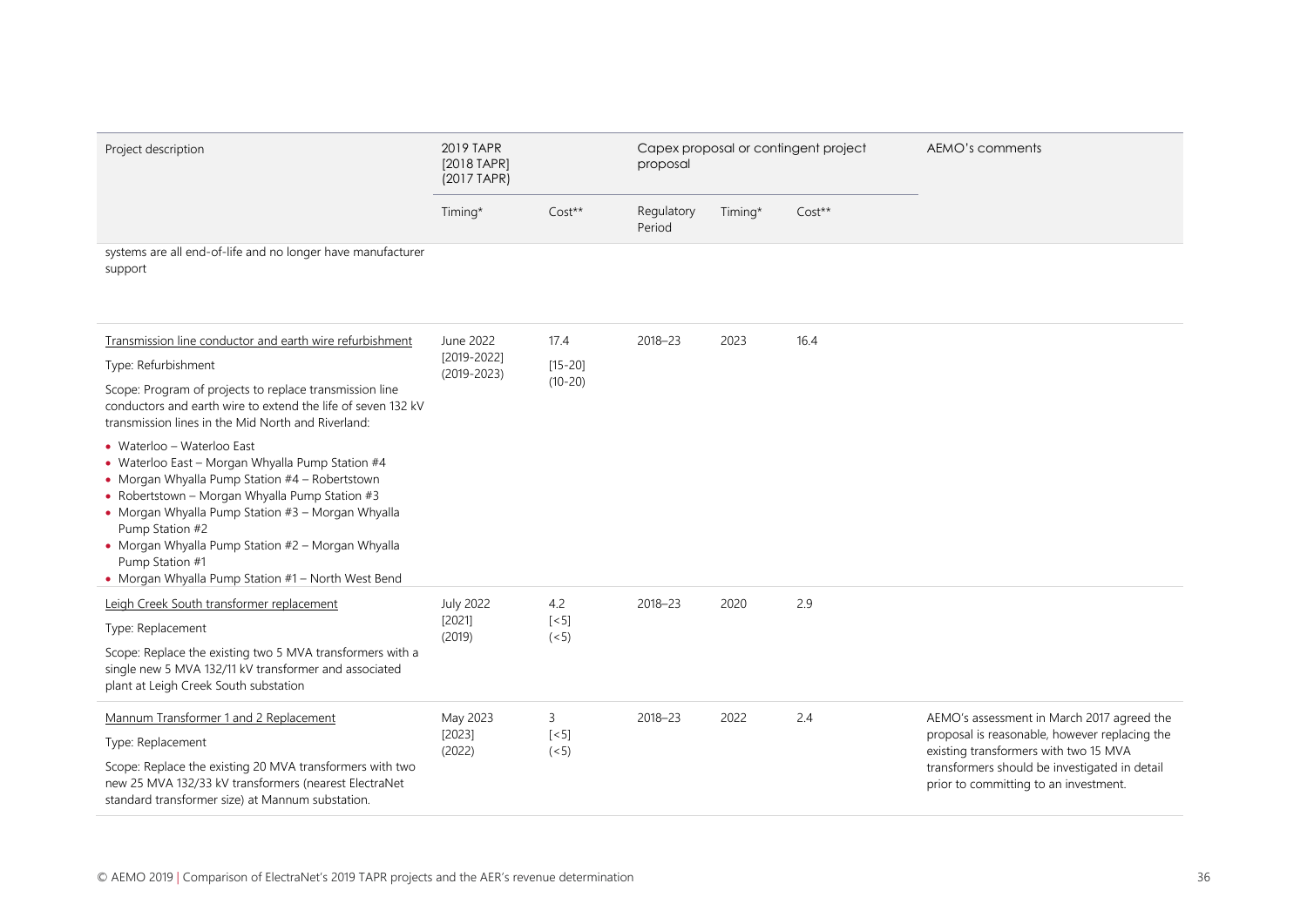| Project description                                                                                                                                                                                                                                                                                                                                                                                             | 2019 TAPR<br>[2018 TAPR]<br>(2017 TAPR) |                       | proposal             |         | Capex proposal or contingent project | AEMO's comments                                                    |
|-----------------------------------------------------------------------------------------------------------------------------------------------------------------------------------------------------------------------------------------------------------------------------------------------------------------------------------------------------------------------------------------------------------------|-----------------------------------------|-----------------------|----------------------|---------|--------------------------------------|--------------------------------------------------------------------|
|                                                                                                                                                                                                                                                                                                                                                                                                                 | Timing*                                 | $Cost**$              | Regulatory<br>Period | Timing* | Cost**                               |                                                                    |
| Instrument Transformer unit asset replacement 2018-19 to<br>2022-23                                                                                                                                                                                                                                                                                                                                             | June 2023<br>[2021]                     | $10 - 15$<br>$[-4-6]$ | 2018-23              | 2023    | 4.7                                  |                                                                    |
| Type: Replacement<br>Scope: Replace 55 voltage transformers and 121 current<br>transformers across the South Australian electricity<br>transmission system that have reached the end of their<br>technical or economic lives and have an increased                                                                                                                                                              |                                         |                       |                      |         |                                      |                                                                    |
| likelihood of catastrophic explosion. We plan to initiate a<br>RIT-T for this program of work early in the second half of<br>2019                                                                                                                                                                                                                                                                               |                                         |                       |                      |         |                                      |                                                                    |
| Circuit breaker replacements<br>Type: Replacement                                                                                                                                                                                                                                                                                                                                                               | June 2023<br>[2023]                     | 4.2<br>$[4-6]$        | 2018-23              | 2023    | 4.7                                  |                                                                    |
| Scope: Implement a program to replace selected circuit<br>breakers at various substations that are at the end of their<br>technical and economic lives. This project includes the<br>replacement of assets at the following sites:                                                                                                                                                                              |                                         |                       |                      |         |                                      |                                                                    |
| • Davenport (2x 275 kV circuit breakers)<br>• Happy Valley (1x 66 kV circuit breaker)<br>• Kincraig (1x 132 kV circuit breaker)<br>• Morphett Vale East (2x 275 kV circuit breakers)<br>• Torrens Island A (2x 275 kV circuit breakers)<br>• Torrens Island B (7x 275 kV circuit breakers)                                                                                                                      |                                         |                       |                      |         |                                      |                                                                    |
| AC Board Replacement 2018 - 2023                                                                                                                                                                                                                                                                                                                                                                                | August 2023                             | 23.4                  | 2018-23              | 2021    | 8.4                                  | ElectraNet have advised they plan to initiate a                    |
| Scope: Program to replace and improve AC auxiliary supply<br>equipment, switchboards and cabling at seventeen<br>substations across the South Australian electricity<br>transmission system that have been assessed to be at the<br>end of their technical and economic lives. This project<br>includes the replacement of assets at the following sites:<br>Berri, Blanche, Davenport, East Terrace, Hummocks, | [2022]                                  | $[8 - 12]$            |                      |         |                                      | RIT-T for this program of work early in the<br>second half of 2019 |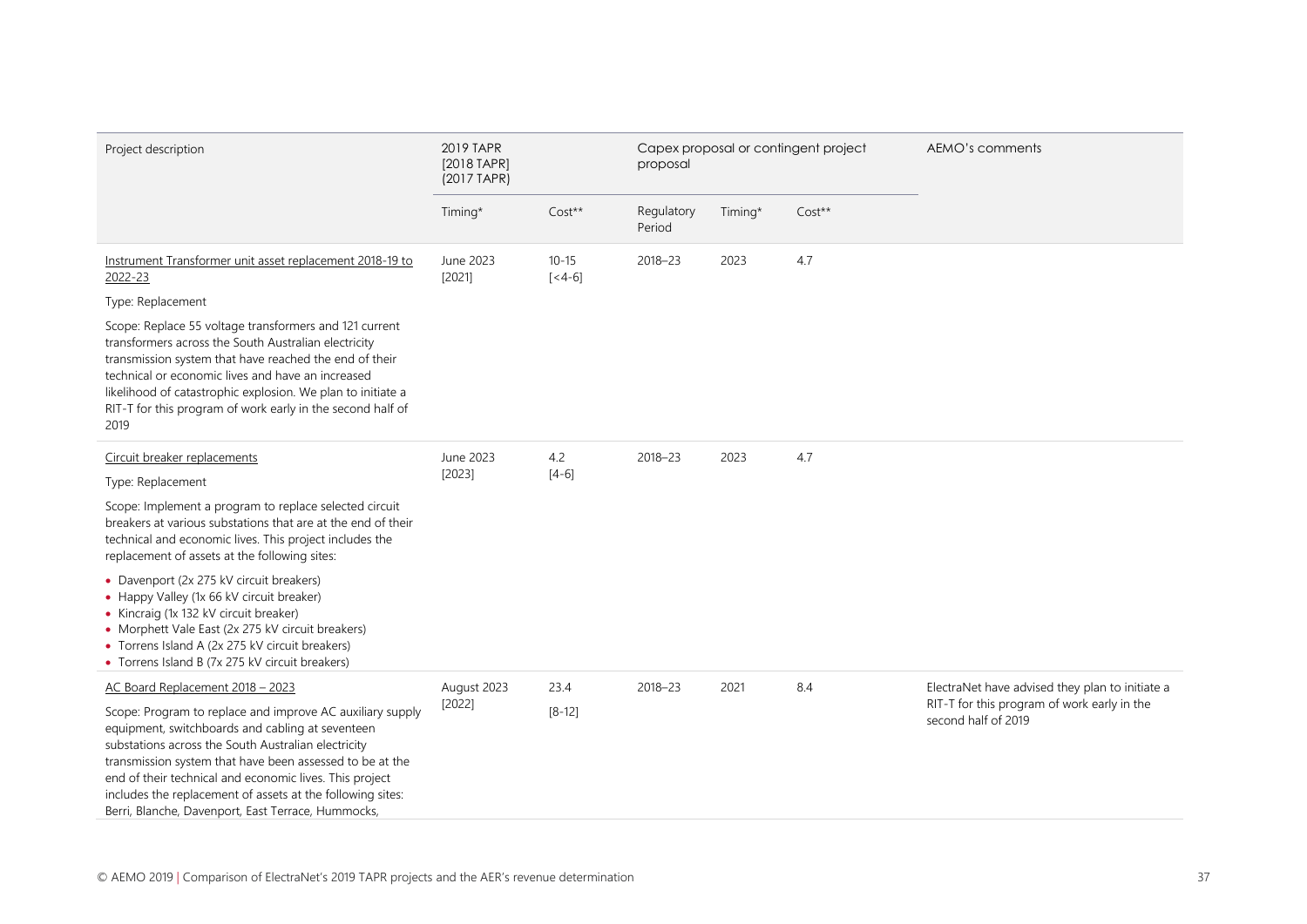| Project description                                                                                                                                                                                                                                                                                                                                  | 2019 TAPR<br>[2018 TAPR]<br>(2017 TAPR) |                            | proposal             |         | Capex proposal or contingent project | AEMO's comments                                                                                                                          |
|------------------------------------------------------------------------------------------------------------------------------------------------------------------------------------------------------------------------------------------------------------------------------------------------------------------------------------------------------|-----------------------------------------|----------------------------|----------------------|---------|--------------------------------------|------------------------------------------------------------------------------------------------------------------------------------------|
|                                                                                                                                                                                                                                                                                                                                                      | Timing*                                 | $Cost**$                   | Regulatory<br>Period | Timing* | $Cost**$                             |                                                                                                                                          |
| Kanmantoo, Kilburn, Kincraig, LeFevre, Leigh Creek South,<br>Mobilong, Morphett Vale East, Monash, Mount Gambier,<br>Murray Bridge-Hahndorf No. 1 Pump Station, Murray<br>Bridge-Hahndorf No. 2 Pump Station, Murray Bridge-<br>Hahndorf No. 3 Pump Station, Tailem Bend, Parafield<br>Gardens West, Penola West, Pimba, Robertstown, Stony<br>Point |                                         |                            |                      |         |                                      |                                                                                                                                          |
| Substation local control system replacements                                                                                                                                                                                                                                                                                                         | February 2022                           | $2 - 4$                    | 2018-23              | 2021    | 3.1                                  |                                                                                                                                          |
| Type: Replacement                                                                                                                                                                                                                                                                                                                                    | [2022]                                  | $\lceil$ < 5]              |                      |         |                                      |                                                                                                                                          |
| Scope: Implement a program to replace selected substation<br>PC-based local control systems at various substations                                                                                                                                                                                                                                   |                                         |                            |                      |         |                                      |                                                                                                                                          |
| Asset Condition Online Monitoring Equipment Replacement                                                                                                                                                                                                                                                                                              | April 2023                              | $4-6$                      | 2018-23              | 2021    | 5.1                                  | ElectraNet reported that many items of online<br>condition monitoring equipment are now<br>nearing the end of their usable lives and are |
| Type: Replacement                                                                                                                                                                                                                                                                                                                                    | $[2019 - 2023]$<br>$(2019 - 2023)$      | $[4-6]$<br>$(4-8)$         |                      |         |                                      |                                                                                                                                          |
| Scope: Replace or upgrade the majority of primary plant<br>online condition monitoring equipment, which is at the end<br>of its usable life and experiencing high failure rates.                                                                                                                                                                     |                                         |                            |                      |         |                                      | exhibiting high failure rates. On-going need<br>for this equipment needs to be assessed on a<br>case-by-case basis.                      |
| Substation isolator replacements                                                                                                                                                                                                                                                                                                                     | June 2023                               | $8 - 12$                   | 2018-23              | 2023    | 10.6                                 | Note: since publication of the 2019 TAPR, a                                                                                              |
| Type: Replacement                                                                                                                                                                                                                                                                                                                                    | [2019-2023]                             | $[8-12]$                   |                      |         |                                      | RIT-T for this project has been initiated with<br>publication of the PSCR on 4 July 2019.                                                |
| Scope: Implement a program to replace individual<br>substation isolators                                                                                                                                                                                                                                                                             |                                         |                            |                      |         |                                      | Submissions on the PSCR are open until 2<br>October 2019.                                                                                |
| Replace protection scheme relay assets                                                                                                                                                                                                                                                                                                               | June 2023                               | $25 - 35$                  | 2018-23              | 2023    | 28.3                                 | Note: since publication of the 2019 TAPR, a                                                                                              |
| Type: Replacement                                                                                                                                                                                                                                                                                                                                    | $[2018 - 2023]$<br>$(2019 - 2023)$      | $[25 - 35]$<br>$(25 - 35)$ |                      |         |                                      | RIT-T for this project has been initiated with<br>publication of the PSCR on 31 July 2019.                                               |
| Scope: Implement a program of unit protection relay and<br>control system replacement projects at various substations.                                                                                                                                                                                                                               |                                         |                            |                      |         |                                      | Submissions on the PSCR are open until 29<br>October 2019.                                                                               |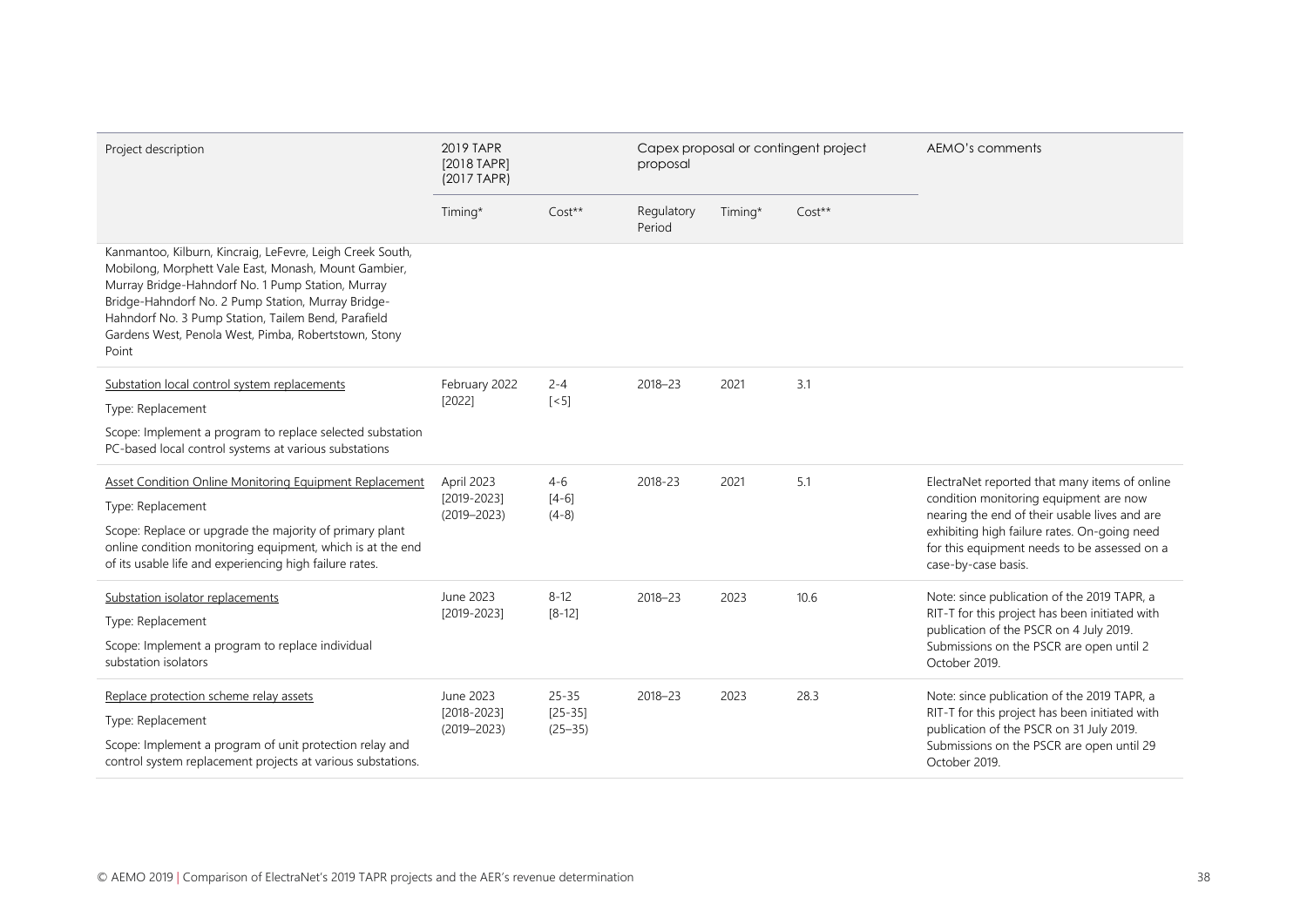| Project description                                                                                                                                                                                 | 2019 TAPR<br>[2018 TAPR]<br>(2017 TAPR)                    |                                                      | proposal             |         | Capex proposal or contingent project     | AEMO's comments                                                                                                                                                    |
|-----------------------------------------------------------------------------------------------------------------------------------------------------------------------------------------------------|------------------------------------------------------------|------------------------------------------------------|----------------------|---------|------------------------------------------|--------------------------------------------------------------------------------------------------------------------------------------------------------------------|
|                                                                                                                                                                                                     | Timing*                                                    | $Cost**$                                             | Regulatory<br>Period | Timing* | $Cost**$                                 |                                                                                                                                                                    |
| Surge arrestor replacements<br>Type: Replacement<br>Scope: Implement a program to replace selected porcelain<br>surge arrestor units at various substations                                         | June 2023<br>[2021]                                        | $<$ 3<br>$[-5]$                                      | 2018-23              | 2023    | 2.6                                      |                                                                                                                                                                    |
| Replace protection scheme relay assets<br>Type: Replacement<br>Scope: Implement a program of unit protection relay and<br>control system replacement projects at various substations.               | June 2023<br>[2024-2028]<br>$(2024 - 2028)$                | $30 - 50$<br>$[30 - 50]$<br>$(30-50)$                |                      |         | Beyond next regulatory period of 2018-23 |                                                                                                                                                                    |
| Magill substation fire suppression system<br>Type: Replacement<br>Scope: Investigate, design and install refurbished or<br>replacement fire suppression systems                                     | 2019<br>[2019]                                             | < 5<br>$\left[ < 5 \right]$                          | 2018-23              | 2019    | 1.7                                      |                                                                                                                                                                    |
| Substation fencing replacements<br>Type: Replacement<br>Scope: Implement a program to replace substation fences<br>at selected substations                                                          | Not in 2019<br><b>TAPR</b><br>[2023]                       | Not in 2019<br><b>TAPR</b><br>$[4-6]$                | 2018-23              | 2021    | 3.8                                      | ElectraNet reported risk based assessment has<br>deferred project from 2018-2023 regulatory<br>control period, and the project is subject to an<br>ongoing review. |
| Cultana-Yadnarie conductor and earth wire refurbish<br>Type: Refurbishment<br>Scope: Refurbish conductor and earth wire and extend the<br>life of the Cultana to Yadnarie 132 kV transmission line. | Not in 2019<br><b>TAPR</b><br>2019-2023<br>$[2019 - 2023]$ | Not in 2019<br><b>TAPR</b><br>$30 - 45$<br>$[30-45]$ | 2018-23              | 2022    | 38.2                                     | ElectraNet has advised these projects are no<br>longer required due to the "Eyre Peninsular<br>Upgrade" project.                                                   |
| Yadnarie-Port Lincoln line refurbishment<br>Type: Refurbishment<br>Scope: Refurbish conductor and earth wire and extend the<br>life of the Yadnarie to Port Lincoln 132 kV transmission line.       | Not in 2019<br><b>TAPR</b><br>2019-2023                    | Not in 2019<br><b>TAPR</b><br>$30 - 45$<br>$[30-45]$ | 2018-23              | 2023    | 35.4                                     |                                                                                                                                                                    |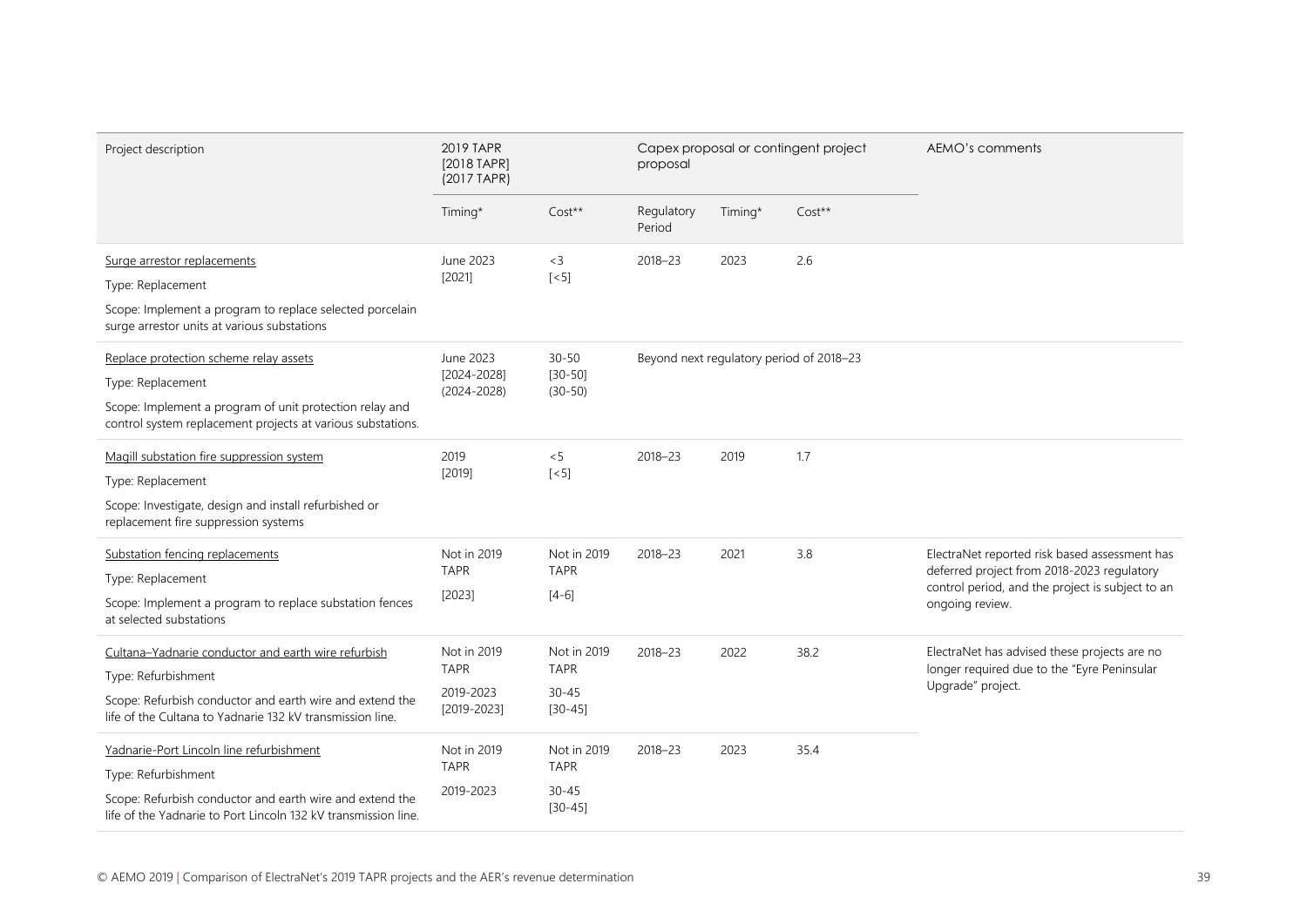| Project description                                                                                                                                                                                                                         | 2019 TAPR<br>[2018 TAPR]<br>(2017 TAPR)     |                                         | Capex proposal or contingent project<br>proposal | AEMO's comments |
|---------------------------------------------------------------------------------------------------------------------------------------------------------------------------------------------------------------------------------------------|---------------------------------------------|-----------------------------------------|--------------------------------------------------|-----------------|
|                                                                                                                                                                                                                                             | Timing*                                     | $Cost**$                                | Timing*<br>$Cost**$<br>Regulatory<br>Period      |                 |
| Transmission line support system refurbishment<br>Type: Refurbishment<br>Scope: Implement a program of transmission line support<br>system refurbishment to renew line asset components and<br>extend line life                             | 2024-2028<br>[2024-2028]<br>$(2024 - 2028)$ | $10 - 15$<br>$[10-15]$<br>$(10-15)$     | Beyond next regulatory period of 2018-23         |                 |
| Transmission line insulator refurbishment<br>Scope: Implement a program of transmission line insulator<br>system refurbishment to renew line asset components and<br>extend line life                                                       | 2024-2028<br>[2024-2028]<br>$(2024 - 2028)$ | $50 - 80$<br>$[50-80]$<br>$(50 - 80)$   | Beyond next regulatory period of 2018-23         |                 |
| Transmission line conductor and earth wire refurbishment<br>Type: Refurbishment<br>Scope: Scope: Implement a program of transmission line<br>conductor and earth wire refurbishment to renew line asset<br>components and extend line life. | 2024-2028<br>[2024-2028]<br>$(2024 - 2028)$ | 70-100<br>$[70-100]$<br>$(70-100)$      | Beyond next regulatory period of 2018-23         |                 |
| Transformer and infrastructure replacements<br>Type: Refurbishment<br>Scope: Replace selected transformers and associated<br>infrastructure at specific sites that have been identified to<br>be at end-of-life                             | 2024-2028<br>[2024-2028]<br>$(2024 - 2028)$ | $50 - 80$<br>$[50 - 80]$<br>$(50 - 80)$ | Beyond next regulatory period of 2018-23         |                 |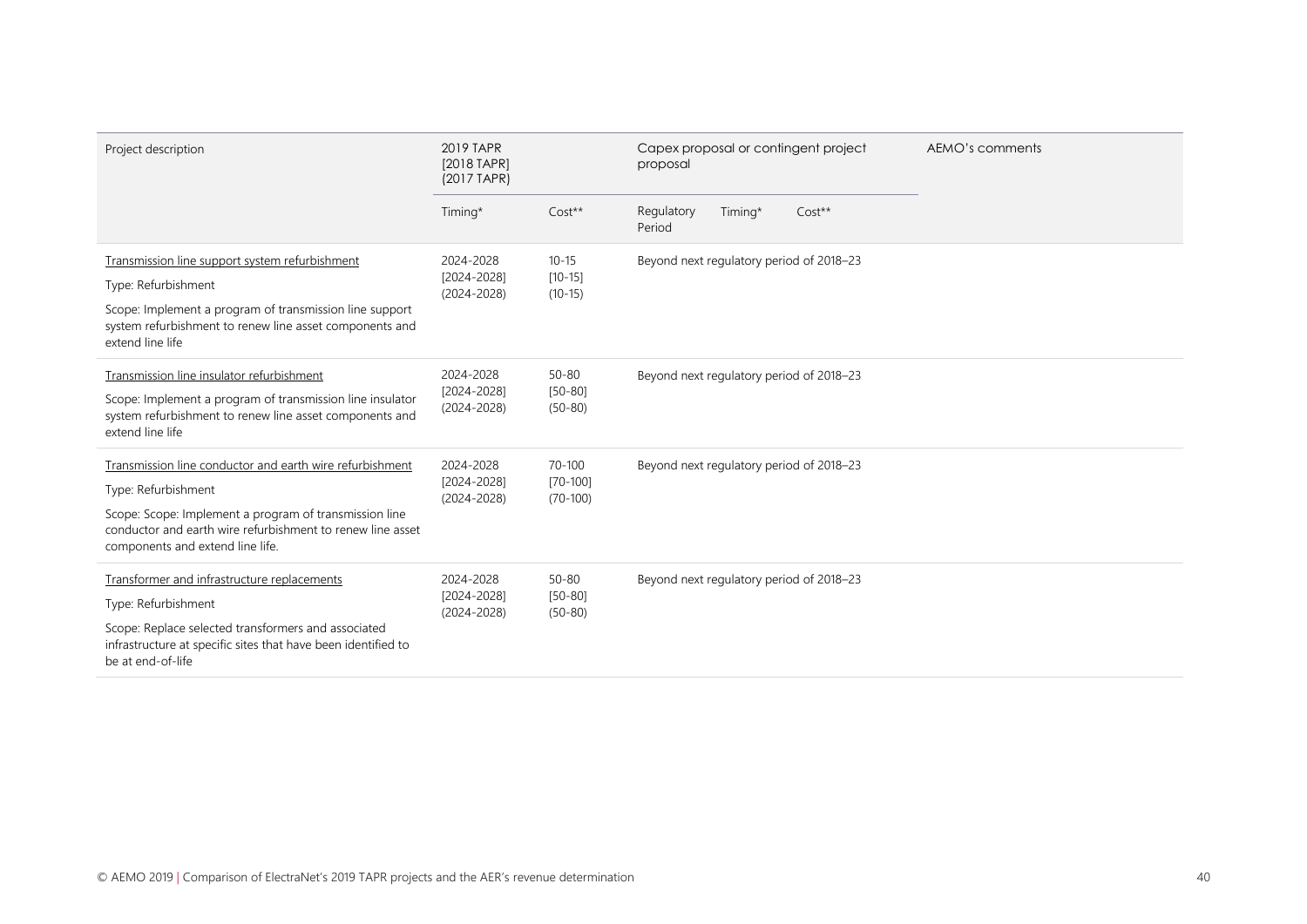#### **Table 8 Recently completed projects in the 2019 TAPR and 2018-23 Revenue Determination**

<span id="page-40-0"></span>

| Project description                                                                                                                                                                                                                                                                                                                 | 2019 TAPR<br>[2018 TAPR]<br>(2017 TAPR)                         |                                          | Capex proposal or contingent project<br>proposal |         | AEMO's comments |                                                                                                                                                                                                                                                                                                                                                                                                                                                                                                                |
|-------------------------------------------------------------------------------------------------------------------------------------------------------------------------------------------------------------------------------------------------------------------------------------------------------------------------------------|-----------------------------------------------------------------|------------------------------------------|--------------------------------------------------|---------|-----------------|----------------------------------------------------------------------------------------------------------------------------------------------------------------------------------------------------------------------------------------------------------------------------------------------------------------------------------------------------------------------------------------------------------------------------------------------------------------------------------------------------------------|
|                                                                                                                                                                                                                                                                                                                                     | Timing*                                                         | Cost**                                   | Regulatory<br>Period                             | Timing* | Cost**          |                                                                                                                                                                                                                                                                                                                                                                                                                                                                                                                |
| Recently completed projects                                                                                                                                                                                                                                                                                                         |                                                                 |                                          |                                                  |         |                 |                                                                                                                                                                                                                                                                                                                                                                                                                                                                                                                |
| Tailem Bend Substation Upgrade<br>Type: Security and compliance<br>Scope: Extend the Tailem Bend substation to<br>accommodate an additional 275 kV diameter with two<br>circuit breakers, associated plant and secondary systems,<br>and rearrange 275 kV line exits.                                                               | Completed<br>August 2018<br>[August 2018]<br>(November<br>2017) | Not provided<br>$[9 - 10]$<br>$(9 - 10)$ | $2013 - 18$                                      | 2018    | 16.9            | This project will minimise the impact of VIC-<br>SA interconnector constraints and improve<br>reliability and security.<br>The 2019 TAPR indicates this project has now<br>been completed.                                                                                                                                                                                                                                                                                                                     |
| Templers West 50 MVAr 275 kV reactor<br>Type: Security and compliance<br>Scope: Install a 50 MVAr 275 kV switched reactor<br>at Templers West.                                                                                                                                                                                      | Completed<br>August 2018<br>[August 2018]<br>(November<br>2018  | Not provided<br>$[4-6]$<br>(< 5)         | 2018-23                                          | 2019    | 3.4             | The 2019 TAPR indicates this project has now<br>been completed.                                                                                                                                                                                                                                                                                                                                                                                                                                                |
| Baroota substation refurbishment<br>Type: Replacement<br>Scope: Maintain the reliability of Baroota substation by<br>replacing assets that are at end of life.                                                                                                                                                                      | Completed<br>September 2018<br>[June2018]<br>(2017)             | Not provided<br>$[5-8]$<br>$(5-8)$       | 2018-23                                          | 2018    | 9.5             | The 2019 TAPR indicates this project has now<br>been completed.                                                                                                                                                                                                                                                                                                                                                                                                                                                |
| <b>System Integrity Protection Schemes</b><br>(SIPS) Stage 1<br>Type: Security and compliance<br>Scope: Implement special protection schemes to mitigate<br>risk to SA transmission system prior to SA islanding<br>contingencies, utilising rapid transmission-level load<br>tripping and injection from batteries where available | Completed<br>December 2018                                      | Not provided                             | 2018-23                                          | 2020    | 5.4             | In AEMOs final report into South Australia<br>black system event on 28 September 2016,<br>AEMO recommended to develop a special<br>protection scheme to prevent electrical<br>separation of South Australia. ElectraNet<br>completed SIPS and is working with AEMO to<br>upgrade the SIPS to implement Wide Area<br>Protection Scheme.<br>Initial implementation of the scheme was<br>completed in December 2017. The battery<br>energy storage system component was rolled<br>into the SIPS in December 2018. |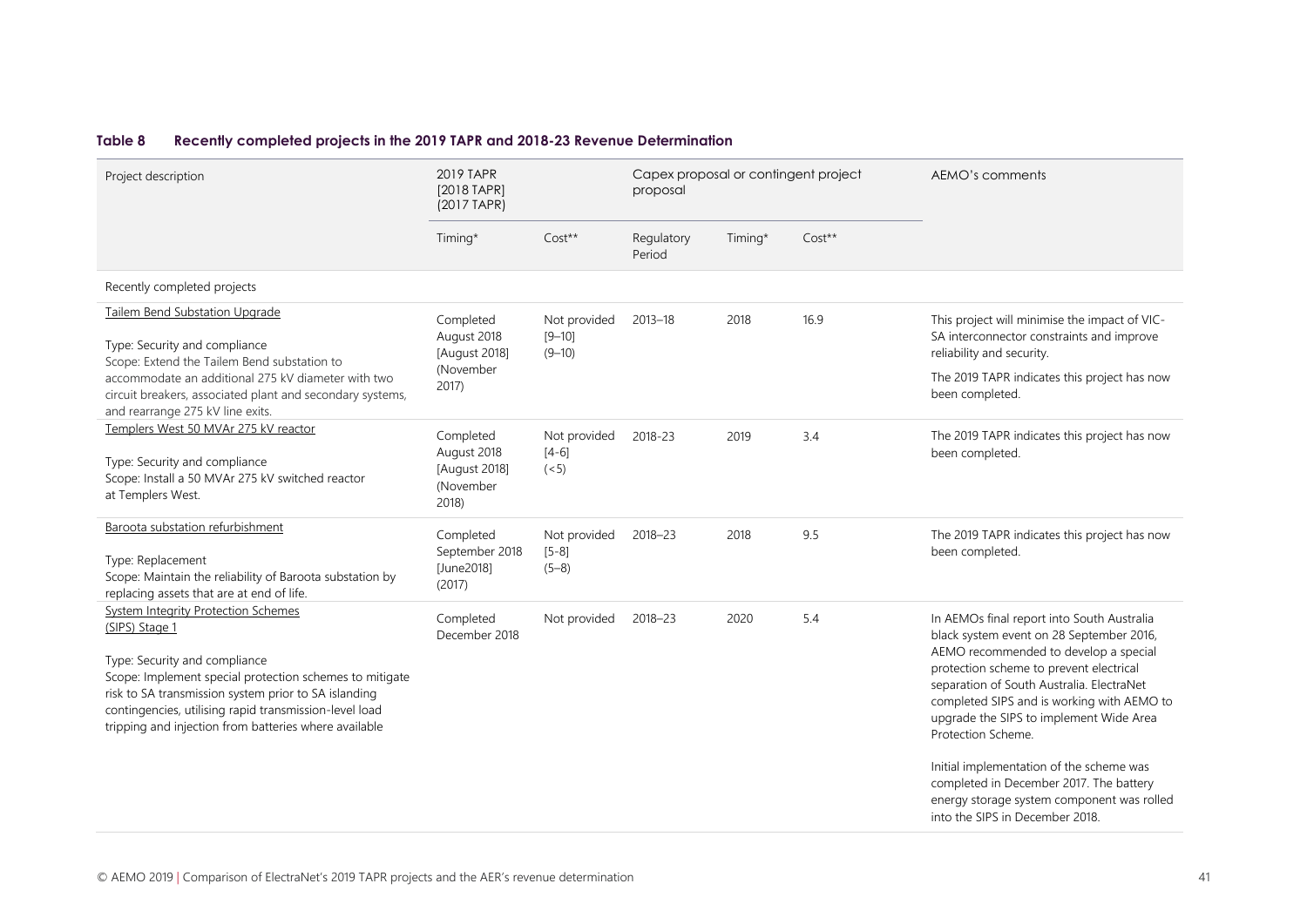| Project description                                                                                                                                                                                                                                                                                                                                                     | 2019 TAPR<br>[2018 TAPR]<br>(2017 TAPR)                           |                                                                                                 | Capex proposal or contingent project<br>proposal |         |          | AEMO's comments                                                                                                                                                                                                                                                                                                                                                                                                                                                                                                                                                            |
|-------------------------------------------------------------------------------------------------------------------------------------------------------------------------------------------------------------------------------------------------------------------------------------------------------------------------------------------------------------------------|-------------------------------------------------------------------|-------------------------------------------------------------------------------------------------|--------------------------------------------------|---------|----------|----------------------------------------------------------------------------------------------------------------------------------------------------------------------------------------------------------------------------------------------------------------------------------------------------------------------------------------------------------------------------------------------------------------------------------------------------------------------------------------------------------------------------------------------------------------------------|
|                                                                                                                                                                                                                                                                                                                                                                         | Timing*                                                           | $Cost**$                                                                                        | Regulatory<br>Period                             | Timing* | $Cost**$ |                                                                                                                                                                                                                                                                                                                                                                                                                                                                                                                                                                            |
|                                                                                                                                                                                                                                                                                                                                                                         |                                                                   |                                                                                                 |                                                  |         |          | The 2019 TAPR indicates this project has now<br>been completed.                                                                                                                                                                                                                                                                                                                                                                                                                                                                                                            |
| Dalrymple ESCRI Energy Storage<br>Type: Augmentation<br>Scope: Design and build a grid-connected, utility scale<br>battery energy storage system at Dalrymple that will help<br>to manage frequency related system security issues, as well<br>as improve the reliability of supply for customers at<br>Dalrymple connection point and provide other market<br>benefits | Completed<br>December 2018<br>[July 2018]<br>(Summer 2017-<br>18) | Not provided<br><6 (Cost of<br>regulated<br>component)<br>$(5-8)$<br>(ElectraNet<br>cost only)) | $2013 - 18$                                      | 2018    | 6.3      | The Dalrymple energy storage project relates<br>to the regulated component of a project to<br>install a utility scale (30 MW) battery at<br>Dalrymple as a 'proof of concept' to<br>demonstrate the application of fast frequency<br>response to address system security risks and<br>local supply during an islanded operation.<br>AER accepted regulatory component of this<br>project and ElectraNet's proposal of<br>advancing the timing of this project in the<br>regulatory period of 2013-2018.<br>The 2019 TAPR indicates this project has now<br>been completed. |
| South East - Tungkillo 275 kV<br><b>Dynamic Line Ratings</b><br>Type: Augmentation<br>Scope: Apply dynamic ratings within ElectraNet's SCADA<br>system to the key circuits that make up the Heywood<br>Interconnector corridor within South Australia to enable<br>increased transfer under favourable conditions                                                       | Completed<br>March 2019<br>[June 2019]<br>(June 2019)             | Not provided<br>$\lceil$ < 5]<br>(< 5)                                                          | 2018-23<br><b>NCIPAP</b>                         | 2018-19 | 0.1      | In March 2017, AEMO reviewed and agreed<br>for ElectraNet's NCIPAP proposal.<br>AER accepted this proposed project as a<br>NCIPAP project for 2018-2023 regulatory<br>period.<br>The 2019 TAPR indicates this project has now<br>been completed.                                                                                                                                                                                                                                                                                                                           |
| Back up control and data centre<br>Type: Security and compliance<br>Scope: Construct a new Backup Control and Data Centre<br>to meet current physical and electronic security<br>requirements.                                                                                                                                                                          | Completed May<br>2019<br>[October 2018]<br>(2018)                 | Not provided<br>$[7-9]$<br>$(4-8)$                                                              | 2018-23                                          | 2018    | 6.2      | The 2019 TAPR indicates this project has now<br>been completed.                                                                                                                                                                                                                                                                                                                                                                                                                                                                                                            |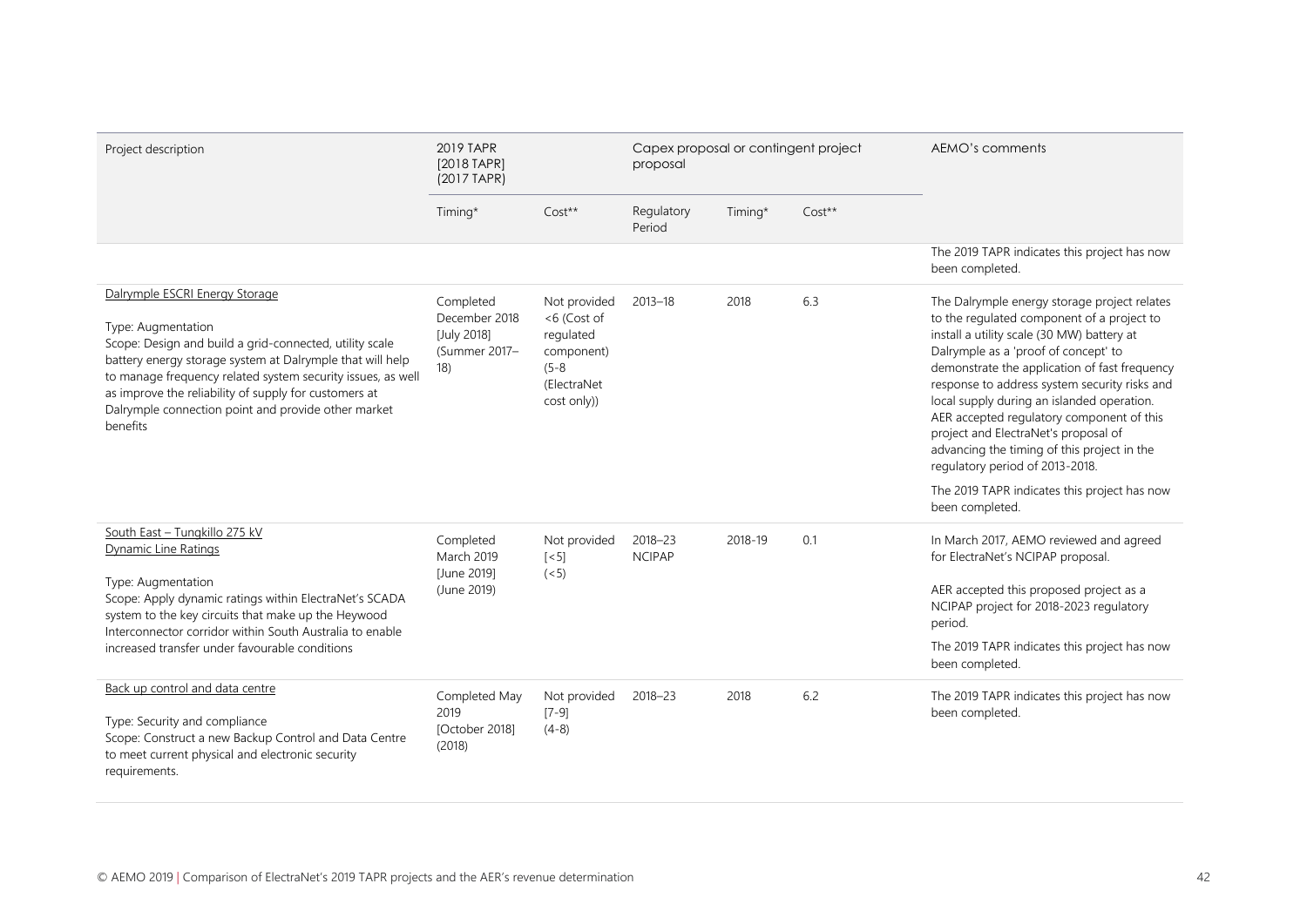| 2019 TAPR<br>[2018 TAPR]<br>(2017 TAPR)               |                                            | proposal             |         |          | AEMO's comments                                                 |
|-------------------------------------------------------|--------------------------------------------|----------------------|---------|----------|-----------------------------------------------------------------|
| Timing*                                               | $Cost**$                                   | Regulatory<br>Period | Timing* | $Cost**$ |                                                                 |
| Completed May<br>2019<br>[December 2018]<br>(2018)    | Not provided<br>$[12 - 15]$<br>$(4-8)$     | 2018-23              | 2022    | 8.2      | The 2019 TAPR indicates this project has now<br>been completed. |
| Completed May<br>2019<br>[August 2018]<br>(June 2017) | Not provided<br>$\lceil$ < 5]<br>(< 5)     | $2013 - 18$          | 2019    | 5.6      | The 2019 TAPR indicates this project has now<br>been completed. |
| Completed May<br>2019<br>[December 2018]<br>(2018)    | Not provided<br>$[50 - 60]$<br>$(55 - 65)$ | $2013 - 18$          | 2018    | 81.9     | The 2019 TAPR indicates this project has now<br>been completed. |
|                                                       |                                            |                      |         |          | Capex proposal or contingent project                            |

\*Expected date of commissioning.

\*\*Total Cost in 2019 dollar values.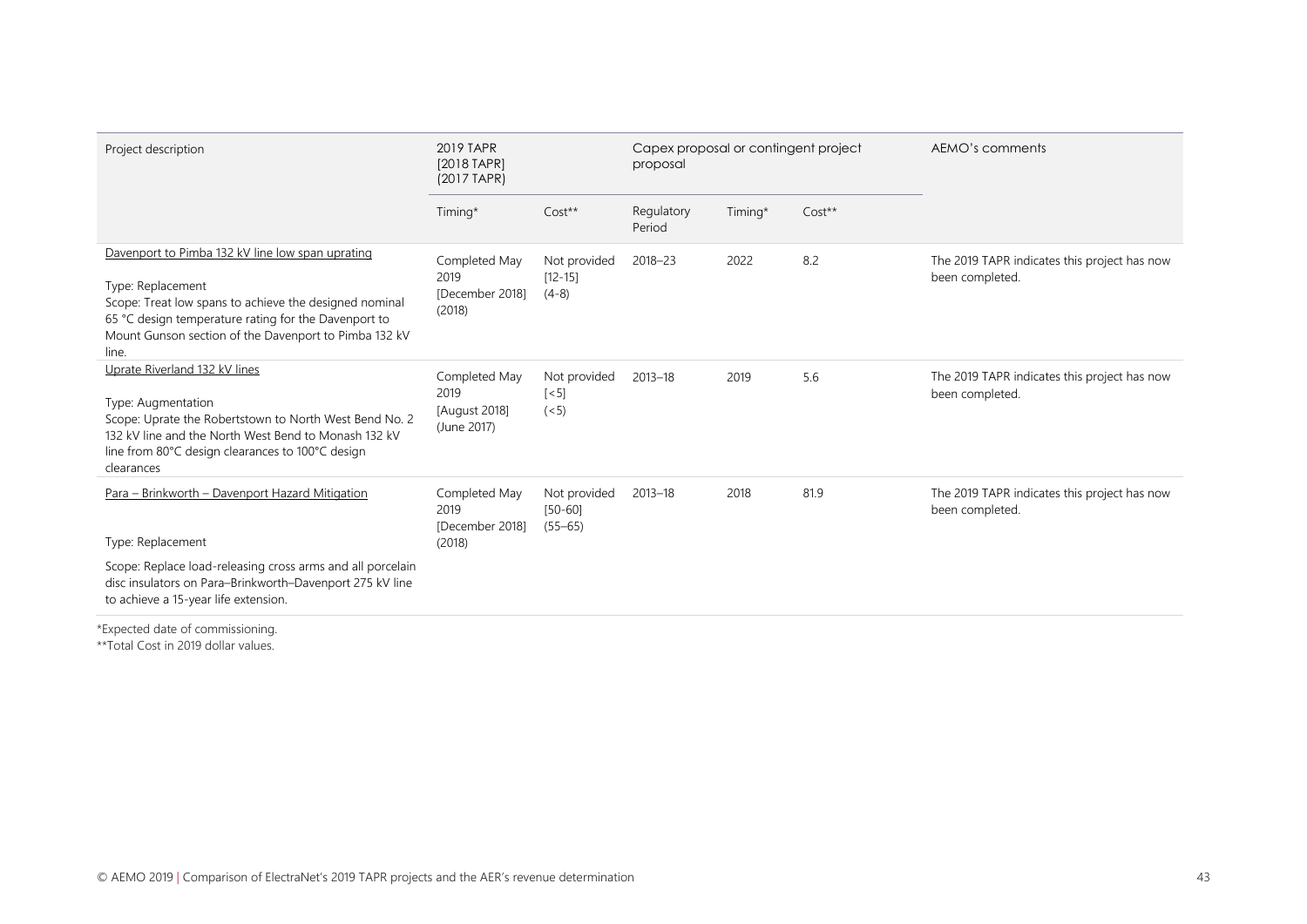# <span id="page-43-0"></span>**Measures and abbreviations**

#### **Units of measure**

| Abbreviation | Unit of measure           |
|--------------|---------------------------|
| kV           | Kilovolt                  |
| <b>MW</b>    | Megawatts                 |
| <b>MVAr</b>  | Megavolt Amperes Reactive |
| <b>MVA</b>   | Megavolt Amperes          |
|              |                           |

#### **Abbreviations**

| <b>Abbreviation</b> | <b>Expanded name</b>                               |
|---------------------|----------------------------------------------------|
| <b>AC</b>           | <b>Alternate Current</b>                           |
| <b>AEMO</b>         | Australian Energy Market Operator                  |
| <b>AER</b>          | Australian Energy Regulator                        |
| capex               | Capital Expenditure                                |
| <b>ETC</b>          | South Australian Electricity Transmission Code     |
| <b>ICT</b>          | Information Communication Technologies             |
| <b>ESCOSA</b>       | Essential Services Commission of South Australia   |
| <b>NCIPAP</b>       | Network Capability Incentive Parameter Action Plan |
| <b>NEFR</b>         | National Electricity Forecasting Report            |
| <b>NER</b>          | National Electricity Rules                         |
| <b>NTNDP</b>        | National Transmission Network Development Plan     |
| <b>POE</b>          | Probability of Exceedance                          |
| RIT-T               | Regulatory Investment Test for Transmission        |
| RIT-D               | Regulatory Investment Test for Distribution        |
| <b>SACPFR</b>       | South Australian Connection Point Forecasts Report |
| <b>SAAF</b>         | South Australian Advisory Functions                |
| <b>STPIS</b>        | Service Target Performance Incentive Scheme        |
| <b>SVC</b>          | Static VAR Compensator                             |
| <b>TAPR</b>         | Transmission Annual Planning Report                |
| <b>TNSP</b>         | Transmission Network Service Provider              |